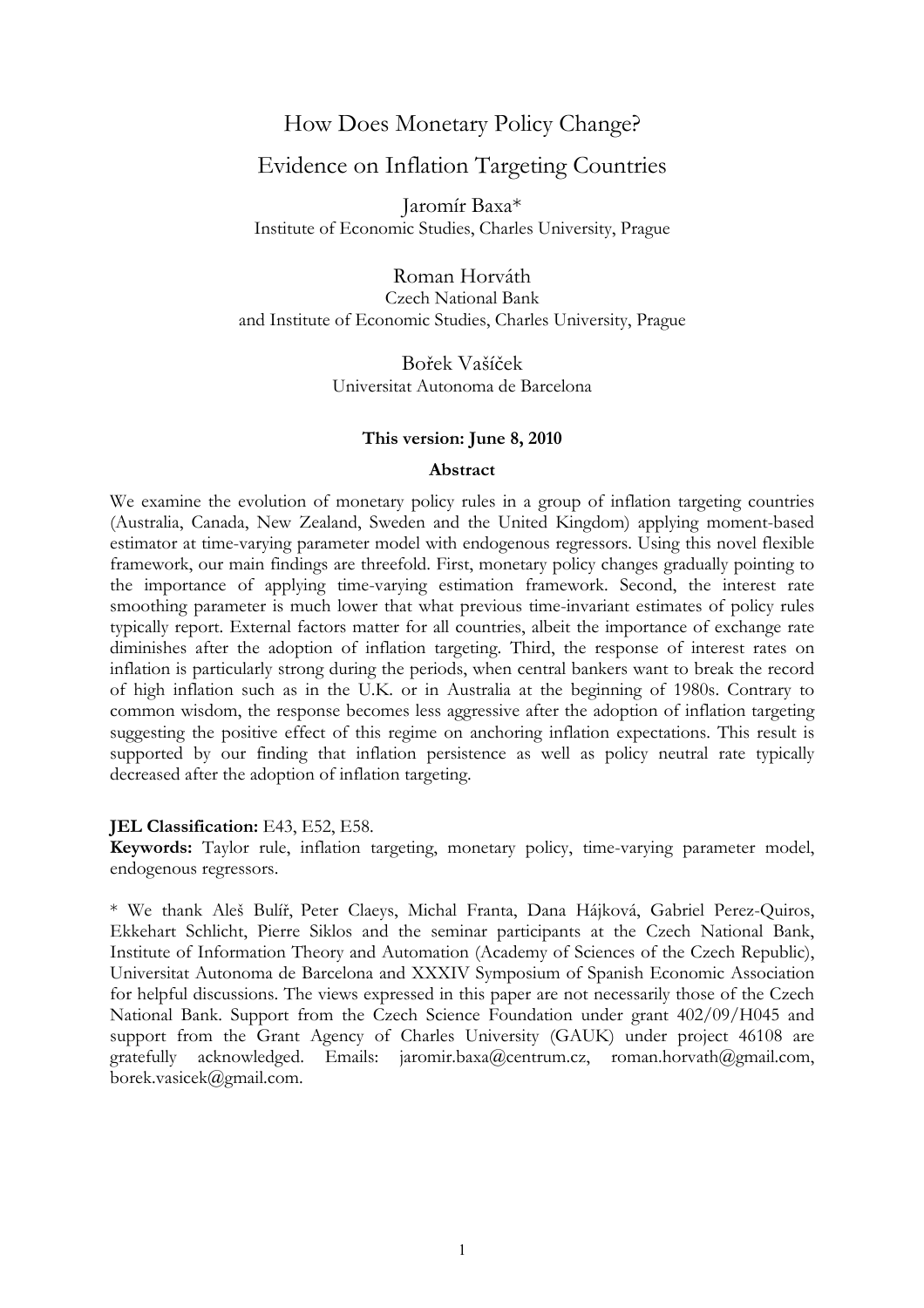## **1 Introduction**

The Taylor-type regressions have been applied extensively in order to describe the monetary policy setting for many countries. The research on the U.S. monetary policy usually assumed that the monetary policy was subject to structural breaks when the FED chairman changed. Clarida et al. (2000) claims that the U.S. inflation was unleashed during the 1970's because the FED's interest rate response to inflation upsurge was too weak, while the increase of such response in the 1980's was behind the inflation moderation. Although there is ongoing discussion on the sources of this Great Moderation (Benati and Surico, 2009), the fact that monetary policy setting evolves over time is generally accepted.

The evolution of monetary policy setting as well as the exogenous changes in economic system over time raises several issues for empirical analysis. In particular, the coefficients of monetary policy rules estimated over longer periods are structurally unstable. The common solution used in the literature is typically a sub-sample analysis (Clarida et al. 1998, 2000). Such an approach is based on rather strong assumption that the timing of structural breaks is known, but also that the policy setting does not evolve within each sub-period. Consequently, this gives impetus to applying the empirical framework that allows for regime changes or in other words the time variance in the model parameters (Cogley and Sargent, 2001, 2005). Countries that implemented the inflation targeting (IT) regime are especially suitable for such analysis because it is likely that the monetary policy stance with respect to inflation and other macroeconomic variables changed as a consequence of the IT implementation. Moreover, there is ongoing debate to what extent the IT represents a rule-based policy. Bernanke et al. (1999) claim the IT is a framework or a constrained discretion rather than being a mechanical rule. Consequently, the monetary policy rule of IT central bank is likely to be time varying.

Our study aims to investigate the evolution of monetary policy for the countries that have had a long experience with the IT regime. In particular, we analyze the time-varying monetary policy rules for Australia, Canada, New Zealand, Sweden and the United Kingdom. As we are interested in the monetary policy evolution over relatively longer period, we do not consider countries where the IT was in place for relatively short time (Finland, Spain), or was introduced relatively recently (such as Armenia, the Czech Republic, Hungary, Korea, Norway or South Africa). We apply the recently developed time-varying parameter model with endogenous regressors (Kim and Nelson, 2006), as this technique allows us to evaluate the changes in policy rules over time, unlike Markov-switching methods does not impose sudden policy switches between different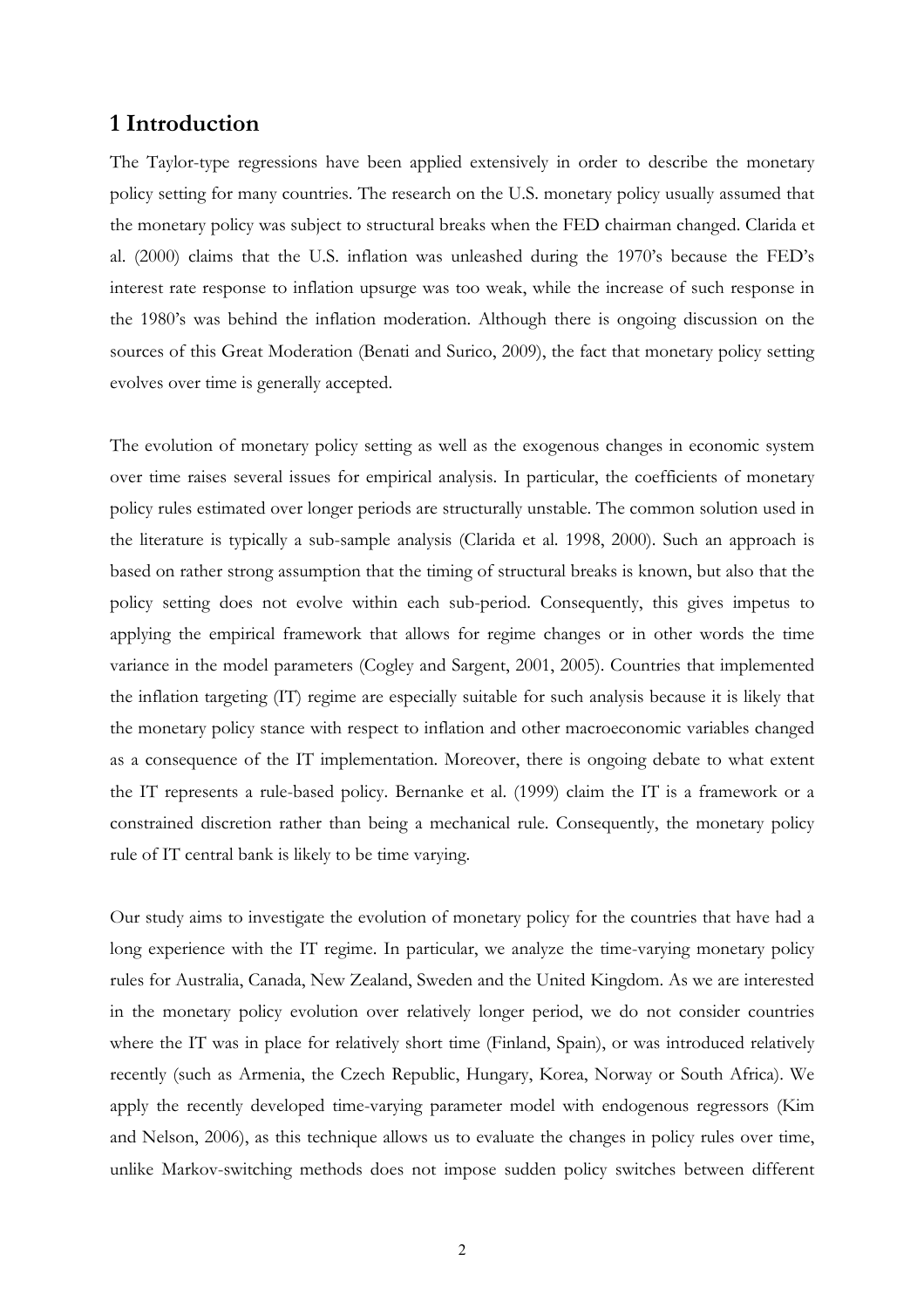regimes. On the top of that, it also deals with endogeneity of policy rules. Unlike Kim and Nelson (2006) we do not rely on the Kalman filter that is conventionally employed to estimate time-varying models, but employ the moment-based estimator proposed by Schlicht and Ludsteck (2006)<sup>1</sup> for its superior statistical properties in small samples. In addition, Kim and Nelson (2006) apply their estimator to evaluate the changes in the U.S. monetary policy, while we focus on inflation targeting economies.

Anticipating our results, we find that monetary policy changes gradually pointing to the importance of applying a time-varying estimation framework (see also Koop et al., 2009, on evidence that monetary policy changes gradually rather than abruptly). When the issue of endogeneity in time-varying monetary policy rules is neglected, the parameters are estimated inconsistently, albeit the resulting errors are economically not large. Second, the interest rate smoothing parameter is much lower that what previous time-invariant estimates of policy rules typically report. This is in line with a recent critique of Rudebush (2006), who emphasizes that the degree of smoothing is rather low. External factors matter for understanding of interest rate setting process for all countries, albeit the importance of the exchange rate diminishes after the adoption of inflation targeting. Third, the response of interest rates on inflation is particularly strong during the periods, when central bankers want to break the record of high inflation such as in the U.K. at the beginning of 1980s. Contrary to common wisdom, the response can become less aggressive after the adoption of inflation targeting suggesting the positive effect of this regime on anchoring inflation expectations or low inflation environment. This result is consistent with Kuttner and Posen (1999) and Sekine and Teranishi (2008) who show that inflation targeting can be associated with smaller response of interest rate to inflation developments, if previous inflation record was favorable.

The paper is organized as follows. Section 2 discusses the related literature. Section 3 describes our data and empirical methodology. Section 4 presents the results. Section 5 concludes. An appendix with detailed description of the methodology and additional results follows.

## **2 Related Literature**

-

2.1 Monetary policy rules and inflation targeting

<sup>&</sup>lt;sup>1</sup> The description of this estimator is also available in Schlicht (2005), but we refer to more recent working paper version, where this estimator is described in a great detail. Several important parts of this framework were introduced already in Schlicht (1981).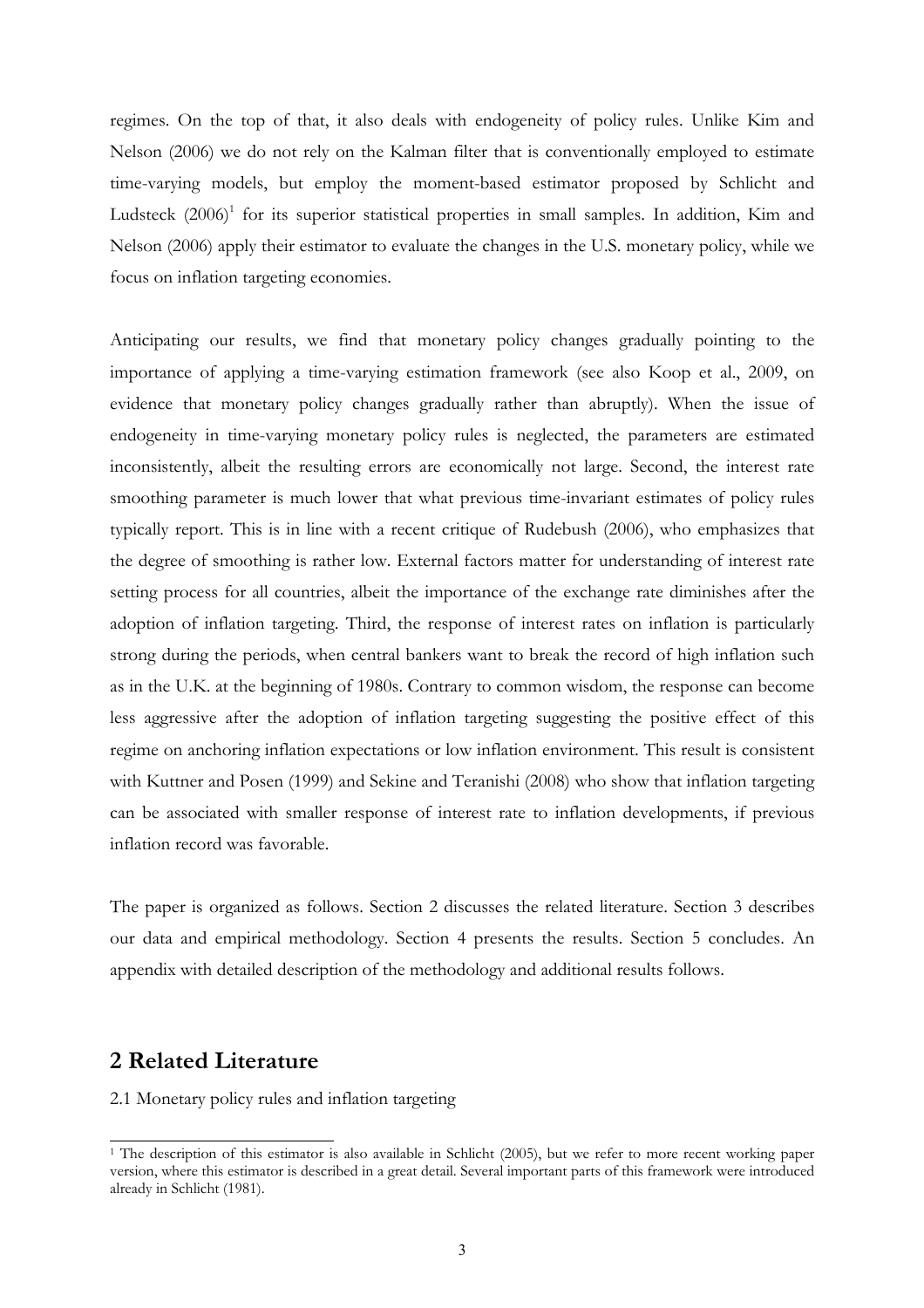Although the theoretical literature on optimal monetary policy usually distinguishes between instrument rules (the Taylor rule) and targeting rules (the inflation-targeting based rule), the forward-looking specification of the Taylor rule, sometimes augmented with other variables, has been commonly used for the analysis of decision making of IT central banks. The existing studies feature great diversity of empirical frameworks, which makes the comparison of their results sometimes complicated. In the following we provide a selective survey of empirical studies aimed at the countries that we focus on.

The United Kingdom adopted the IT in 1992 (currently,  $2\%$  target and  $\pm 1\%$  tolerance band) and the policy of Bank of England (BoE) is subject to most extensive empirical research. Clarida et al. (1998) analyzed the monetary policy setting of BoE in pre-IT period, concluding its consistence with the Taylor rule, yet additionally constrained by foreign (German) interest rate setting. Adam et al. (2005) find by means of sub-sample analysis that the introduction of the IT did not represent a major change in monetary policy conduct unlike the granting of instrument independence in 1997. Davradakis and Taylor (2006) point to significant asymmetry of the British monetary policy during the IT period; in particular that the BoE was concerned with inflation only when it significantly exceeded its target. Assenmacher-Wesche (2006) concludes by means of Markov-switching model that no attention was paid to inflation until the IT was adopted. Conversely, Kishor (2008) finds that the response to inflation already increased especially since Thatcher took over the government (in 1979). Finally, Trecroci and Vassalli (2009) use a model with time-varying coefficients concluding that policy was gradually becoming more inflationaverse since early 1980's.

New Zealand was the first country to adopt the IT (in 1990). A particular feature besides an announcement of the inflation target (the band of 1-3%, currently) is that the governor of the Reserve Bank has an explicit agreement with the government. Huang et al. (2001) study the monetary policy rule over the first decade of the IT. He finds that the policy of the Reserve Bank (RBNZ) was clearly aimed at inflation target and did not respond to output fluctuations explicitly. The response to inflation was symmetric and backward-looking rule does as good job as forwardlooking one for tracking the interest rate dynamics. Plantier and Scrimgeour (2002) allow for the possibility that neutral real interest rate (implicitly assumed in the Taylor rule to be constant) changes in time. In this framework they find that the response to inflation increased since the IT was implemented and the policy neutral interest rate tailed away. Ftiti (2008) additionally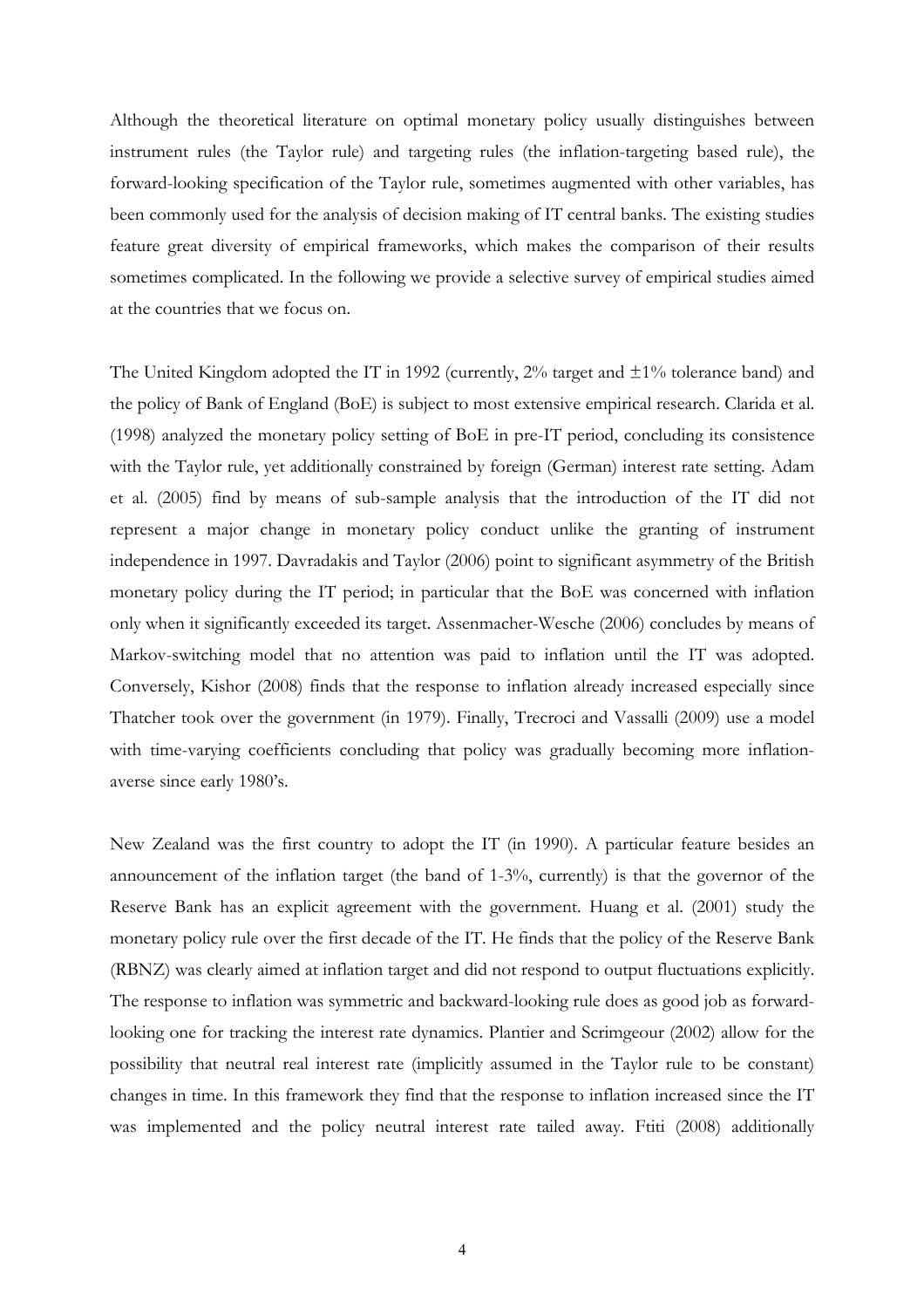confirms that the RBNZ did not explicitly respond to exchange rate fluctuations and Karedekikli and Lees (2007) disregards asymmetries in the RBNZ policy rule.

The Reserve Bank of Australia (RBA) turned to the IT in 1991 (with the target of 2-3%) after the decades of exchange rate pegs (till 1984) and consecutive monetary targeting. De Bouwer and Gilbert (2005) using sub-sample analysis confirm that RBA's consideration of inflation was very low in pre-IT period and the concern for output stabilization was clearly predominant. The response to inflation (both actual and expected) increased substantially since the IT adoption but the RBA seemed to consider exchange rate and foreign interest rate developments as well. Leu and Sheen (2006) find a lot of discretionality in the RBA policy (low fit of time-invariant rule) in pre-IT period, consistent response to inflation during the IT and signs of asymmetry in both periods. Karedekikli and Lees (2007) document that the policy asymmetry is related to RBA's distaste for negative output gaps.

Bank of Canada (BoC) introduced the IT in 1991 (the current target of 1-3%). Demers and Rodríguez (2002) find that an implementation of this framework was distinguished by higher inflation response, but the increase in the response to real economic activity was even more significant. Shih and Giles (2009) model the duration analysis of BoC interest rate changes with respect to different macroeconomic variables. They find that annual core inflation and monthly growth rate of real GDP drive the changes of policy rate while unemployment rate and exchange rate do not. On the contrary, Dong (2008) confirms the BoC considerations for real exchange rate movements.

Sweden adopted the IT in 1993 (2% target with a tolerance band of 1 percentage point) just after the korona was allowed to float. The independence of Sveriges Riksbank (SR) was legally increased in 1999. Jansson and Vredin (2003) studies its policy rule concluding that the inflation forecast (published by the Riksbank) is the only relevant variable driving interest rate changes. Kuttner (2004) finds additionally role for the output gap but in terms of its growth forecast (rather than its observed value). Berg et al. (2004) provide rigorous analysis of the sources of deviations between SR policy rate and the targets implied from diverse empirical rules. They claim that higher inflation forecasts at early stages of the IT regime (due to lack of credibility) generates higher implied target from the forward-looking rule and therefore induce spurious indication of policy shock. Their qualitative analysis of SR documents clarifies the rationale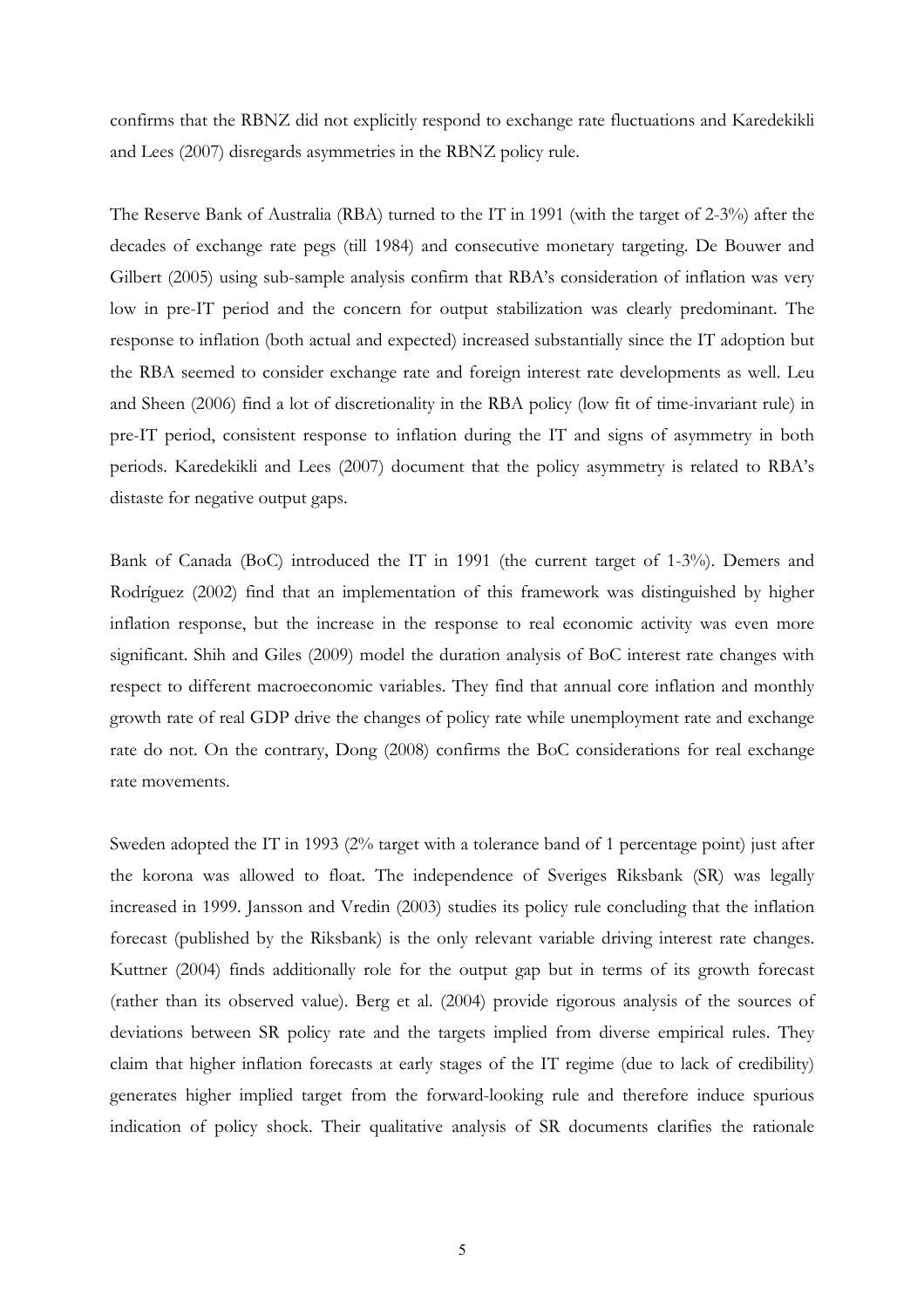behind the actual policy shocks such as more gradualism (stronger inertia) in periods of macroeconomic uncertainty.

Finally, there are a few multi-country studies. Meirelless-Aurelio (2005) analyzes time-invariant rule of the same countries as us finding significant dependency of the results on the real-time versus historic measures of variables. Lubik and Shorfheide (2007) estimates by Bayesian methods an open economy structural model of 4 IT countries (AUS, CAN, NZ, UK) with the aim to see whether the IT central bank respond to exchange rate movements. They confirm this claim for the BoE and BoC. Dong (2008) enrich their setting by some more realistic assumptions (exchange rate endogeneity, incomplete exchange-rate pass-through) finding additionally the response to exchange rate for the RBA.

#### 2.2 Time variance in monetary policy rules

-

The original empirical research on monetary policy rules used linear specification with timeinvariant coefficients. Instrument variable estimators like GMM gained popularity in this context, because they are able to deal with the issue of endogeneity that arises in the forward-looking specification (Clarida et al., 1998).<sup>2</sup> While time-invariant policy rule may be a reasonable approximation when the analyzed period is short, structural stability usually fails over longer period.

The simplest empirical strategy to take the time variance into account is to use a sub-sample analysis (Taylor, 1999, Clarida et al., 2000). The drawback of this approach is rather subjective assumption about the points of structural change and the structural stability within each subperiod. An alternative is to apply an econometric model that allows time variance for the coefficients. There are various methods dealing with the time variance in the context of estimated monetary policy rules.

The most common option is the Markov-switching VAR method, originally used for business cycle analysis. Valente (2003) employes such model with the switches in the constant term representing the evolution of the inflation target (the inflation target together with the real equilibrium interest rate makes the constant term in a simple Taylor rule). Assenmacher-Wesche

<sup>2</sup> One exception is when researcher uses real-time central bank forecasts for Taylor-type rule estimation, i.e. the data available to the central bank before the monetary policy meeting. In such a case, endogeneity problem shall not arise and least square estimation may perform well (Orphanides, 2001). However, as we will discuss in more detail below, the use of real-time data may not solve the issue of endogeneity completely.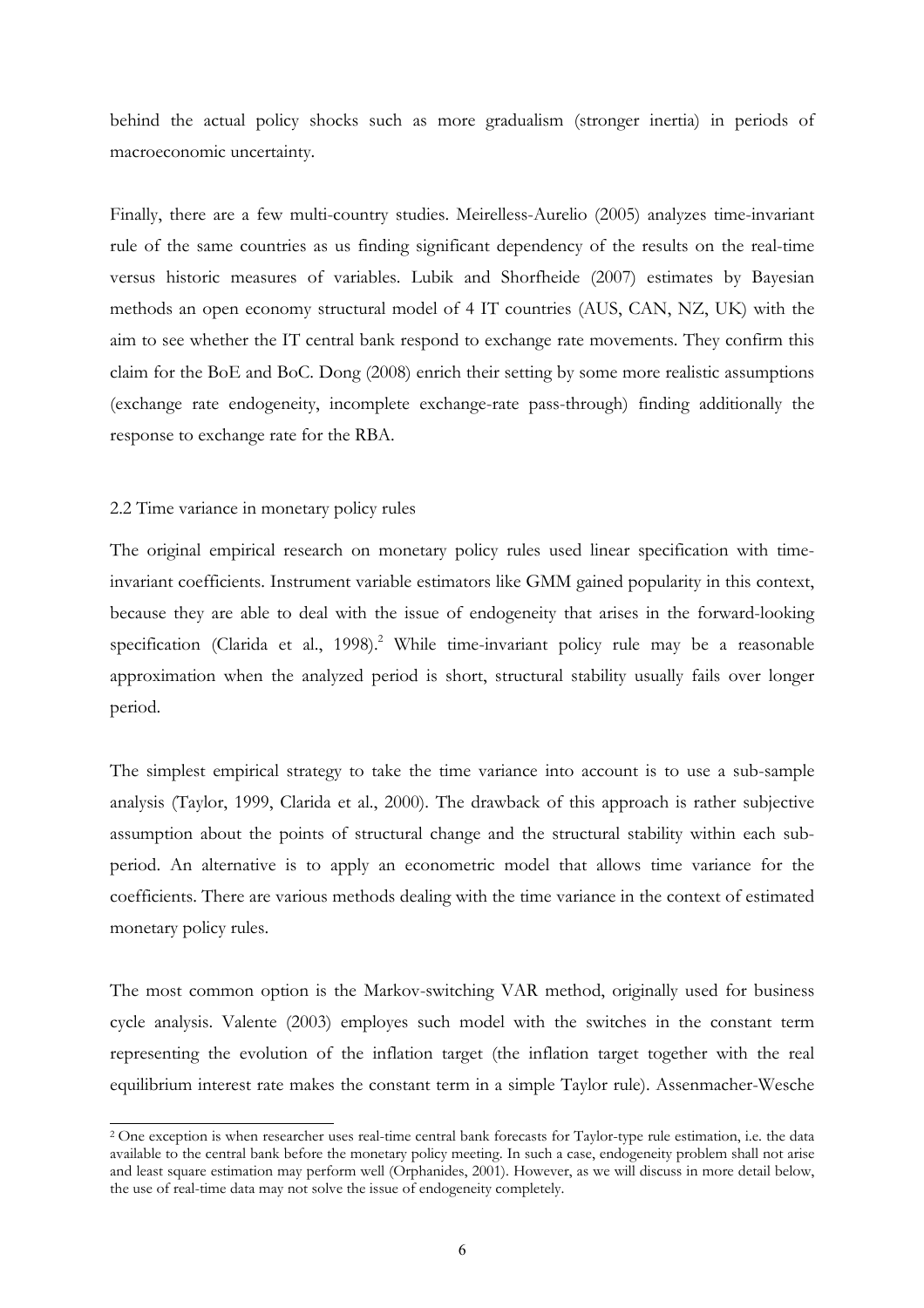(2006) uses the Markov-switching model with the shifts both in the coefficients and the residual variances. Such separation between the evolution of policy preferences (coefficients) and the exogenous changes in economic system (residuals) is important for the continuing discussion on sources of the Great moderation (Benati and Surico, 2008, Canova and Gambetti, 2008). Sims and Zha (2006) present a multivariate model with discrete breaks in both coefficients and disturbances. Unlike Assenmacher-Wesche they find that the variance of the shock rather than the time variance of the monetary policy rule coefficient has shaped the macroeconomic development in the US in last four decades.

The application of Markov-switching VAR techniques turns out to be complicated for the IT countries, where the policy rules are usually characterized as forward-looking and some regressors become endogenous. The endogeneity bias can be avoided by means of backward-looking specification (lagged explanatory variables) but this is very likely inappropriate for IT central banks that are arguably forward-looking.<sup>3</sup> However, there is another distinct feature of the Markov-switching model that makes its use for the analysis of time variance in monetary policy rule rather questionable. The model assumes sudden switches from one policy regime to another rather than a gradual evolution of the monetary policy. Although at first sight, one may consider the introduction of the IT being an abrupt change, there are some reasons to believe that the smoothed transition of monetary policy is more appropriate description for the IT countries (Koop et al., 2009). Firstly, the IT regime is typically based on predictability and transparency, which does not seem to be consistent with the sudden switches. Secondly, it is likely that inflation played already a certain role for the interest rate setting even before the IT regime was introduced, because in many countries the major decrease of inflation rates occurred before the IT was implemented. Thirdly, the coefficient of different variables (such as inflation, the output gap or exchange rate) in the monetary policy rule may evolve independently rather than moving from one regime to another at the same time (see also Darvas, 2009). For instance, a central bank may assign more weight to observed or expected inflation rate when it implements the IT but it does not mean that it immediately disregard the information on real economic activity or foreign interest rate setting. Finally, there is relevant evidence, though mostly for the U.S., that the monetary policy evolves rather smoothly over time (Boivin, 2006, Canova and Gambetti, 2008, Koop et al., 2009). Therefore based on this research, a smooth transition seems to be a more adequate description of the reality. In a similar manner, there is a possibility to estimate the policy rule by STAR-type models. Nevertheless, it should be noted that STAR-type models assume

-

<sup>3</sup> Psaradakis et al. (2006) proposed solution of the endogeneity problem in context of Markov-switching model in case of the term structure of interest rates.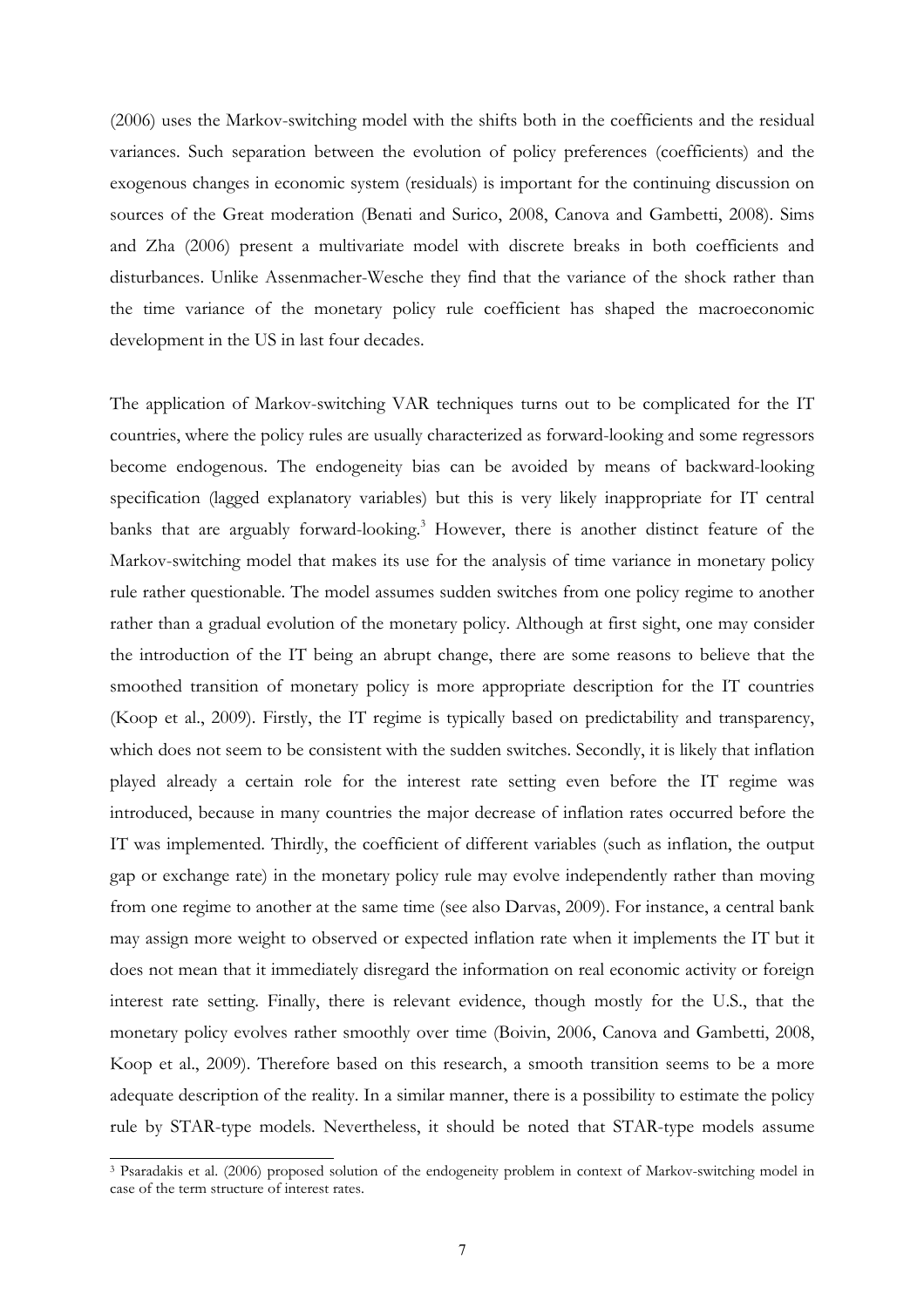specific type of smooth transition between the regimes, which can be more restrictive than flexible random walk specification that we employ in this paper. Therefore, we leave the empirical examination of Markov-switching as well as STAR-type models for further research.

Besides simple recursive regression (e.g. Domenech et al., 2002), the Kalman filter was employed in a few studies to estimate a coefficient vector that varies over time. Such time-varying model is also suitable for reflection of possible asymmetry of the monetary policy rule (Dolado et al., 2004). 4 An example of such asymmetry is that policy maker responds more strongly to inflation rate when it is high than when it is low. Boivin (2006) uses such time varying model estimated via the Kalman filter for the US, Elkhoury (2006) for Switzerland and Trecrocci and Vasalli (2010) for the US, the UK, Germany, France and Italy. However, none of these studies provides a specific econometric treatment to the endogeneity that arise in forward-looking specifications.

In this respect, Kim (2006) proposes a two-step procedure dealing with the endogeneity problem in the time-varying parameter model. Kim and Nelson (2006) find with this methodology that the US monetary policy evolved in different manner than the previous research suggested. In particular that FED's interest in stabilization of real economic activity significantly increased since early 1990's.<sup>5</sup> Kishor (2008) applies the same technique for analysis of time-varying monetary policy rule of Japan, Germany, the UK, France and Italy. He detects time-varying response not only with respect to inflation rate and output gap but also to foreign interest rate. The relevance of the endogeneity correction can be demonstrated by the difference between Kishor's results and those of Trecrocci and Vasalli (2010), who both study the same sample of countries.<sup>6</sup> The time-varying parameter model with specific treatment of endogeneity can be relevant even when the real-time data are used instead of ex-post data (Orphanides, 2001). When the real-time forecast is not derived under assumption that nominal interest rates will remain constant within the forecasting horizon, the endogeneity may be still present in the model (see Boivin, 2006). Moreover, this estimation procedure is also viable to reflect the measurement error and the heteroscedasticity in the model (Kim et al., 2006). However, the Kalman filter applied at state-space model may suffer one important drawback in small samples, as it is rather sensitive to the initial values of the parameters, which are unknown. The moment-based estimator proposed by Schlicht (1981), Schlicht (2005), Schlicht and Ludsteck (2006), which is employed in our paper

<u>.</u>

<sup>&</sup>lt;sup>4</sup> Granger (2008) shows that any non-linear model can be approximated by a time-varying parameter linear model.<br><sup>5</sup> Kim et al. (2006) confirms this finding with real-time data and additionally detected significant decreas response to expected inflation during the 1990's.

<sup>6</sup> Horváth (2009) employs the time-varying model with endogenous regressors for estimation of the neutral interest rate for the Czech Republic confirming the importance of endogeneity bias correction terms.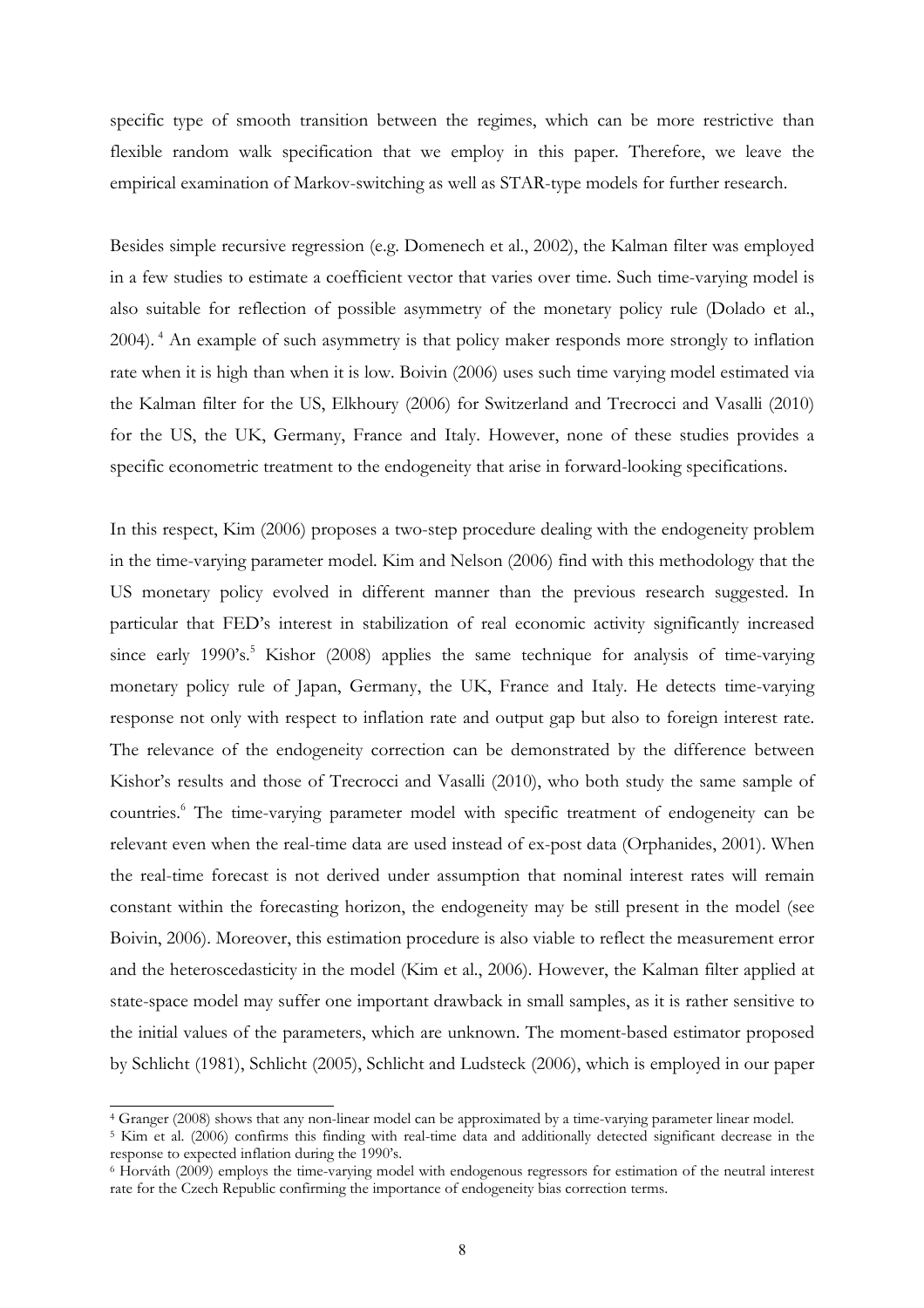and described below, allows avoiding this problem. Moreover, it is flexible enough so to incorporate the endogeneity correction proposed by Kim (2006).

# **3 Empirical Methodology**

#### 3.1 The empirical model

Pursuant to Taylor (1993) most empirical studies model assumes that the central bank targets to set the nominal interest rate in line with the state of the economy (see Clarida *et al*., 1998, 2000). Such policy rule, which is in case of IT central bank arguably forward-looking, can be written as follows:

$$
r_t^* = \overline{r} + \beta \left( E \left[ \pi_{t+i} \left| \Omega_t \right] - \pi_{t+i}^* \right) + \gamma E \left[ \gamma_{t+j} \left| \Omega_t \right] \right) \tag{1}
$$

where  $r_t^*$  denotes the targeted interest rate,  $\overline{r}$  is the policy neutral rate<sup>7</sup>,  $\pi_{t+i}$  stands for the central bank forecast of the yearly inflation rate *i* periods ahead, and  $\pi_{\scriptscriptstyle{H\bar{i}}}^{*}$  is the central bank's inflation target<sup>8</sup>.  $y_{i+j}$  represents a measure of the output gap.  $E[\ ]$  is the expectation operator and  $\Omega$ <sub>t</sub> is the information set available at the time when interest rates are set. Eq. (1) links the policy instrument (nominal interest rates) to a constant term (the neutral rate – that would prevail if the expected inflation and output were at their targeted levels), the deviation of expected inflation from its target value and the output gap.

Nevertheless, Eq. (1) is often argued to be too restrictive to provide a reasonable description of actual interest rate setting. First, it does not account for interest rate smoothing of central banks. Most studies in line with Clarida *et al.* (1998) assume that the central bank adjusts the interest rate sluggishly to the targeted value, which can be tracked by simple partial-adjustment mechanism:

$$
r_t = \rho r_{t-1} + (1 - \rho) r_t^*
$$
\n<sup>(2)</sup>

where  $\rho \in [0,1]$  is the smoothing parameter.<sup>9</sup> Although this is line with common wisdom that central banks are averse to abrupt changes, most studies that estimate time-invariant models find -

<sup>7</sup> Policy neutral rate is typically defined as the sum of real equilibrium rate and expected inflation. 8 The definition of inflation target varies slightly across the IT countries. However, mostly it aims at mid-term rather

than short-term period. The target value can also vary in time, which was pronounced especially in emerging countries that implemented IT as a gradual disinflation strategy. On the contrary, for countries that are studied here, the target value has not significantly changed over time.

<sup>9</sup> We estimate also the monetary policy rules including higher lags of interest rates, but fail to find them significant.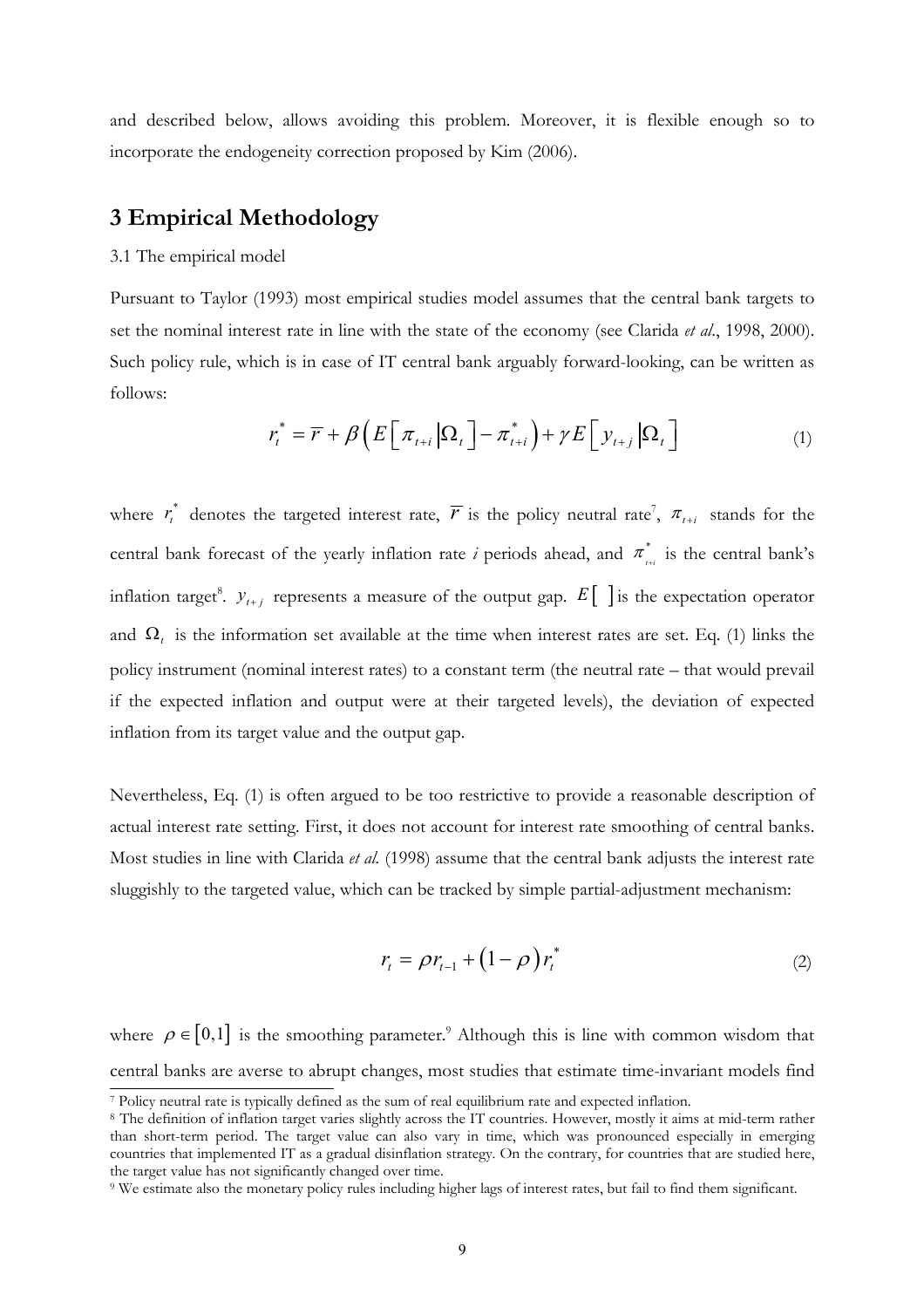unusually high policy inertia. For instance, using quarterly data  $\rho$  typically exceeds 0.8. Rudebusch (2006) point to an inconsistency between this finding and practical impossibility to predict interest rate changes over a few quarters. Therefore, it is possible that the lagged dependent value takes over the impact of either autocorrelated shocks or omitted variables. The intensity of interest rate smoothing is logically reinforced in linear time-invariant specification as the response to some variables can be asymmetric and/or vary in time. Second, Eq. (1) assumes that central bank aims only at inflation rate and the output gap. However, many central banks that implemented the IT are small open economies that may consider additional variables, in particular exchange rate and foreign interest rate. Therefore, in our empirical model we substitute Eq. (2) into Eq. (1), eliminating unobserved forecast variables and include additional variables, which results in Eq. (3):

$$
r_{t} = (1 - \rho) \left[ \alpha + \beta \left( \pi_{t+i} - \pi_{t+i}^{*} \right) + \gamma y_{t} + \delta x_{t} \right] + \rho r_{t-1} + \varepsilon_{t}
$$
 (3)

Also,  $\alpha$  is the constant term, which in Eq. (1) coincide with the policy neutral rate  $\overline{r}$ . However, if the model is augmented by additional variables  $x_{t+k}$  that are not in a form of deviation from the target value, the constant term need not keep this interpretation. We set  $i$  equal to  $2^{10}$ Consequently, the disturbance term  $\varepsilon$  is a combination of forecast errors and is thus orthogonal to all information available at time t  $(\Omega_t)$ .

Pursuant our previous discussion, the interest rate rule described above will be estimated within framework that allows time variance of the coefficients. Kim (2006) shows that the conventional time-varying parameter model (Kalman filter applied at state-space representation) delivers inconsistent estimates when explanatory variables are correlated with the disturbance term. The endogeneity arise in forward-looking policy rules based on ex-post data, but it can appear even with real-time data, as discussed before. Kim (2006) proposes an estimator of the time-varying coefficient model with endogenous regressors. A few recent contributions use this framework for

-

<sup>&</sup>lt;sup>10</sup> Although the targeting horizon of central banks is usually longer (4-8 quarters), we prefer to proxy inflation expectation by inflation in *t+2* for the following reasons. First, the endogeneity correction requires strong correlation between the endogenous regressor and its instruments. Second, the prediction error logically increases in longer horizons. Third, the countries that are subject to our analysis did not apply inflation targeting during the whole estimation period. Consequently, it is preferable due to data limitations to keep only two inflation leads rather than four or six.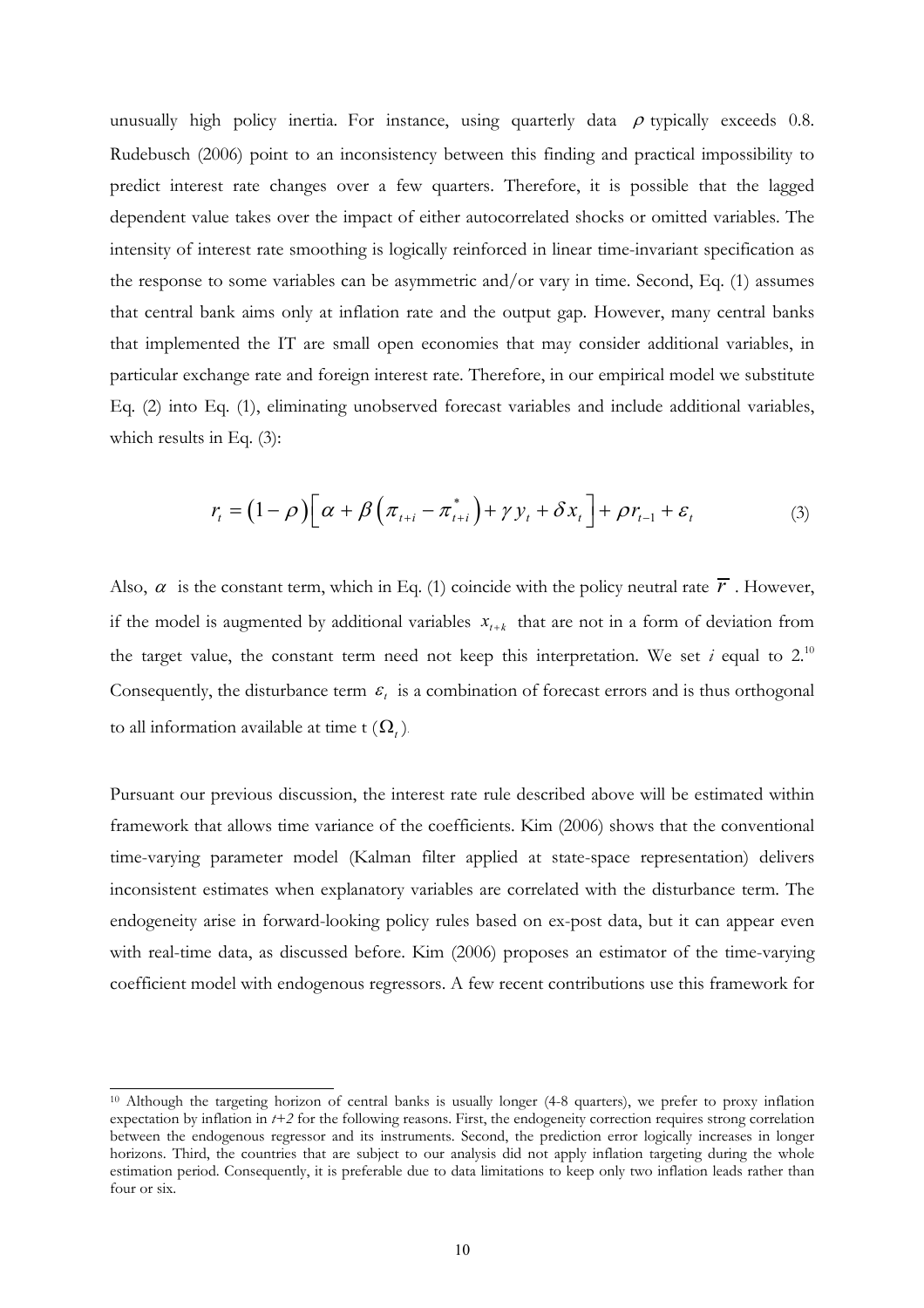estimation of monetary policy rules (Kim and Nelson, 2006, Kim et al. 2006, Kishor, 2008).<sup>11</sup> Following Kim (2006) we can rewrite Eq. (3) as follows:

$$
r_{t} = (1 - \rho_{t}) \left[ \alpha_{t} + \beta_{t} \left( \pi_{t+i} \right) + \gamma_{t} y_{t} + \delta_{t} x_{t} \right] + \rho_{t} r_{t-1} + \varepsilon_{t}
$$
\n
$$
\tag{4}
$$

$$
\alpha_t = \alpha_{t-1} + \mathcal{G}_{1t}, \ \mathcal{G}_t \sim i.i.d.N\left(0, \sigma_{\mathcal{G}_t}^2\right) \tag{5}
$$

$$
\beta_t = \beta_{t-1} + \mathcal{S}_{2t}, \ \mathcal{S}_t \sim i.i.d.N\left(0, \sigma_{\mathcal{S}_2}^2\right) \tag{6}
$$

$$
\gamma_t = \gamma_{t-1} + \mathcal{G}_{3t}, \ \mathcal{G}_t \sim i.i.d.N\left(0, \sigma_{\mathcal{G}_3}^2\right) \tag{7}
$$

$$
\delta_t = \delta_{t-1} + \mathcal{G}_{4t}, \ \mathcal{G}_t \sim i.i.d. N\left(0, \sigma_{\mathcal{G}_4}^2\right) \tag{8}
$$

$$
\rho_t = \rho_{t-1} + \mathcal{G}_{5t}, \ \mathcal{G}_t \sim i.i.d.N\Big(0, \sigma_{\mathcal{G}_5}^2\Big) \tag{9}
$$

$$
\pi_{t+i} = Z_{t-j}^{\dagger} \xi + \sigma_{\varphi} \varphi_t, \ \varphi_t \sim i.i.d.N(0,1)
$$
\n
$$
(10)
$$

$$
y_t = Z_{t-j}'\psi + \sigma_v \nu_t, \ \nu_t \sim i.i.d.N(0,1)
$$
\n
$$
(11)
$$

The measurement equation (4) of the state-space representation is the monetary policy rule. The transition equations  $(5) - (9)$  describe the time-varying coefficients as a random walk process without drift. The Eqs. (10) and (11) track the relationship between the endogenous regressors  $(\pi_{t+i}$  and  $y_t$ ) and their instruments,  $Z_t$ . The list of instruments,  $Z_{t-j}$ , is as follows:  $\pi_{t-1}$ ,  $\pi_{t-4}$ ,  $y_{t-1}$ ,  $y_{t-2}$ ,  $r_{t-1}$  and  $r_t^+$  (foreign interest rate). As in Kim (2006), we assume that the parameters in Eqs. (10) and (11) are time-invariant. Next, the correlation between the standardized residuals  $\varphi_t$ and  $v_t$  and  $\varepsilon_t$  is  $\kappa_{\varphi,\varepsilon}$  and  $\kappa_{v,\varepsilon}$ , respectively (note that  $\sigma_{\varphi}$  and  $\sigma_{v}$  are standard errors of  $\varphi_t$  and  $v_t$ , respectively). The consistent estimates of the coefficients in Eq. (4) are obtained in two steps. In the first step, we estimate the equations (10) and (11) and save the standardized residuals  $\varphi_t$ and  $v_t$ . In the second step, we estimate Eq. (12) below along with Eq. (5) – (9). Note that (12) now includes bias correction terms<sup>12</sup>, i.e. (standardized) residuals from Eqs. (10) and (11), to address the aforementioned endogeneity of the regressors. Consequently, the estimated parameters in Eq. (12) are consistent, as  $e_t$  is uncorrelated with the regressors.

<sup>&</sup>lt;sup>11</sup> Note, however, that two of these contributions are, to our knowledge, unpublished yet.

<sup>&</sup>lt;sup>12</sup> Obviously, if the correction terms are statistically significant, it shows that endogeneity matters. Similarly to Kim and Nelson (2006) and Horváth (2009), we find that these terms are typically significant at conventional significance levels (not reported, available upon request).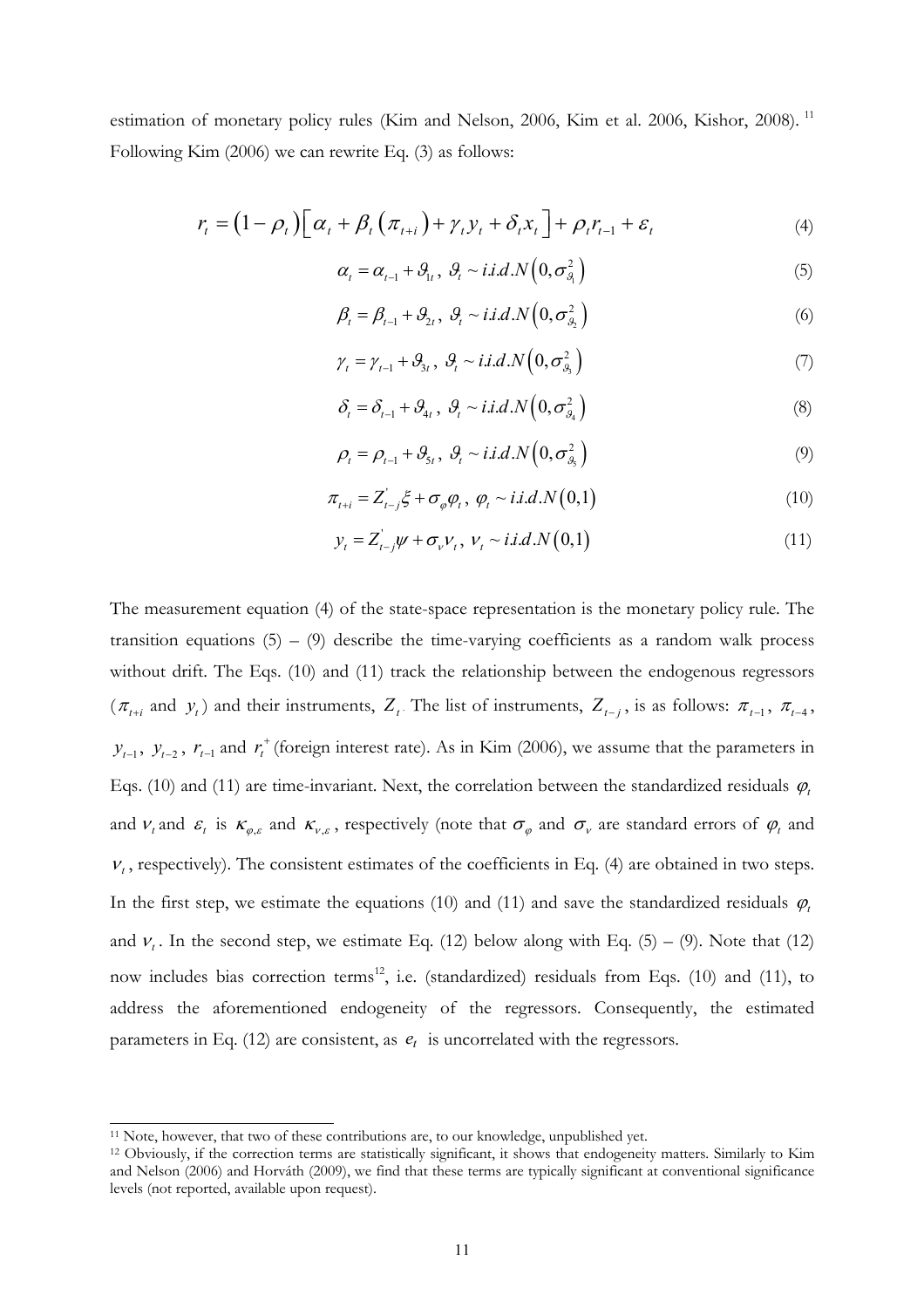$$
r_{t} = (1 - \rho_{t}) \Big[ \alpha_{t} + \beta_{t} \left( \pi_{t+i} \right) + \gamma_{t} y_{t} + \delta_{t} x_{t} \Big] + \rho_{t} r_{t-1} + \kappa_{v,\varepsilon} \sigma_{\varepsilon,t} v_{t} + \kappa_{\varphi,\varepsilon} \sigma_{\varepsilon,t} \varphi_{t} + \varepsilon_{t}
$$
  
,  $\zeta_{t} \sim N \Big( 0, (1 - \kappa_{v,\varepsilon}^{2} - \kappa_{\varphi,\varepsilon}^{2}) \sigma_{\varepsilon,t}^{2} \Big)$  (12)

The standard framework for second-step estimation is the maximum likelihood estimator via the Kalman filter (Kim, 2006). However, there are several difficulties with the estimation of the Kalman filter in applied work. First, if the variables are nonstationary, the results often depend on the proper choice of initial values, but those values are not known in advance.<sup>13</sup> The problem is even reinforced in small samples. Second, the Kalman filter uses only past information for estimation and thus the estimates are less efficient at the beginning of the sample.

In this paper, we adopt the "varying coefficients" (VC) method (Schlicht and Ludsteck, 2006). The VC method generalizes the standard ordinary least squares approach. In fact instead of minimizing the sum of squares of residuals  $\sum_{t=1}^{\infty} \varepsilon^2$ *T*  $\sum_{t=1}^{\infty} \varepsilon^2$ , it uses the minimization of the weighted sum of squares:

$$
\sum_{t=1}^{T} \mathcal{E}^{2} + \theta_{1} \sum_{t=1}^{T} \mathcal{G}_{1}^{2} + \theta_{2} \sum_{t=1}^{T} \mathcal{G}_{2}^{2} + \dots + \theta_{n} \sum_{t=1}^{T} \mathcal{G}_{n}^{2}
$$
(13)

where the weights  $\theta_i$  are the inverse variance ratios of the regression residuals  $\varepsilon_i$  and the shocks in time-varying coefficients  $\theta_i$ , that is  $\theta_i = \sigma^2 / \sigma_i^2$ . Hence it balances the fit of the model and the parameter stability.<sup>14</sup> Additionally, the time averages of the regression coefficients, estimated by such weighted least squares estimator, are identical to their GLS estimates of the corresponding regression with fixed coefficients, that is  $\frac{1}{T}\sum_{t=1}^{T}$  $\frac{1}{T}\sum_{t=1}^T \hat{a}_t = \hat{a}_{GLS}$  $\frac{1}{T}\sum_{t=1}\hat{a}_t^{}=\hat{a}_{GLS}^{}\,.$ 

Schlicht and Ludsteck (2006) show that this methodology gives statistically superior results in linear state-space model estimated from small sample. First, it is moment-based method that uses orthogonal parameterization instead of parameterization by initial values. Therefore, the initial values do not have to be estimated. Second, as the method uses all observations instead of only

<u>.</u>

<sup>13</sup> Although there are number of formal procedures for initialization of the Kalman filter in such cases (for example see Koopman et al., 1999) a fundamental uncertainty about their values remains. 14 Originally, Schlicht and Ludsteck (2006) start with a derivation of maximum likelihood estimator of parameters *<sup>a</sup>*

based on the idea of orthogonal parameterization, which is described in the Appendix. Then they prove that the weighted least squares estimator is identical to the maximum likelihood estimator.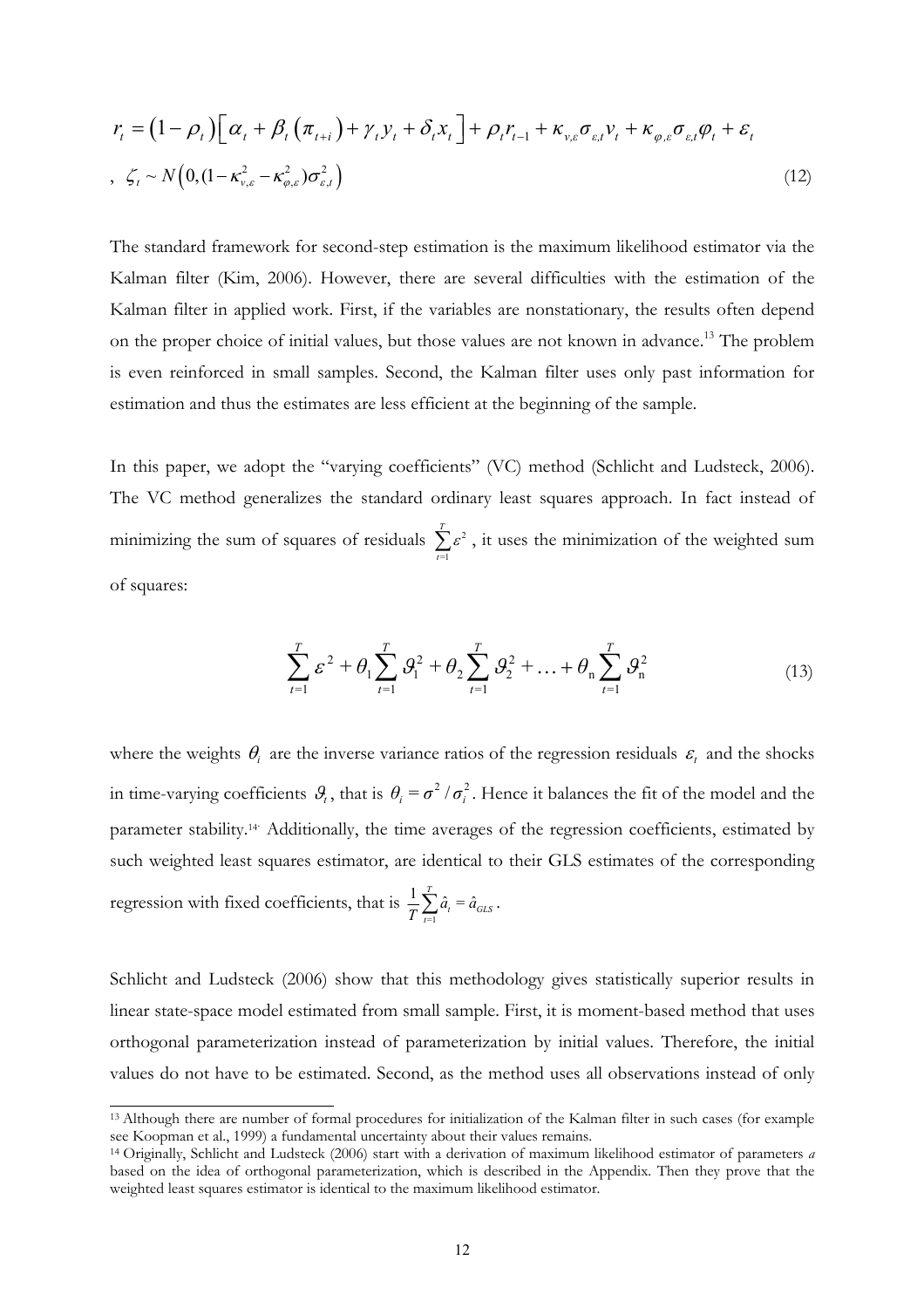past information, it is *de facto* two-sided filter while the Kalman filter is one-sided. Third, while the VC method coincides with the Kalman filter in large samples, the former method is statistically superior in poorly conditioned or small samples. The features of VC method make it feasible for our analysis. We deal with time-varying model, where coefficients are assumed to follow random walk, there is no *a priori* information about the initial values and the time series are rather short.<sup>15</sup>

Initially, we assume that the variance of disturbance term in Eq. (12) is not time-varying. Nevertheless, there is an ongoing discussion to what extent the changes in macroeconomic environment are driven by the changes in the variance of disturbance term (i.e. the exogenous changes in economic system) vis-à-vis the variance in the coefficients of monetary policy rule (see for example, Benati and Surico, 2008, Canova and Gambetti, 2008 or Sims and Zha, 2006). To this end, we extend our baseline framework and consider the time-varying variance of disturbance term.

One can also think about the Eqs. (4), (10) and (11) in terms of New Keynesian model with the Eqs. (10) and (11) representing Phillips and IS curves. It should be noted that our framework is in general less restrictive and imposes less structure than the full-blown New Keynesian model.

We expect  $\beta_t$  to be positive, as the central bank is likely to react to the increase of expected inflation by increasing its policy rate. Particularly,  $\beta_t$  should be greater than one in the long-run solution of Eq. (4), if monetary policy is stabilizing. The development of  $\beta_t$  over time may be driven by a number of factors such as the changes in monetary policy regime or institutional constraints (Adam et al., 2005). The effect of inflation targeting adoption on  $\beta_t$  is ambiguous. As put forward by Kuttner and Posen (1999),  $\beta_t$  can both increase or decrease. They show that under a conservative central bank, the response of short-term interest rates is greater than under discretion or the optimal state-contingent rule (inflation targeting),<sup>16</sup> while the strength of the response under inflation targeting as compared to discretion depends on the credibility of the regime. Credible monetary policy does not have to react so strongly to inflation surprises, as inflation expectations are likely to remain anchored. Sekine and Terashini (2008) provide a new Keynesian model that reaches to the same conclusions. Siklos and Weymark (2009) estimate that

<sup>&</sup>lt;sup>15</sup> For comparison, we estimated all the results with parameterization by initial values. These results are available upon request.

<sup>&</sup>lt;sup>16</sup> See King (1997) on how inflation targeting allows coming close to optimal state-contingent rule.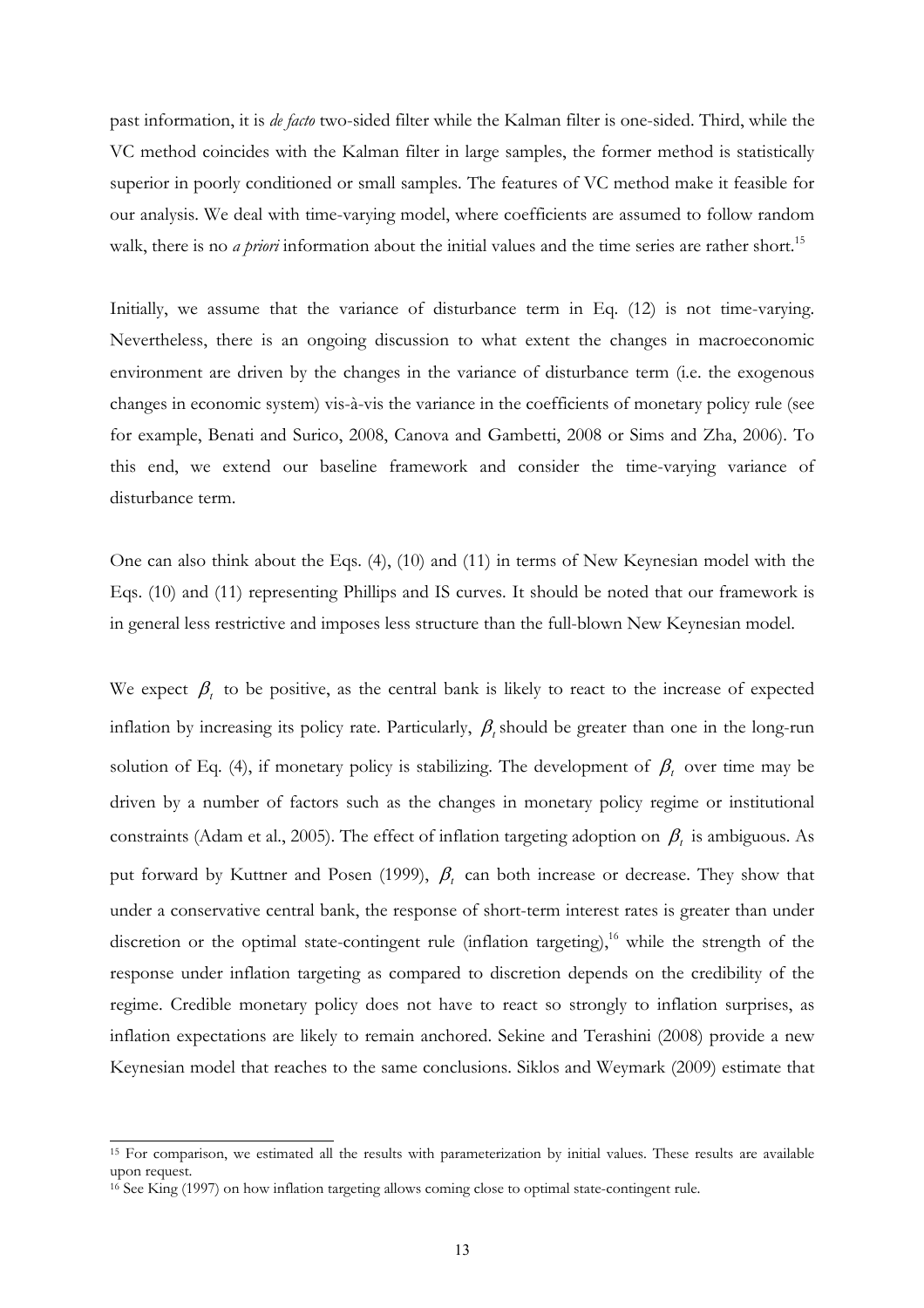inflation targeting in Australia, Canada and New Zealand reduced the magnitude of interest rate changes to needed to maintain low inflation environment.

Similarly,  $\rho$ , a measure of interest rate smoothing, is expected to be positive with the values between zero and one. Many time-invariant estimates of monetary policy rules find the value of this parameter about 0.7-0.9 implying substantial degree of interest rate smoothing. Rudebush (2006) claims that such are clearly overestimated in face of very low interest rate forecastability in the term structure of interest rates. On the contrary, the time-varying model in principle enables that some variables affect interest rate setting in some period but not in another.

Next, the effect of output gap,  $\gamma_t$ , on interest rates is expected to be positive or insignificant. In the first case, the central bank may have an explicit concern for real activity or understand output gap as a useful predictor of future inflation. In the latter case, the insignificant coefficient may suggest that central bank is primarily focused on inflation developments and does not consider output gap important in delivering low inflation.

There is a debate in literature whether other variables should be included in the monetary policy rule. This is especially appealing for small open economies that may be concerned with exchange rate fluctuations as well as the developments of foreign interest rates. Taylor (2001) puts forward that even if exchange rate or foreign interest rates are not explicitly included in the policy rule, they still remain present implicitly, as exchange rate influences the inflation forecast to which inflation targeting central bank is likely to react. It is also worth to emphasize that the significance of exchange rate or foreign interest rates does not necessarily mean that the central bank targets some particular values of these variables, but rather that the bank considers the foreign developments important for its inflation forecast. On the other hand, empirical studies often favor to include these variables in the estimated policy rule. Having these considerations in mind, we decided to include exchange rate and foreign interest rates, too, in order to assess, whether these two variables carry any additional information to understand interest rate setting process in our sample countries.

#### 3.2 The dataset

We use quarterly data. The sample period varies by countries due to data availability (the UK 1975:1Q -2007:4Q, Australia 1972:4Q – 2007:4Q, Canada 1975:1Q – 2007:4Q, New Zealand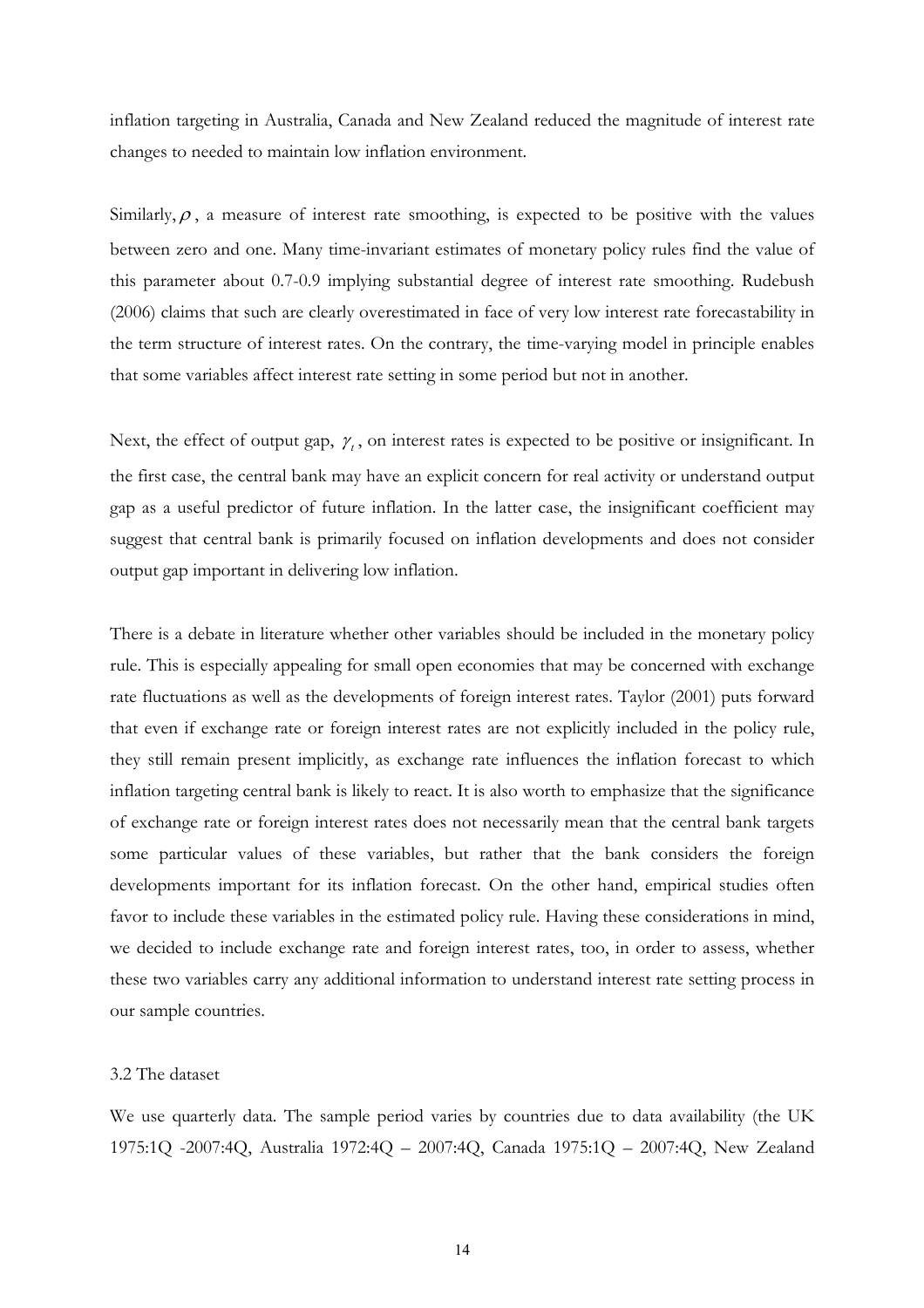1985:1Q  $-$  2008:2Q, Sweden 1982:2Q  $-$  2007:3Q), but on average time coverage is about three decades.

Following Clarida, Galí and Gertler (1998), the dependent variable is a short-term interest rate that is typically closely linked to monetary policy rate. The reason for choosing short-term interest rate rather than monetary policy rate is the fact that the monetary policy rate as well as its change is censored (Podpiera, 2008). Therefore, the dependent variables capturing the policy rate is the discount rate (3-month treasury bills) for the UK, intebank 3-month interest rate for Australia, 3-month treasury bills rate for Canada, overnight interbank 90 days interest rate for NZ and intebank 3-month interest rate for Sweden. We choose the interest rate so as to be closely linked to monetary policy, but also to be available for sufficiently long period. The foreign interest rate is the German 3-month EUROLIBOR for the UK and Sweden and the US 3-month interbank interest rate for Australia, NZ, and Canada.

The inflation is measured as year-on-year change of CPI, besides the UK where we use RPIX (retail price index excluding mortgage interest payments) and the NZ where we use CPIX (CPI without interest payments).<sup>17</sup>

The output gap is taken as reported in the OECD Economic Outlook (production function method based on NAWRU - non-accelerating wages rate of unemployment) besides for NZ where this series is short and where we use the output gap derived from the Hodrick-Prescott filter applied at GDP series (constant prices, seasonally adjusted). Exchange rate is measured by chain-linked nominal effective exchange rate (NEER) besides Canada where we use bilateral exchange rate USD/CAD. For the regressions we use the deviation of the index from the HP trend (deviation from the sample mean has been used for robustness check), see also Lubik and Schorfheide (2007).

### **4 Results**

First, this section presents the country-specific estimates of time-varying monetary policy rules in the sub-section 4.1-4.5, the sub-section 4.6 contains the estimates of time-varying inflation persistence and the sub-section 4.7 provides the summary of main policy relevant findings.

 $\frac{17}{17}$  We use year-on-year data, as the inflation target is also defined on a year-on-year basis.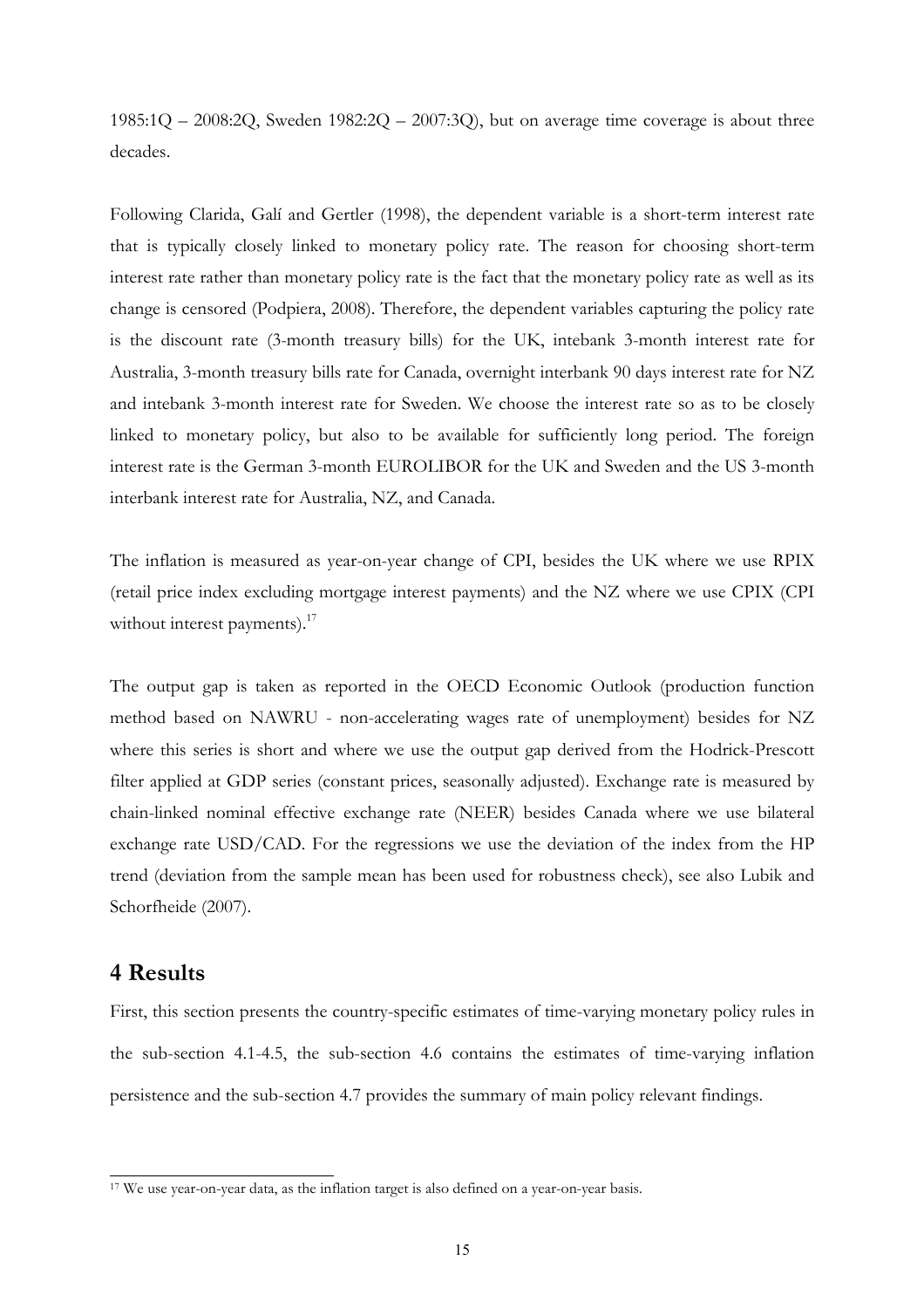#### 4.1 United Kingdom

Our results show that the BoE significantly increased its response to inflation since late 1970's till mid-eighties. This overlaps with the Thatcher government and its major priority being the inflation control. The overall decline of the response since 1985 can be related to the dismissal of medium-term financial strategy (adopted in 1979). We find that the response of interest rates on inflation was gradually decreasing during the 1990s in spite of the introduction of the IT. Although this finding can seem at the first sight contra-intuitive, it is important to keep in mind that, unlike in some emerging countries, the IT was not implemented in the UK as a strong antiinflationist strategy. The inflation was already contained in the 1980's and very benign inflation enviroment was also supported by declining prices of raw materials on the world markets. This corroborates with the findings of Kuttner and Posen (1999) and Sekine and Teranishi (2008) who show that inflation targeting can be associated with less aggressive monetary policy.

 The effect of the output gap is estimated positive (albeit the confidence intervals are rather large probably reflecting that the gap is unobserved variable and calculated ex post) and does not vary substantially over time. Interest rate smoothing parameter is found to have values between 0.1- 0.3, which is much lower than what time-invariant estimates of monetary policy rules typically report (Clarida et al., 1998, 2000). Our estimates seem to be reasonable in face of the recent critique of Rudebush (2006). Finally, the intercept can be in this basic model interpreted as policy neutral (nominal) interest rate. We can see that it steadily declined over time, which complies with the low inflation environment in the 1990s that prevailed in the U.K.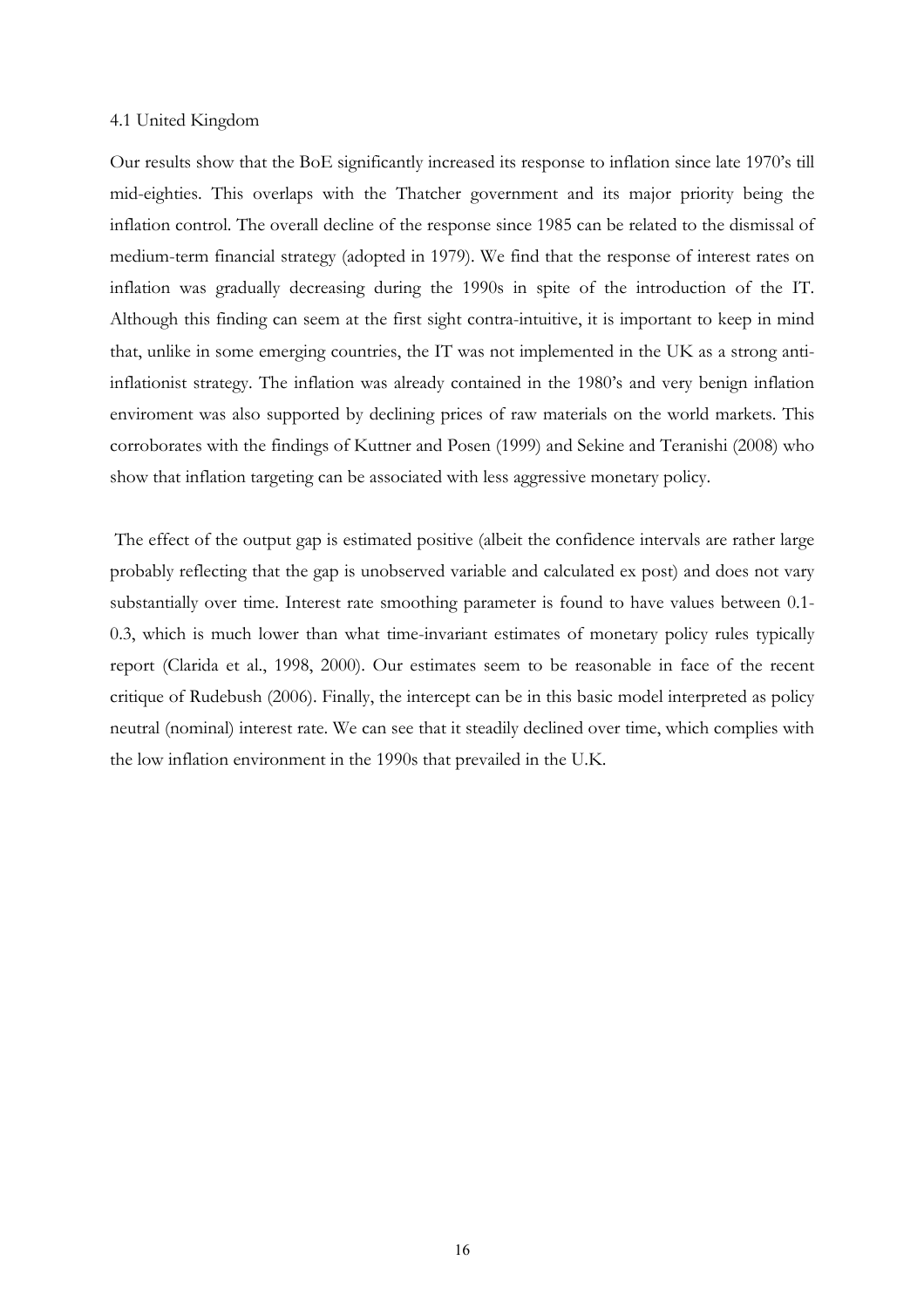

**Figure 1 – Time-varying response coefficients in baseline (closed economy) policy rule, the U.K.** 

Note: 90% confidence bands; model with bias correction terms, i.e. dealing with endogeneity in monetary policy rules. Upper left graph depicts the evolution of neutral rate. Upper right graph depicts the evolution of the response of interest rates to inflation. Lower left graph depicts the evolution of the response of interest rates to output gap. Lower right graph depicts the evolution of the interest rate smoothing parameter.

The results of our augmented model show that the monetary policy of the BoE was influenced by external factors albeit their importance was greater in the 1980s than recently.18 In particular, we find evidence that the BoE decreased its policy rate as nominal effective exchange rate (NEER) strengthened during the 1980's even before the pound officially joined the ERM (1990). Yet, once the U.K. abandoned the ERM and introduced the IT, the BoE no longer seemed to explicitly react to exchange rate. Obviously, it has considered exchange rate indirectly, as exchange rate fluctuations influence the inflation forecast (more on this see Taylor (2001)). The same reasoning applies to the response to foreign interest rate (Euribor). It was particularly

<sup>&</sup>lt;sup>18</sup> In what follows, we present the evolution of the coefficients for the response on exchange rate and foreign interest rates, other coefficients remain largely unchanged and are not reported for the sake of brevity.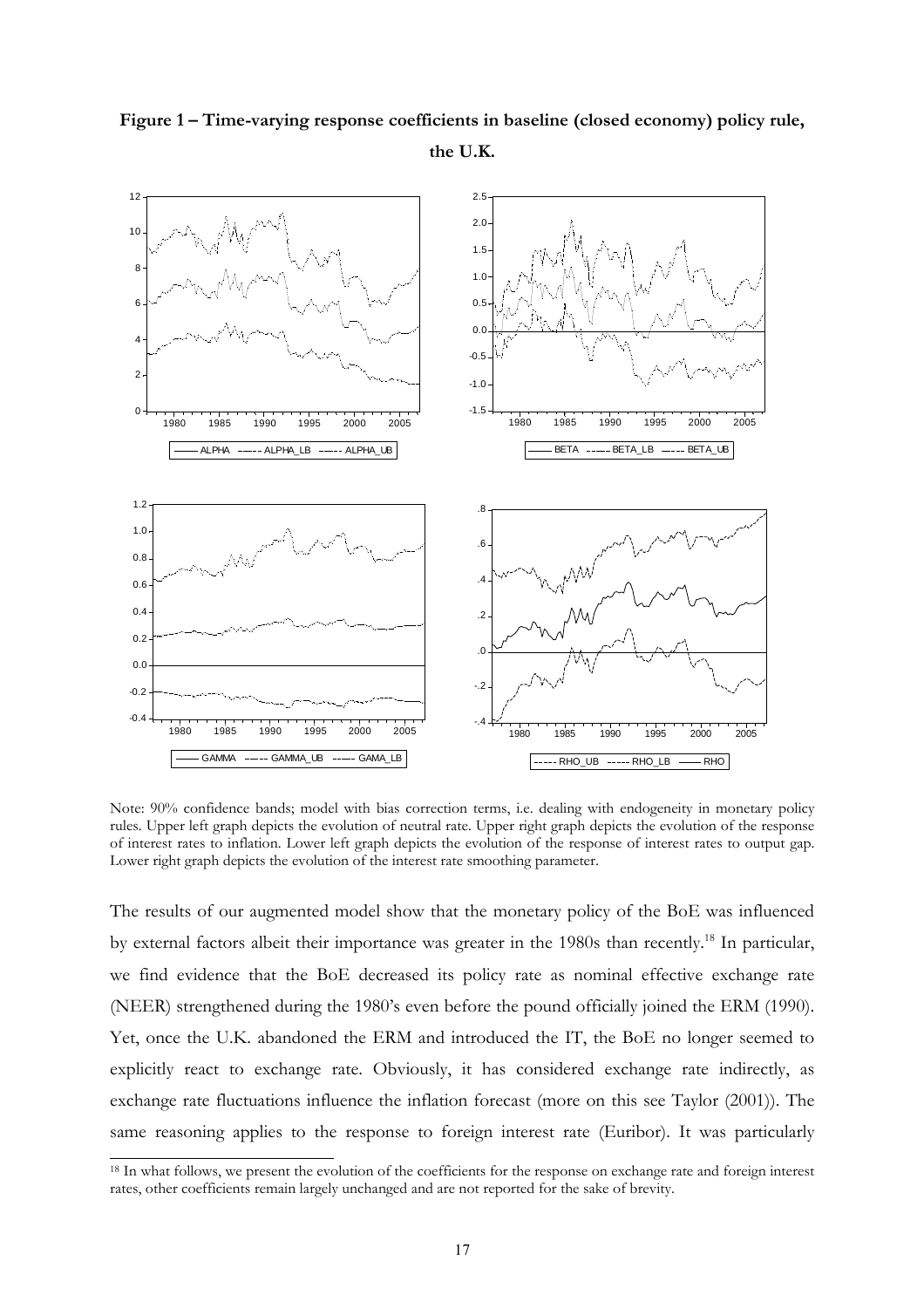strong during the 1980's and consequently its importance somewhat declined. Our results show little support that the monetary policy of the BoE follows the ECB as the estimated response of the coefficient declined and the confidence intervals widened after the launch of euro.





Note: 90% confidence bands; model with bias correction terms, i.e. dealing with endogeneity in monetary policy rules. Left graph depicts the evolution of the response of interest rate to nominal effective exchange rate (deviation from HP trend). Right graph depicts the evolution of the response of interest rate to foreign interest rate.

There are two directly comparable studies to this paper. Kishor (2008) obtains the results similar to ours in spite of using monthly data known to have slightly different dynamics. He finds that the anti-inflation stance was at peak in mid-eighties and since than was rather declining in spite of the IT adoption. Similarly, his finding that the response to foreign interest rate significantly declined since the ERM crises is complementary to our result that the BoE was giving much less consideration to exchange rate evolution (NEER gap).

Trecroci and Vassalli (2009), who unlike Kishor (2008) and this paper do not correct for endogeneity in time-varying model, come to an opposite conclusion that the BoE response to inflation increased over time. Yet, some counterintuitive results of their study point to possibility of endogeneity bias. First, the interest rate smoothing parameter takes on significantly negative values from 1980 till 1995. This would have implied not only that policy was not inertial but that there was actually a negative correlation between the present and past interest rate, which is inconsistent even in face of simple visual inspection of interest rate series. When we estimate our model without the endogeneity-correcting coefficients we obtain similar result (see Appendix,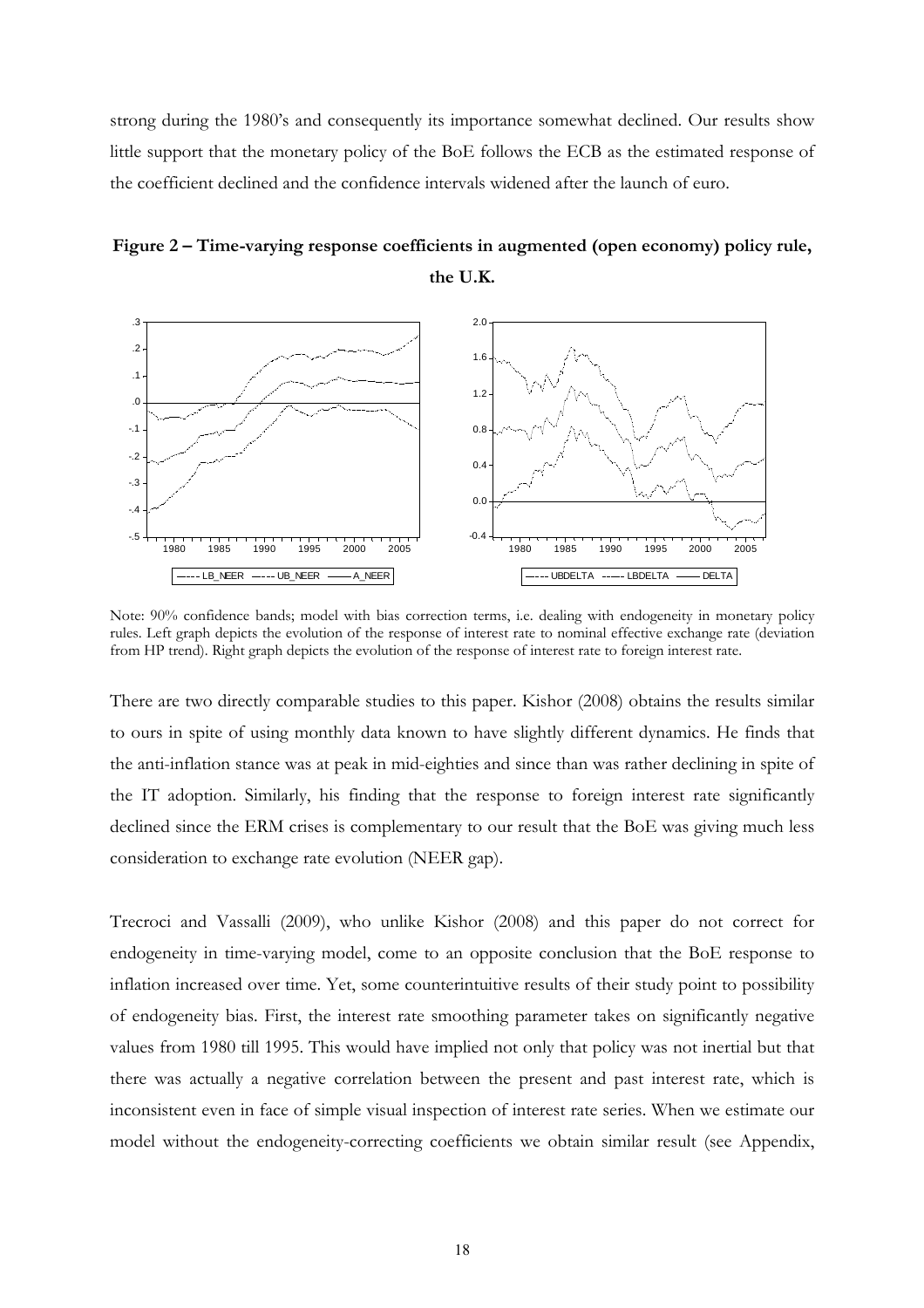Figure A.1).19 Second, their coefficient of foreign (German) interest rate peaks in 1990 and is *de facto* invariant since than, which the authors interpret that as an implicit exchange-rate targeting. This finding is doubtful given the pound demise from the ERM and the IT implementation from 1992 onwards. In fact, British and German short-term that were almost at par in 1992 diverged and the interbank interest rate in the UK exceeded the German one by almost 4% on the eve of the euro adoption.

#### 4.2 New Zealand

-

The inflation targeting was introduced in New Zealand as the first country in the world by the Federal Bank Act signed in March 1990.<sup>20</sup> Our results indicate that the response of the RBNZ to the expected inflation was very close to unity during the whole sample period (1985-2007). In fact, it is clearly visible that the interest rate and inflation series move together very closely. However, in Figure 3 we can also see that the official introduction of the IT does not seem to have represented a significant change in the interest rate setting (if anything there is very slight decrease of the response coefficient on inflation). Unlike in the UK, the response coefficient does not decrease substantially. This can be related to the fact that at the time the IT was introduced in New Zealand inflation rate was not far from double-digit values. Therefore, this policy was implemented in different context than e.g. in the U.K. where the inflation below double digit levels was already achieved during the  $1980's$ .<sup>21</sup> This result is together with the estimated insignificant response to the output gap consistent with the findings of time-invariant studies (Huang et al., 2001, Plantier and Scrimgeour, 2002) that the RBNZ applied rather strict version of inflation targeting. Finally, we find that the interest rate smoothing parameter is again rather modest.

<sup>&</sup>lt;sup>19</sup> The bias correction terms are significant, when we estimate the model addressing endogeneity, even though the economic significance is in general not large.<br><sup>20</sup> Huang et al. (2001) argues that this policy was in effect since the end of 1988 when the RBNZ abandoned both

monetary and exchange rate targeting. He also points to a specific feature of the monetary policy of the RBNZ that could be referred to as 'Open Mouth Operations'. Between 1989 and 1999 the RBNZ specified 90-days bank bill rate consistent with price stability and threatened to use quantitative controls to achieve desired market rate if it was to deviate from the target. Therefore, the RBNZ did not control permanently and directly this interest rate.<br><sup>21</sup> At the end of 1986 New Zealand introduced the VAT, which had direct impact on the inflation rate in the

following two quarters. Consequently, we include time dummy in Q1 and Q2 1987, whose coefficient is estimated as positive and significant.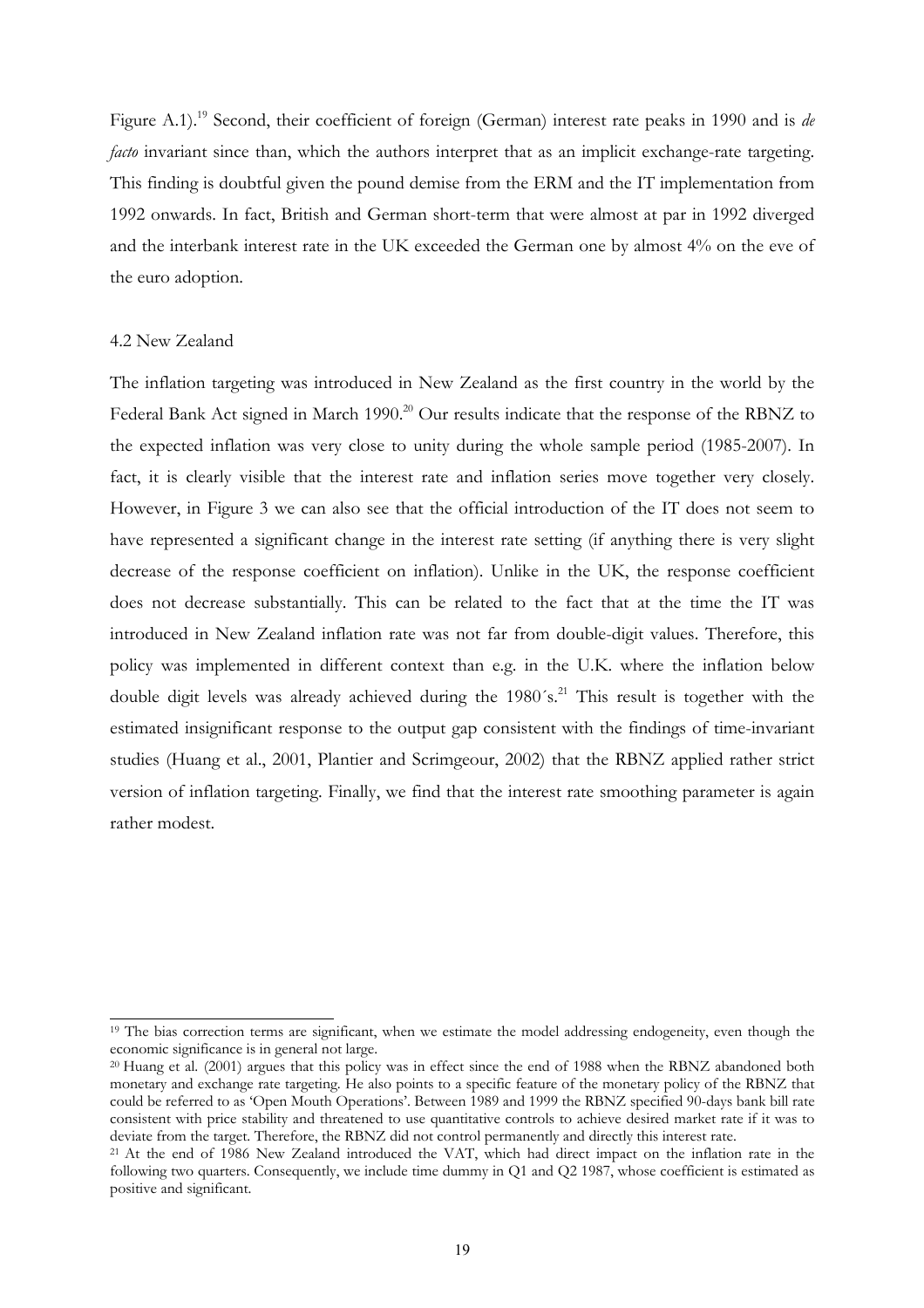

**Figure 3 – Time-varying response coefficients in baseline (closed economy) policy rule, New Zealand** 

Note: 90% confidence bands; model with bias correction terms, i.e. dealing with endogeneity in monetary policy rules. Upper left graph depicts the evolution of neutral rate. Upper right graph depicts the evolution of the response of interest rates to inflation. Lower left graph depicts the evolution of the response of interest rates to output gap. Lower right graph depicts the evolution of the interest rate smoothing parameter.

Estimating the augmented model for New Zealand, the evidence for exchange rate is not conclusive. We find positive response to NEER, which is rather counterintuitive in terms of the Taylor rule. However, the coefficient is significant only before the introduction of the IT and its positive sign is likely related to currency appreciation following the interest rate increase. In that period the RBNZ aimed to keep exchange rate in the predefined range and the interest rate was likely set so as to influence exchange rate *ex-ante* rather than *ex-post*. Consistently with this finding, Ftiti (2008) rejects in a time-invariant model that the RBNZ responded to exchange rate. On the other hand, we find some evidence in favor of consideration of foreign interest rate, yet its response coefficient generally decreased since the IT launch.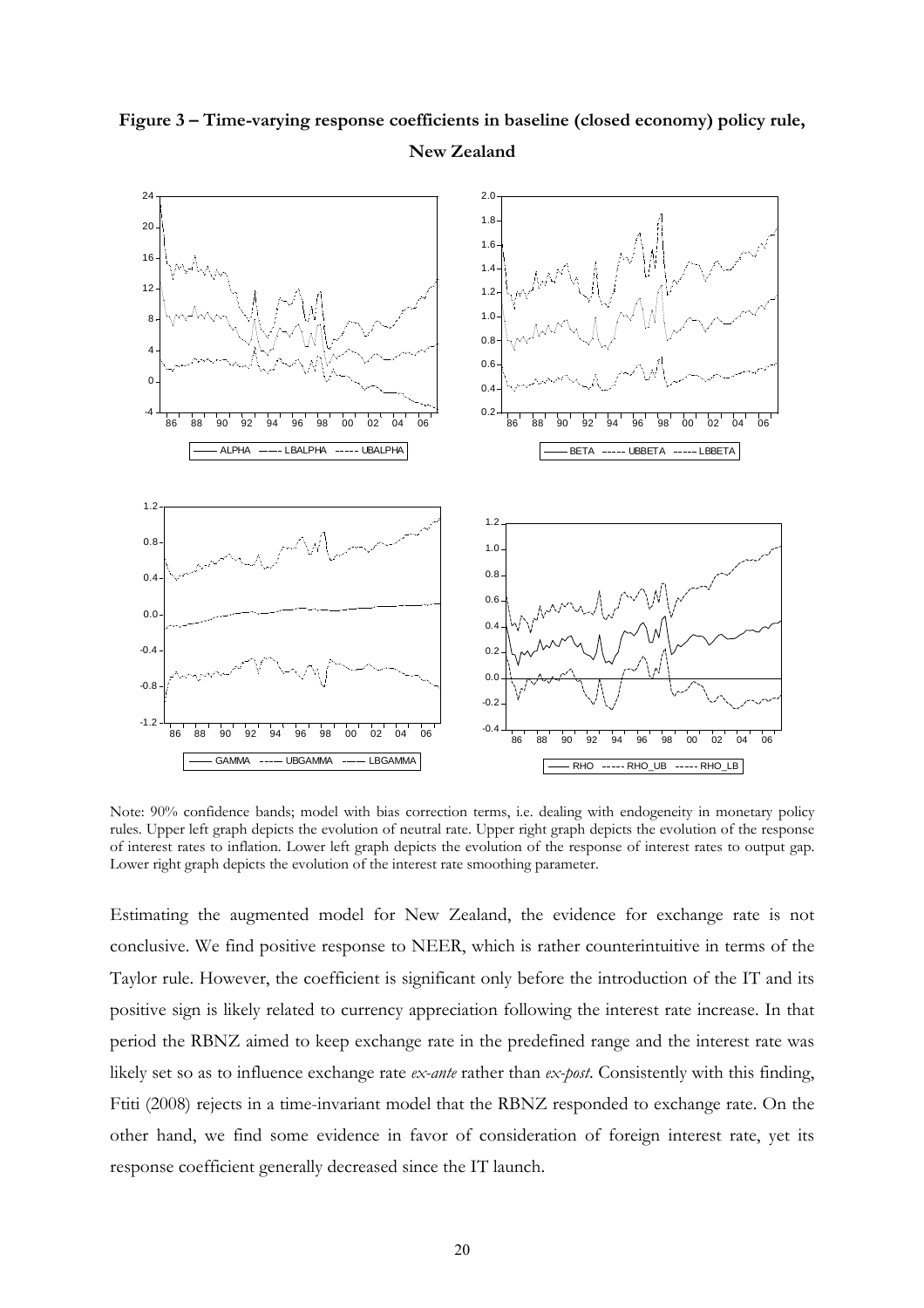# **Figure 4 – Time-varying response coefficients in augmented (open economy) policy rule, New Zealand**



Note: 90% confidence bands; model with bias correction terms, i.e. dealing with endogeneity in monetary policy rules. Left graph depicts the evolution of the response of interest rate to nominal effective exchange rate (deviation from HP trend). Right graph depicts the evolution of the response of interest rate to foreign interest rate.

#### 4.3 Australia

Our results on Australia are available in Figure 5 and 6. The response of interest rate to inflation is strongest in the 1980s, which is very similar to the U.K. experience. This period was characterized by inflation rates around 10% and the central bankers had to be quite aggressive in interest rate setting in order to break the record of high inflation built deeply in the public expectations. Neither the monetary targeting (employed until 1984) nor checklist approach (1985- 1990) seemed to be successful in this regard. The fluctuation of the inflation response coefficient point to discretionary nature of policy decisions (making this finding consistent with Leu and Sheen, 2006). The response coefficient peaks in 1990 on the eve of the IT but declines after adoption of this regime. It is again arguable whether it was the credibility of this regime what anchored the inflation expectations and allowed the RBA to behave less aggressively. The original inflation decline could be also related to the world recession in early 1990s. Our results dispute the finding of De Brouwer and Gordon (2005) arguing that the inflation response of the RBA increased as a result of inflation targeting launch.

As for other countries, the neutral rate declines in the 1990s reflecting global low inflation environment. The output gap is not found to be significant and the estimated interest rate smoothing is again rather low.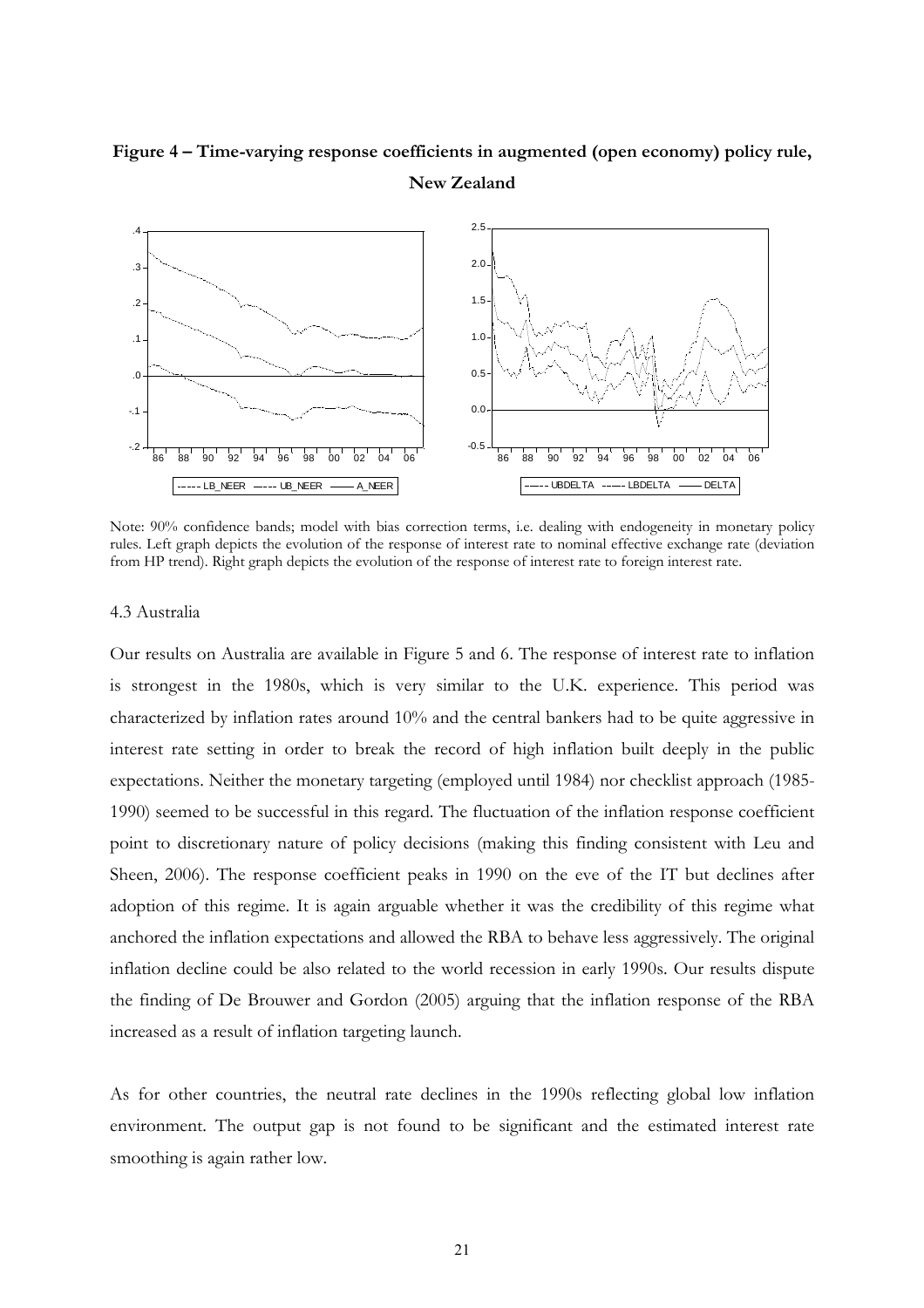

# **Figure 5 – Time-varying response coefficients in baseline (closed economy) policy rule, Australia**

Note: 90% confidence bands; model with bias correction terms, i.e. dealing with endogeneity in monetary policy rules. Upper left graph depicts the evolution of neutral rate. Upper right graph depicts the evolution of the response of interest rates to inflation. Lower left graph depicts the evolution of the response of interest rates to output gap. Lower right graph depicts the evolution of the interest rate smoothing parameter.

We find that exchange rate does not have a significant effect on the short-term interest rate (besides NEER we use also trade weighted index – TWI, which is exchange rate measure reported and often refered to by RBA) besides the period of 1985-87 when the currency depreciation (Australian dollar was allowed to float in 1983 after period of moving peg vis-à-vis TWI) was compensated by interest rate increase so as to curb the inflation pressures (see Greenville, 1997). Foreign interest rate parameter is estimated always positive, albeit it is significant only in the 1990s and its importance fades back as the IT was introduced. Since 2001 the Australian and the US interest rates diverge and the response coefficient approaches zero.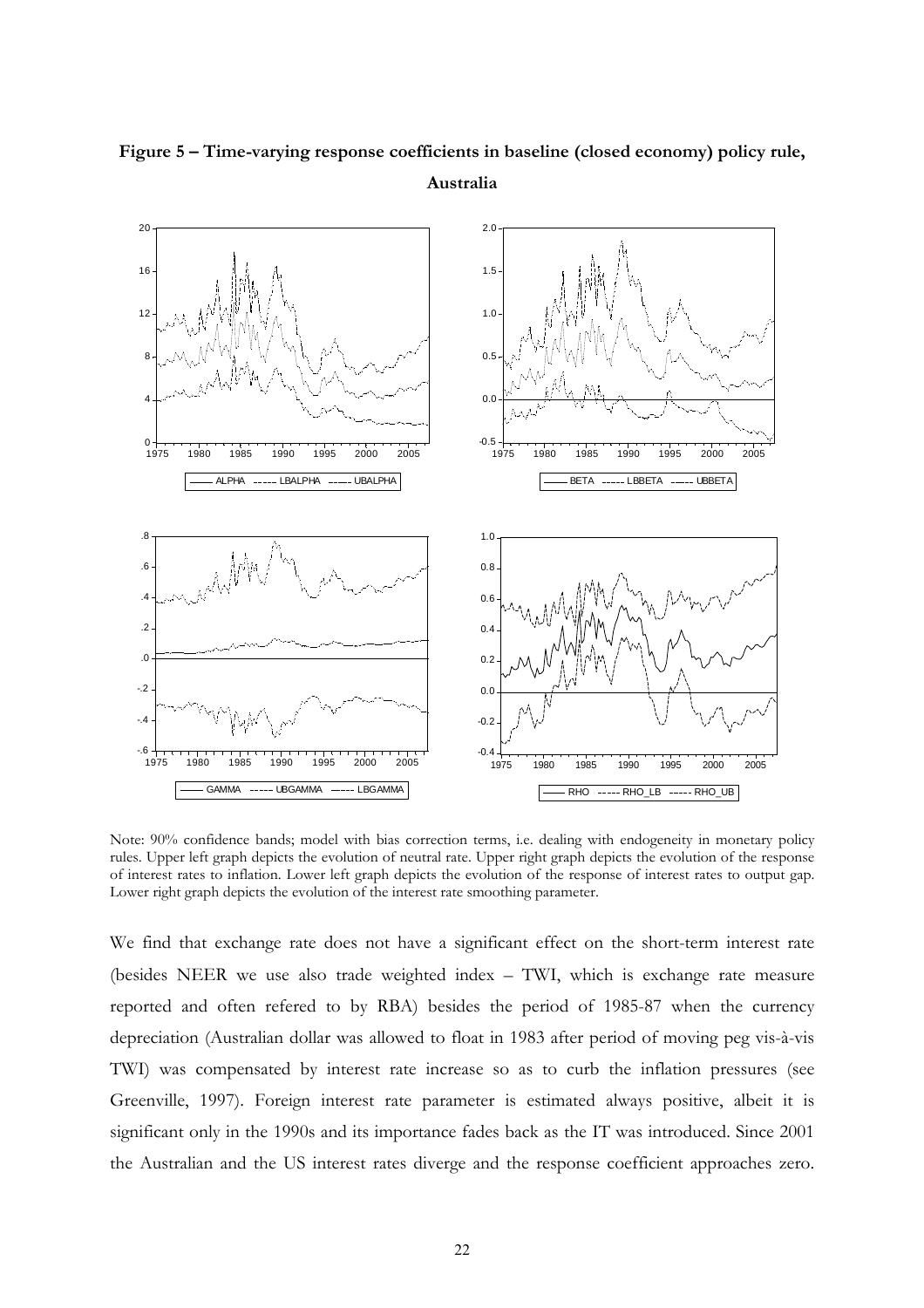This may be related to idiosyncratic developments in the U.S. when the FED lowered interest rate so as to face the fear of recession following September 2001 terrorist attack.



**Figure 6 – Time-varying response coefficients in augmented (open economy) policy rule, Australia** 

Note: 90% confidence bands; model with bias correction terms, i.e. dealing with endogeneity in monetary policy rules. Left graph depicts the evolution of the response of interest rate to nominal effective exchange rate (deviation from HP trend). Right graph depicts the evolution of the response of interest rate to foreign interest rate.

### 4.4 Canada

-

The monetary policy rules estimates for Canada are presented in Figure 7 and 8. The response of interest rate to inflation peaks in the first half of 1980s and mid-1990s. The former period was characterized by relatively high inflation rates that unquestionably drove rather aggressive policy of the BoC similarly as in the U.K. or Australia. It is arguable whether the original inflation rate was a consequence of accommodative policy of monetary targeting applied between 1978 and 1982 (see Figure 7). Unlike in the U.K. or Australia, the inflation response coefficient retains its magnitude after the IT adoption and decreases only in the last decade (due to almost negligible inflation rates). $^{22}$ 

The response to the output gap is significant and almost invariant in time (as in the UK) confirming long-term preference of the BoC to smooth the economic fluctuations. The intensity of the response is unique among the IT countries in our sample. The interest rate smoothing is almost negligible.

<sup>&</sup>lt;sup>22</sup> The BoC also reported the monetary condition index (MCI) as a compound of policy instrument (interest rate) and exchange rate. MCI accompanies the proposed of Ball (1999) to target long-term inflation, i.g. inflation rate adjusted for the transitory effect of exchange rate on import prices. However, there is no indication that BoC actually ever used MCI for practical policy making and it ceased to publish it in 2006.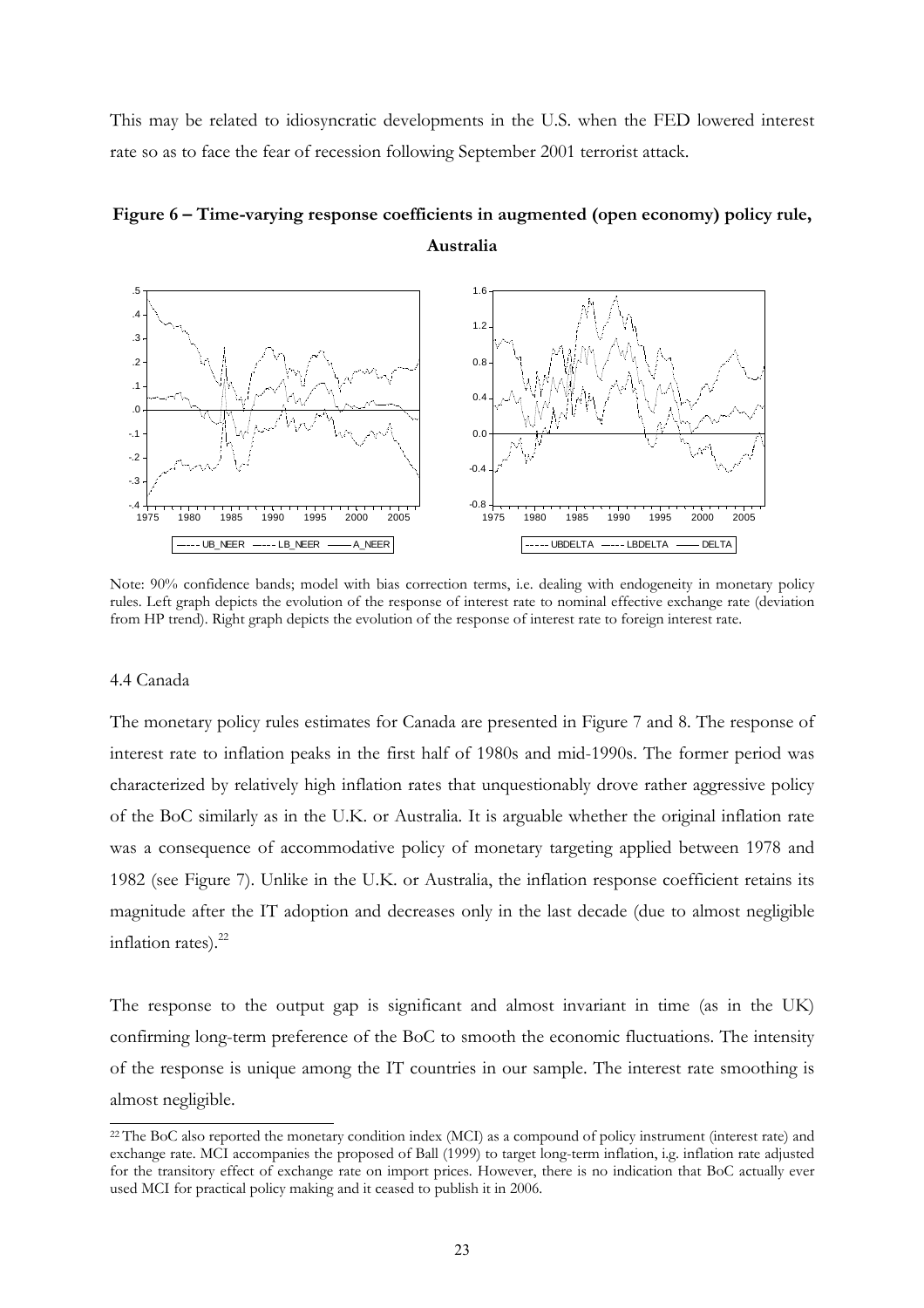

**Figure 7 – Time-varying response coefficients in baseline (closed economy) policy rule, Canada** 

Note: 90% confidence bands; model with bias correction terms, i.e. dealing with endogeneity in monetary policy rules. Upper left graph depicts the evolution of neutral rate. Upper right graph depicts the evolution of the response of interest rates to inflation. Lower left graph depicts the evolution of the response of interest rates to output gap. Lower right graph depicts the evolution of the interest rate smoothing parameter.

The dependence of Canadian monetary policy on external factors, in particular the developments in the U.S., is confirmed in model augmented by exchange rate and foreign interest rate. The response to exchange rate is positive but almost insignificant and dissipates in the last decade. On the other hand, a response to the US interest rate dynamics has been substantial for the whole period of analysis until the end of sample.

# **Figure 8 – Time-varying response coefficients in augmented (open economy) policy rule, Canada**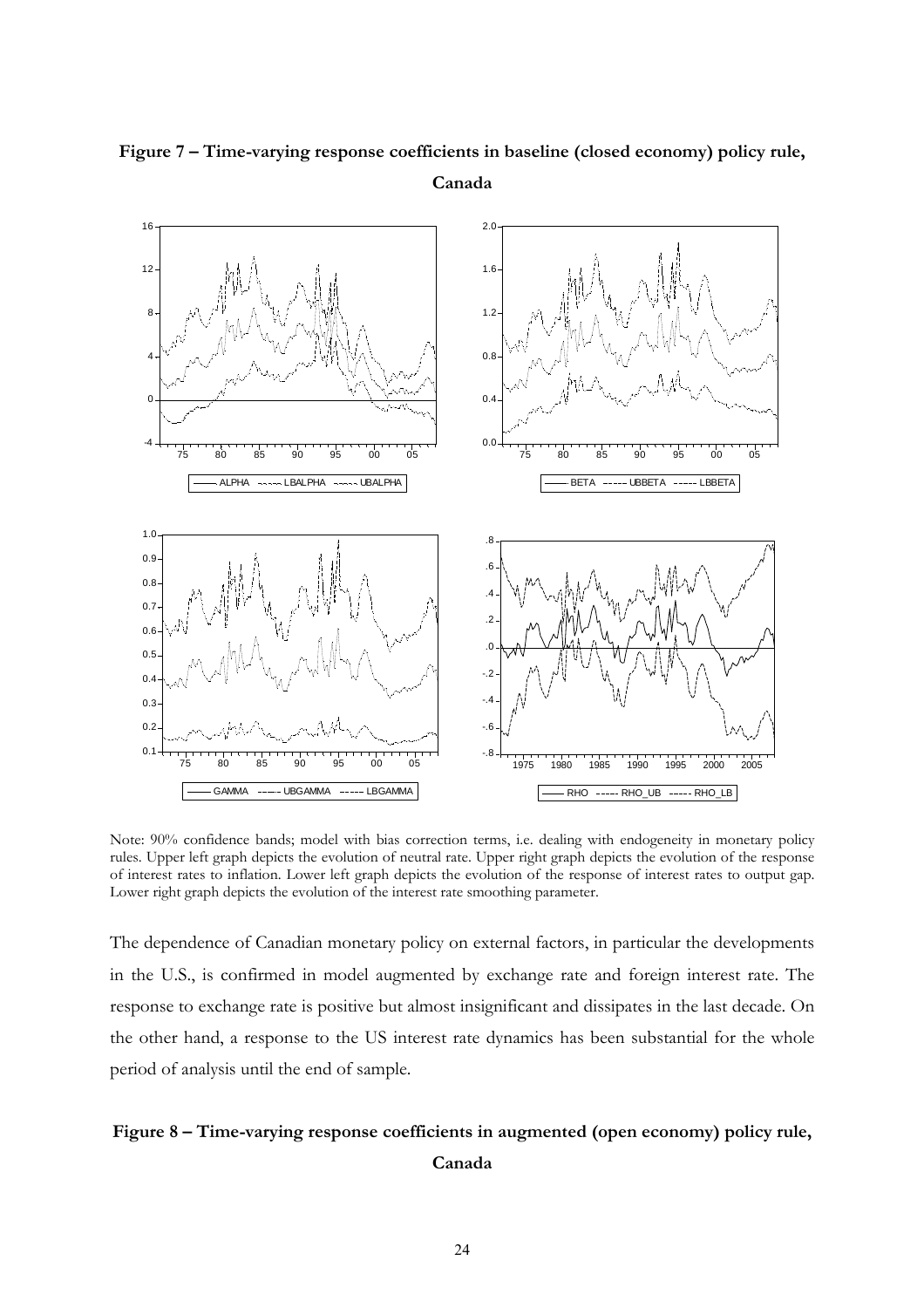

Note: 90% confidence bands; model with bias correction terms, i.e. dealing with endogeneity in monetary policy rules. Left graph depicts the evolution of the response of interest rate to nominal effective exchange rate (deviation from HP trend). Right graph depicts the evolution of the response of interest rate to foreign interest rate.

### 4.5 Sweden

-

Our results suggest that the response of interest rates to inflation was stronger before and at the beginning of the IT. This complies with Berg et al. (2004), who argue that the introductory phase of the IT in Sweden was characterized by building credibility of the new regime. The decline of neutral rate reflects the prevailing low inflation environment in Sweden from mid-1990s onwards. The time-varying coefficient on interest rate smoothing is estimated to be somewhat larger in Sweden than in case of other countries. We hypothesize that this may reflect the differences in the governance of these central banks. For example, while the Sveriges Riksbank is known to achieve its monetary policy decision in rather collegial way, the Bank of England monetary policy committee reaches decisions rather individualistically (Blinder, 2007). As a result, Sveriges Riksbank is likely to smooth its interest rates to a greater degree.<sup>23</sup>

<sup>&</sup>lt;sup>23</sup> At the time of ERM crisis (September 1992), Swedish krone started to depreciate. SR intended (unsuccessfully) to maintain the previous exchange rate and massively increased the short-term interest rate. Consequently, we have included time dummy in Q3 of 1992.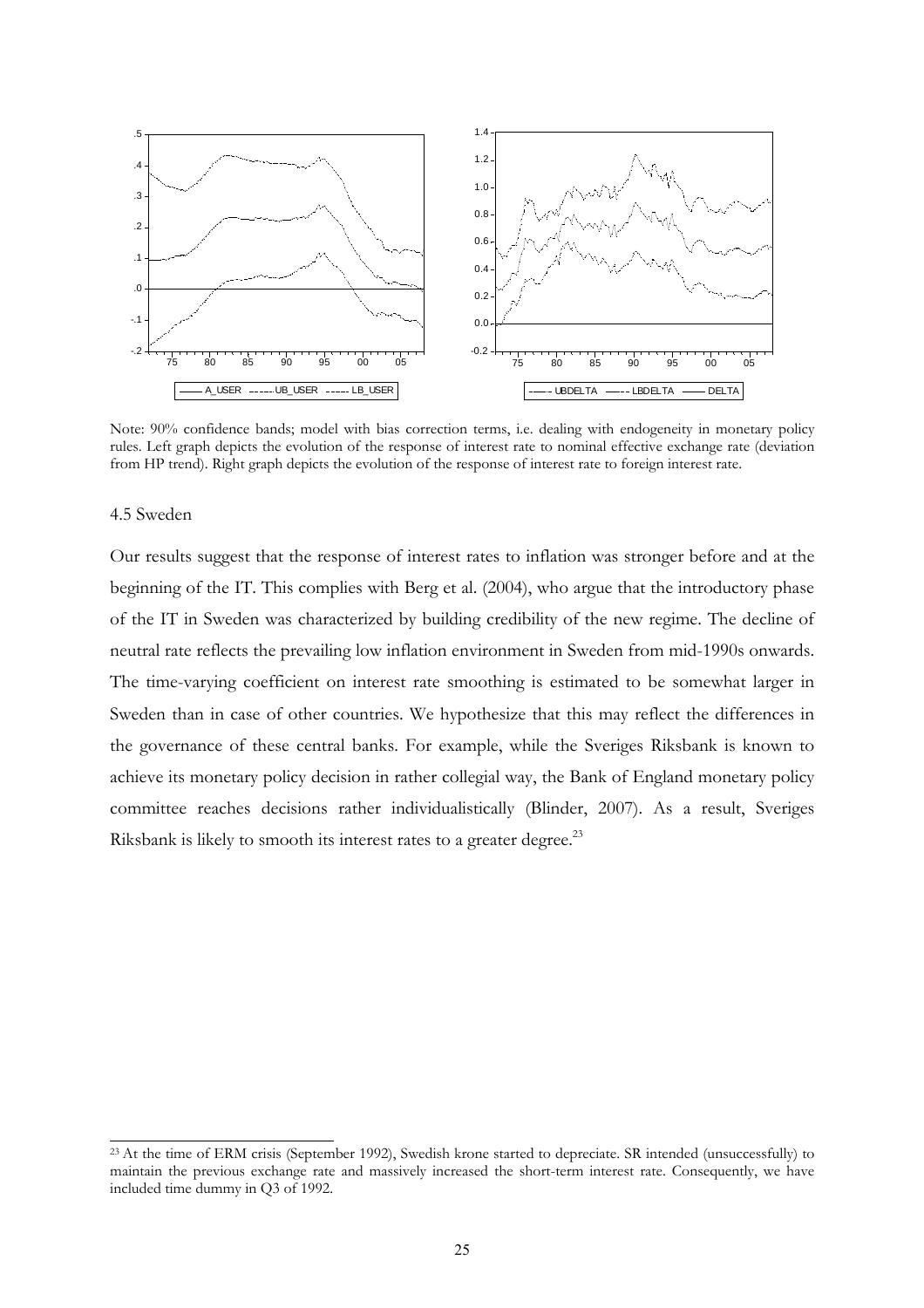

# **Figure 9 – Time-varying response coefficients in baseline (closed economy) policy rule, Sweden**

Note: 90% confidence bands; model with bias correction terms, i.e. dealing with endogeneity in monetary policy rules. Upper left graph depicts the evolution of neutral rate. Upper right graph depicts the evolution of the response of interest rates to inflation. Lower left graph depicts the evolution of the response of interest rates to output gap. Lower right graph depicts the evolution of the interest rate smoothing parameter.

Our results imply a prominent role for the external factors rather than the output gap for determination of Swedish monetary policy. In particular the coefficient on foreign interest rate (Eurolibor) is sizeable during the whole sample period, which is rather interesting given that Swedish monetary policy has not officially been subject to any external constrain (at least since krone's departure from the ERM in 1992). On the other hand, the role of exchange rate is unclear. The NEER response coefficient is mostly positive but with very wide confidence intervals pointing to its insignificance.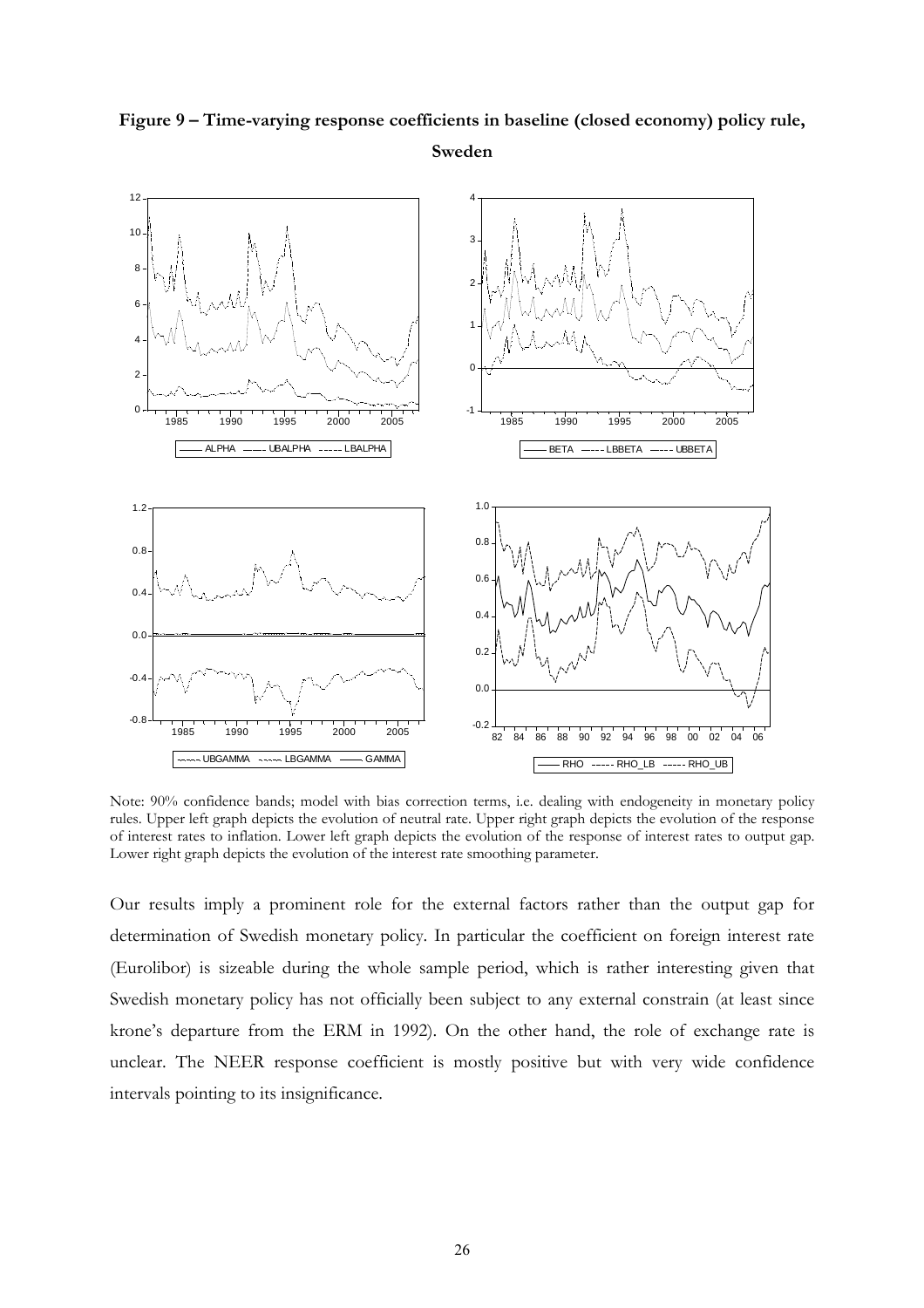Our results are in overall consistent with the surveyed time-invariant studies emphasizing the predominant role of inflation forecast (Jansson and Vredin, 2003) as well as more cautious policy decisions leading to more policy inertia during periods of macroeconomic instability such as the ERM crisis (Berg at al., 2004).

# **Figure 10 – Time-varying response coefficients in augmented (open economy) policy rule, Sweden**



Note: 90% confidence bands; model with bias correction terms, i.e. dealing with endogeneity in monetary policy rules. Left graph depicts the evolution of the response of interest rate to nominal effective exchange rate (deviation from HP trend). Right graph depicts the evolution of the response of interest rate to foreign interest rate.

#### 4.6 Inflation Targeting and Inflation Persistence

We have related our finding that the inflation response coefficient often falls after the adoption of the IT to the hypothesis that this monetary framework has a positive effect on inflation expectations of economic agents. If the expected inflation is low, the monetary policy needs not be as aggressive as under discretionary regime in order to achieve price stability. This argument is in line with recent studies on inflation dynamics (Benati, 2008, Zhang et al., 2008) claiming that under credible policy regime (such as the IT), inflation persistence (the dependence of current inflation on past values) fades away.

As to shed some light on this issue, we have used our estimation framework and fitted the AR(1) model with drift to inflation series, allowing the coefficient on the lagged inflation as well as the constant to be time-varying. Our results indicate (as reported Figure 11) that inflation persistence decreased over the course of the time for all the countries. Moreover, it is notable that the persistence fell down especially during the 1990's as the IT was introduced. This finding is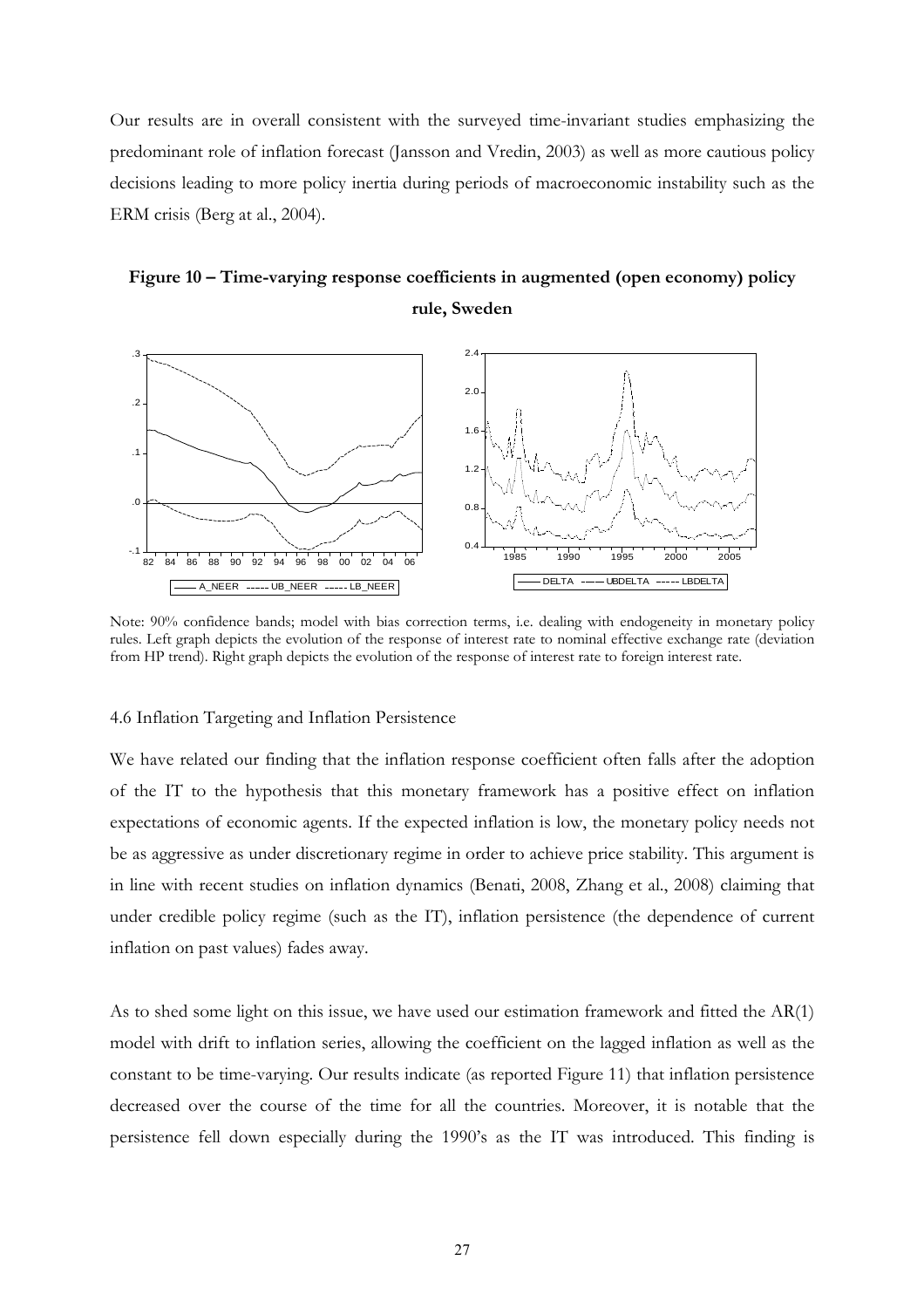confirmed when we, in the spirit of the backward-looking Phillips curve, include the lagged output gap as a forcing variable.24

In general, our results are broadly consistent with Benati (2008) who performs sub-sample analysis under different policy regimes. Unlike Benati (2008), our approach does not need to impose breaks in inflation process at any particular date but simply observe whether and when such breaks occur. Our findings does not exclude the possibility that the inflation persistence decreased because of other factors (the "good luck" hypothesis), but the temporal coincidence between the introduction of the IT and significant decrease of inflation persistence in several countries make rather a case for the "good policy" hypothesis. Taking the example of the U.K., we can see that the inflation (rate) moderation goes back to 1980's when we still observe rather high inflation persistence, in spite of very aggressive anti-inflationary (yet discretional) policy.

**Figure 11 – Time-varying response coefficients in AR(1) model for inflation** 



<sup>&</sup>lt;sup>24</sup> See Hondroyiannis et al. (2009) on estimation of the Phillips curve within somewhat different time-varying framework.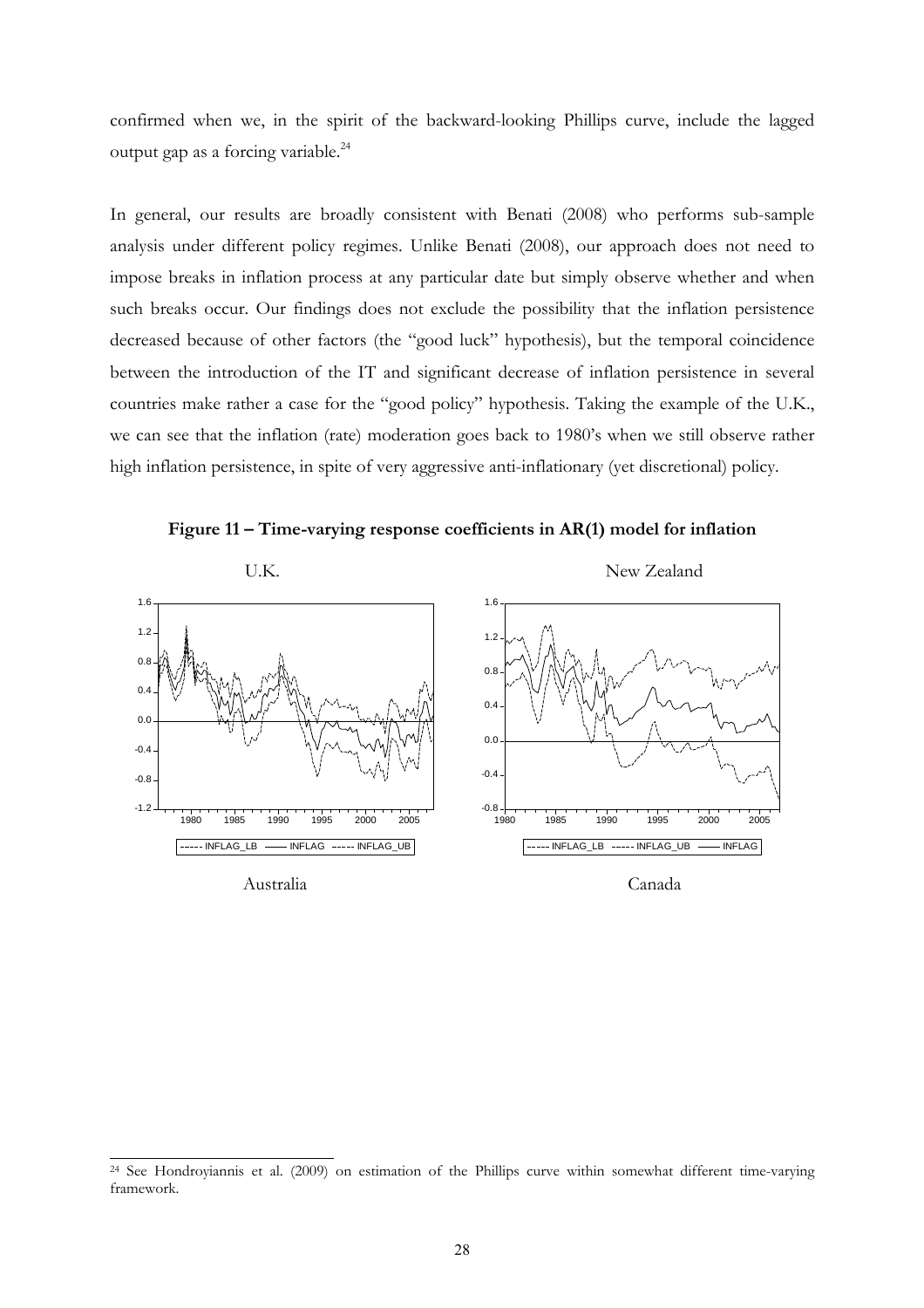

Note: 90% confidence bands; the coefficient of AR(1) term (i.e. model  $\pi_t = \alpha_t + \rho_t \pi_{t-1} + \varepsilon_t$ ) for inflation series employed in previous analysis for each country.

### 4.7 Monetary Policy Rules – Wrap-Up of Main Policy Findings

This sub-section summarizes the main policy relevant findings of this paper. We focus on the four following issues: 1) monetary policy aggressiveness and inflation rate, 2) monetary policy aggressiveness and inflation targeting, 3) interest rate smoothing and 3) inflation persistence and inflation targeting.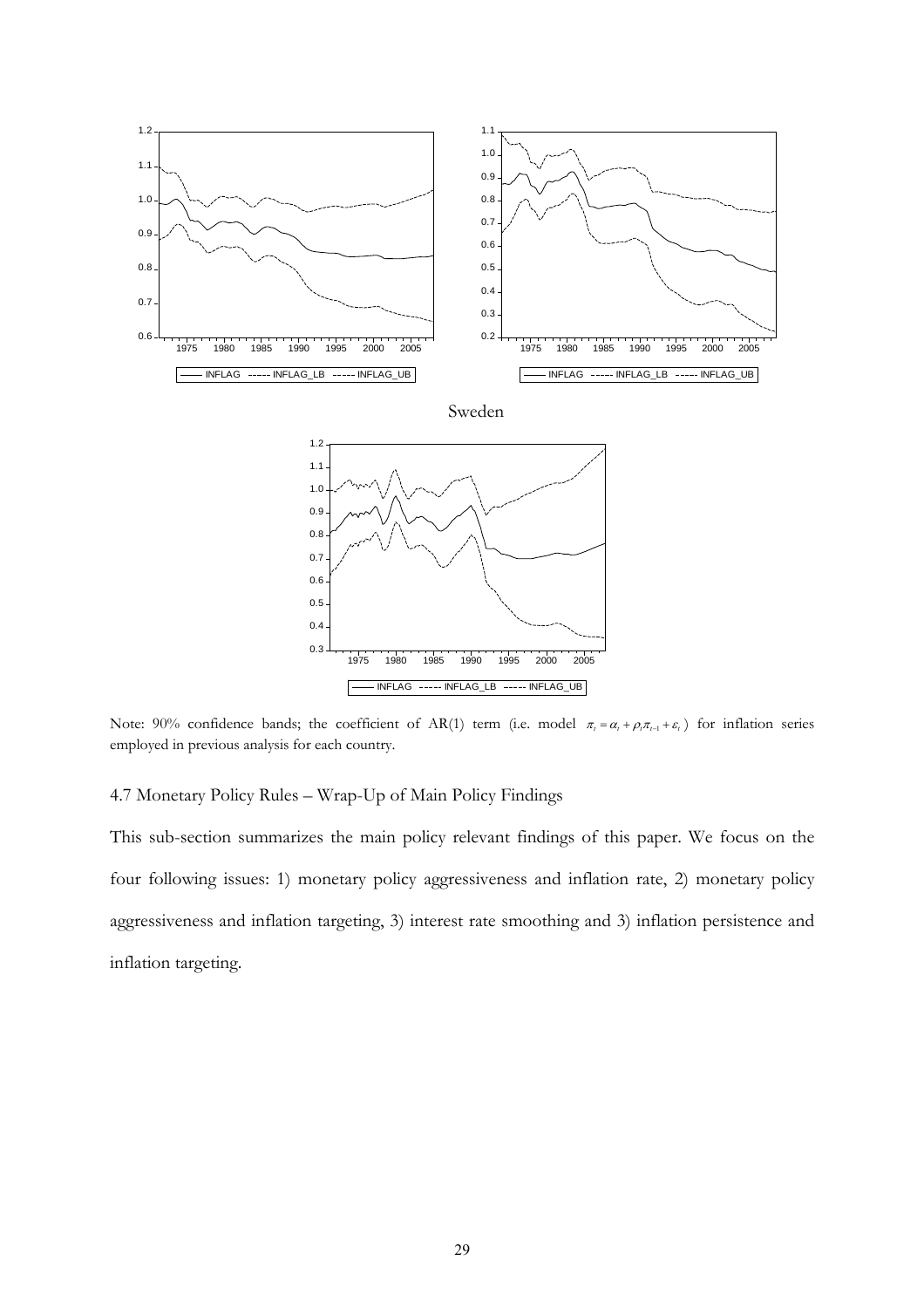

**Figure 12 – Monetary Policy Aggressiveness and Inflation Targeting** 

Note: The y axis depicts the evolution of the estimated parameter  $(\beta)$  (the response of interest rates to expected inflation), x axis represents time with the year of inflation targeting adoption denoted with black vertical line. The value of  $\beta$  for New Zealand is plotted on right axis.

Figure 12 presents the link between monetary policy aggressiveness (defined as the estimate of the response on interest rates on expected inflation) and inflation targeting. It can be seen that in all countries except New Zealand that the aggressiveness parameter decreases somewhat after the adoption of inflation targeting. The monetary policy aggressiveness does not decrease in New Zealand, as this country adopted inflation targeting with a bit higher inflation rates.

Figure 13 documents a relatively strong link between the level of inflation and monetary policy aggressiveness for the U.K., Australia and Sweden. This is because 1) the response of interest rates to inflation has been particularly strong during the periods, when central bankers want to break the record of high inflation and 2) the response has been less aggressive after the adoption of inflation targeting with well-anchored inflation expectations. In contrast, New Zealand and Canada do not seem to exhibit the link between aggressiveness and inflation.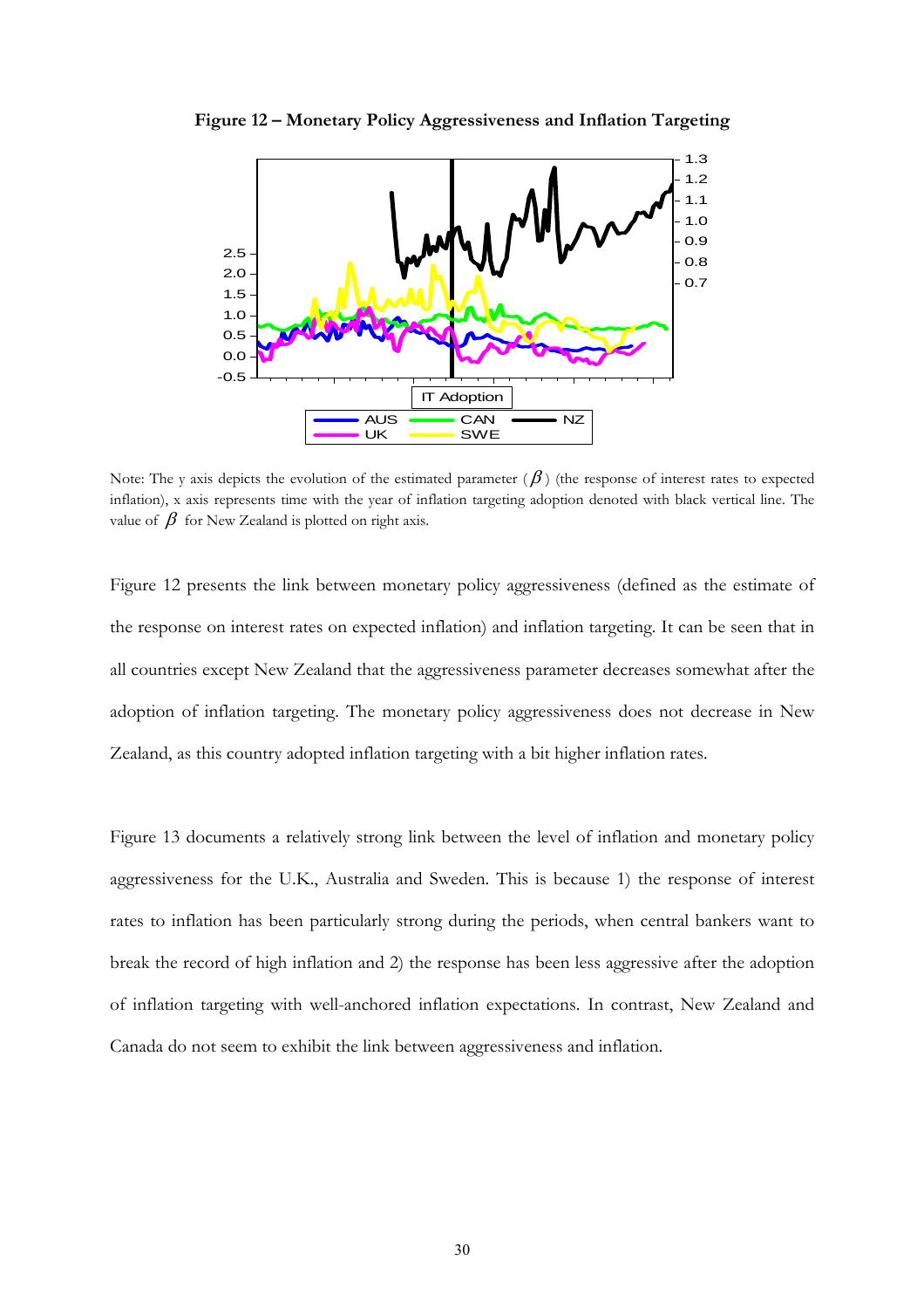

**Figure 13 – Monetary Policy Aggressiveness and Inflation Rate** 

Note: The figure present the scatter plots between inflation rate and the response of interest rates to expected inflation  $(\beta)$ , labeled as aggressiveness, for each country individually.

The evolution of estimated interest rate smoothing parameter in comparison to the time-invariant estimates for the U.K. in 1979-1990 by Clarida et al. (2000) is available in Figure 14. Our timevarying estimates of interest rate smoothing are well below the time-invariant one, which seems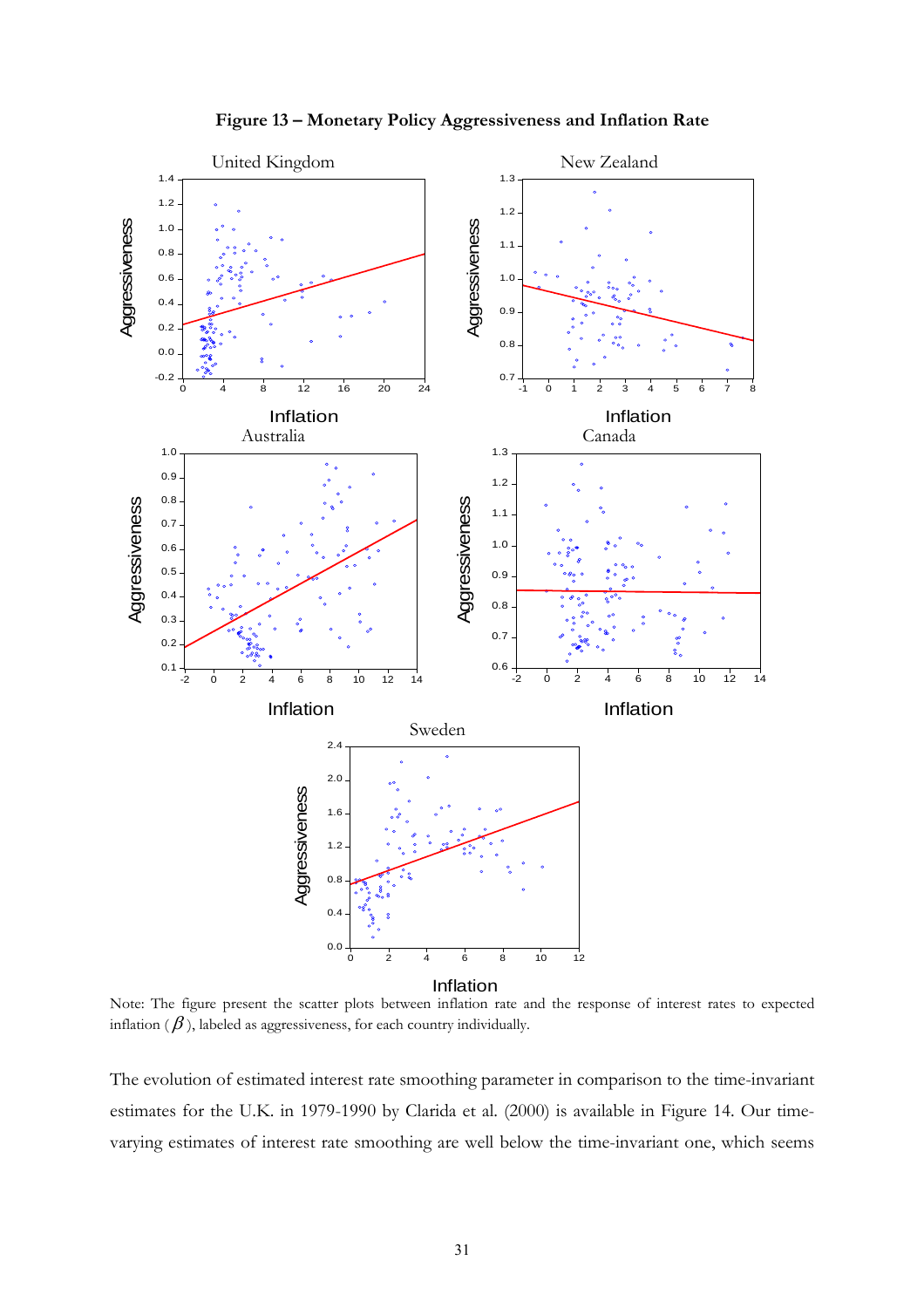to be reasonable in the light of the recent critique of Rudebush (2006), who puts forward that the degree of interest rate smoothing is actually low.



**Figure 14 – Interest Rate Smoothing** 

Note: The figure presents the evolution of the estimated interest rate smoothing parameter  $\rho$  over time in comparison to the interest rate smoothing parameter estimated in time-invariant model of Clarida et al. (2000) for the U.K..



**Figure 15 – Inflation Targeting and Inflation Persistence** 

Note: The y axis depicts the evolution of the estimated inflation persistence parameter, y axis represents time with the year of inflation targeting adoption denoted with black vertical line.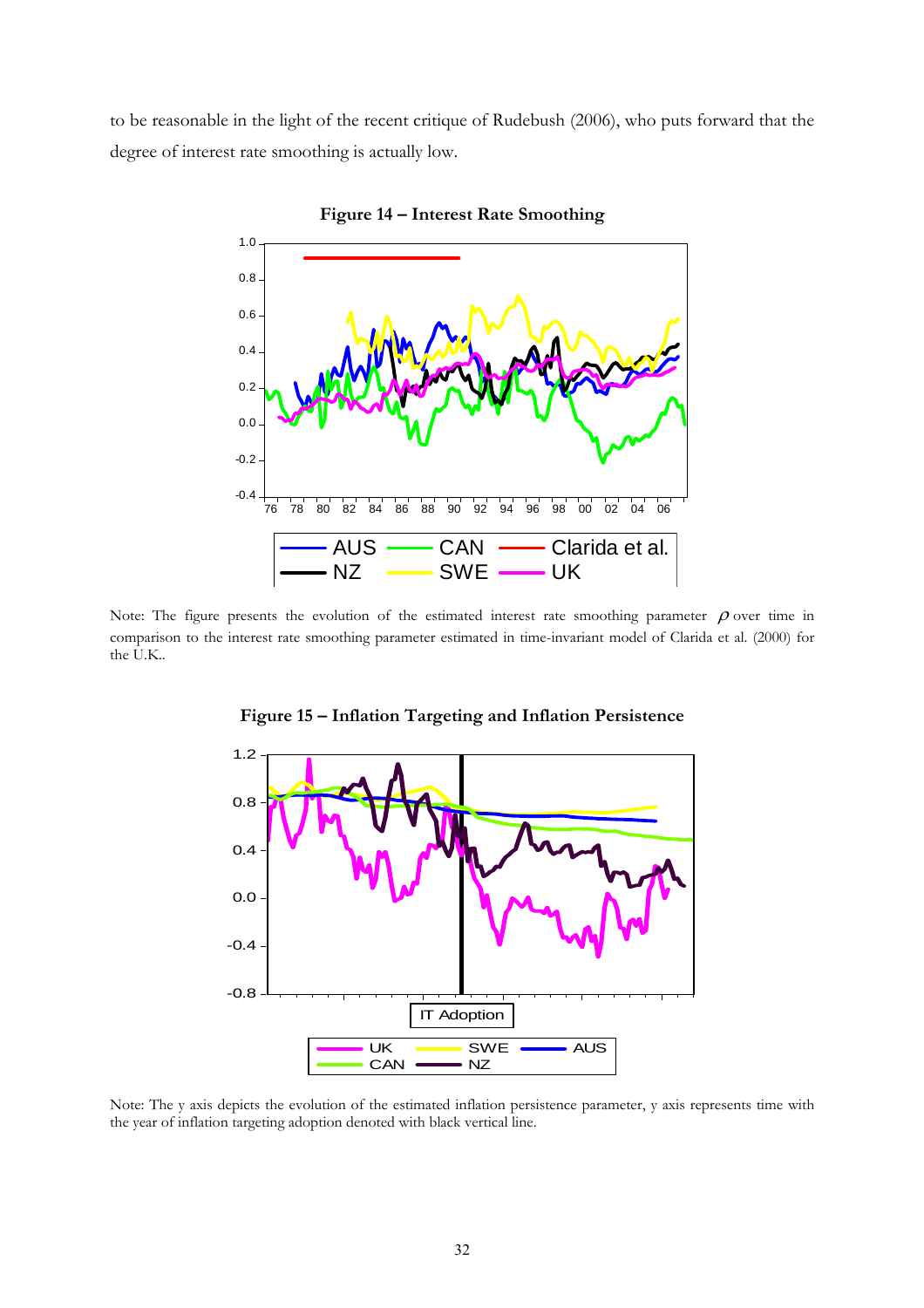Finally, the results in Figure 15 plot the estimates of inflation persistence over time for all countries with respect to the date of inflation targeting adoption. The results suggest that inflation persistence has fallen after the adoption of inflation targeting with the fall of persistence to be more profound in the U.K., New Zealand and, to a certain extent, also in Canada.

## **5 Concluding Remarks**

In this paper, we shed light on the evolution of monetary policy in main inflation targeting central banks during the last three decades. The evolution of monetary policy is evaluated within novel framework of a time-varying parameter model with endogenous regressors (Kim and Nelson, 2006), addressing further the small sample issues (Schlicht, 1981, Schlicht, 2005, Schlicht and Ludsteck, 2006).

In our view, the results points to the usefulness of this framework. Estimating standard monetary policy rules for our sample countries shows that the policy changes gradually and the changes coincide with several important institutional reforms as well as with the periods, when respective central banks successfully decreased double-digit inflation rates to the rates consistent with the central banks' definitions of price stability.

Our results indicate that the interest rate smoothing is much lower than what time-invariant estimates of monetary policy rules typically report (see for example, Clarida et al., 1998, 2000). Our estimates seem to be reasonable given the recent critique of Rudebush (2006), who argues that the degree of interest rate smoothing is rather low.

We find that external factors matter for interest rate setting in all our sample countries. To be more precise, foreign interest rate is found to enter the monetary policy rule significantly. The importance of the exchange rate varies, being apparently more important before the countries adopted inflation targeting than afterwards.

In this respect, our results suggest that the response of interest rates to inflation is particularly high during the periods, when central bankers want to break the record of high inflation such as in the U.K. in early 1980s. Contrary to common wisdom, the response is often found to be less aggressive after the adoption of inflation targeting suggesting the positive effect of this regime on anchoring inflation expectations. In other words, the monetary policy need not be as aggressive as under discretionary regime in order to achieve price stability (Kuttner and Posen, 1999). This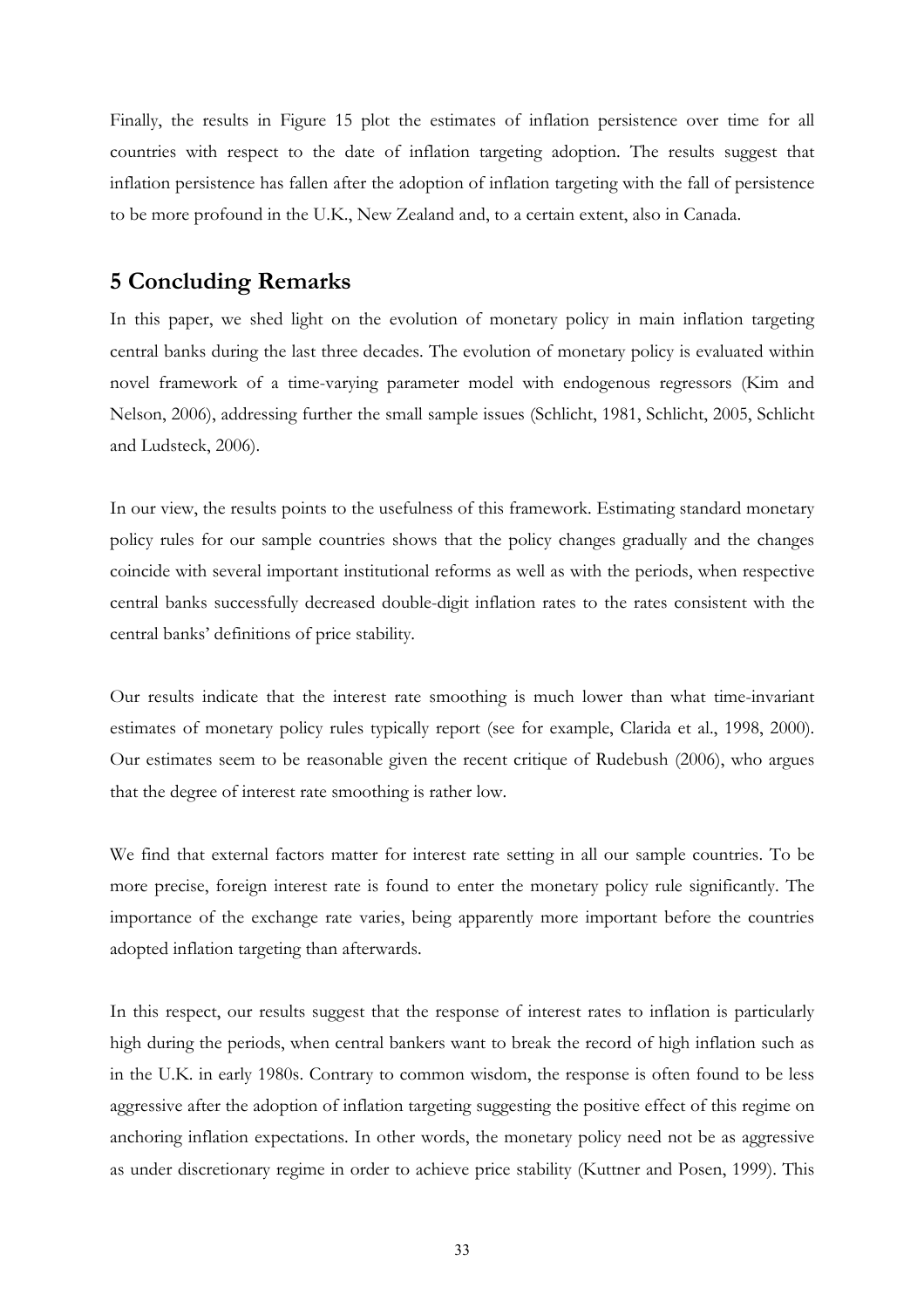result is supported by our finding that inflation becomes less inertial and policy neutral rate decreases after the adoption of inflation targeting.

In terms of future research we believe that it would be worthwhile to apply this framework to understand better whether and how monetary policy reacts to the periods of financial instability and which types of financial instability are for central banks the most worrying. In consequence, this would improve the understanding of both the interest rate setting process and the reaction of monetary policy makers to current global financial crisis in a more systematic manner.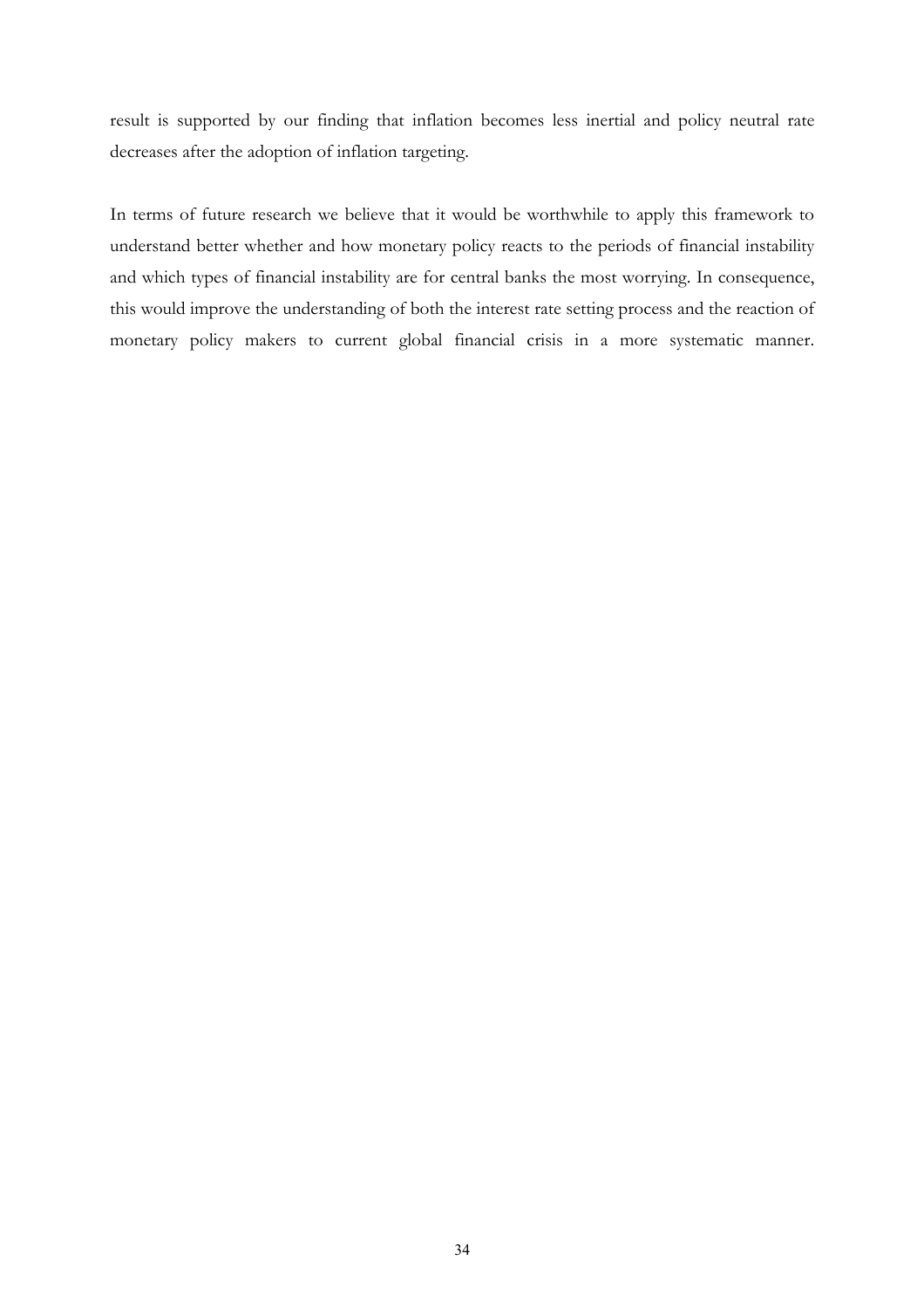### **References**

- Adam, Christopher; Cobham, David; Girardin, Eric, 2005. Monetary Frameworks and Institutional Constraints: UK Monetary Policy Reaction Functions, 1985-2003. Oxford Bulletin of Economics and Statistics 67, 497-516.
- Assenmacher-Wesche, Katrin, 2006. Estimating Central Banks' Preferences from a Time-varying Empirical Reaction Function. European Economic Review 50, 1951-1974.
- Ball, Laurence, 1999b. Policy Rules for Open Economies, in J. Taylor (ed.): Monetary Policy Rules, University of Chicago Press for NBER, Cambridge, 127-144.
- Benati, Luca; Surico, Paolo, 2009. VAR Analysis and the Great Moderation. American Economic Review, 99(4), 1636-1652.
- Benati, Luca, 2008. Investigating Inflation Persistence across Monetary Regimes. The Quarterly Journal of Economics 123, 1005-1060.
- Berg, Claes; Jansson, Per; Vredin, Andres, 2004. How Useful Are Simple Rules for Monetary Policy? The Swedish Experience. Sveriges Riksbank Working Paper Series, No. 169.
- Bernanke, Ben S.; Laubach, Thomas; Mishkin, Frederic; Posen Adam S., 1999. Inflation Targeting: Lessons from the International Experience. Princeton University Press, Princeton.
- Blinder, Alan, 2007. Monetary policy by committee: Why and how? European Journal of Political Economy, 23:106–123.
- Boivin, Jean, 2006. Has U.S. Monetary Policy Changed? Evidence from Drifting Coefficients and Real-Time Data. Journal of Money, Credit and Banking 38(5), 1149-1173.
- Canova, Fabio; Gambetti, Luca, 2008. Structural Changes in the US economy: Is There a Role for Monetary Policy? Journal of Economic Dynamics & Control 33, 477-490.
- Clarida, Richard; Galí, Jordi; Gertler, Mark, 1998. Monetary Policy Rules in Practice: Some International Evidence. European Economic Review 42, 1033-1067.
- Clarida, Richard; Galí, Jordi; Gertler, Mark, 2000. Monetary Policy Rules and Macroeconomic Stability: Evidence and Some Theory. The Quarterly Journal of Economics, 115, 147-180.
- Cogley, T., Sargent, T., 2001. Evolving post World War II U.S. inflation. NBER Macroeconomics Annual, vol. 16.
- Cogley, T., Sargent, T., 2003. Drifts and volatilities: monetary policies and outcomes in the post WWII U.S., Review of Economic Dynamics, 8(2), 262-302.
- Darvas, Zsolt, 2009. Monetary Transmission in Three Central European Countries: Evidence from Time-Varying Coefficient Vector Autoregressions, DNB Working Paper, No. 209.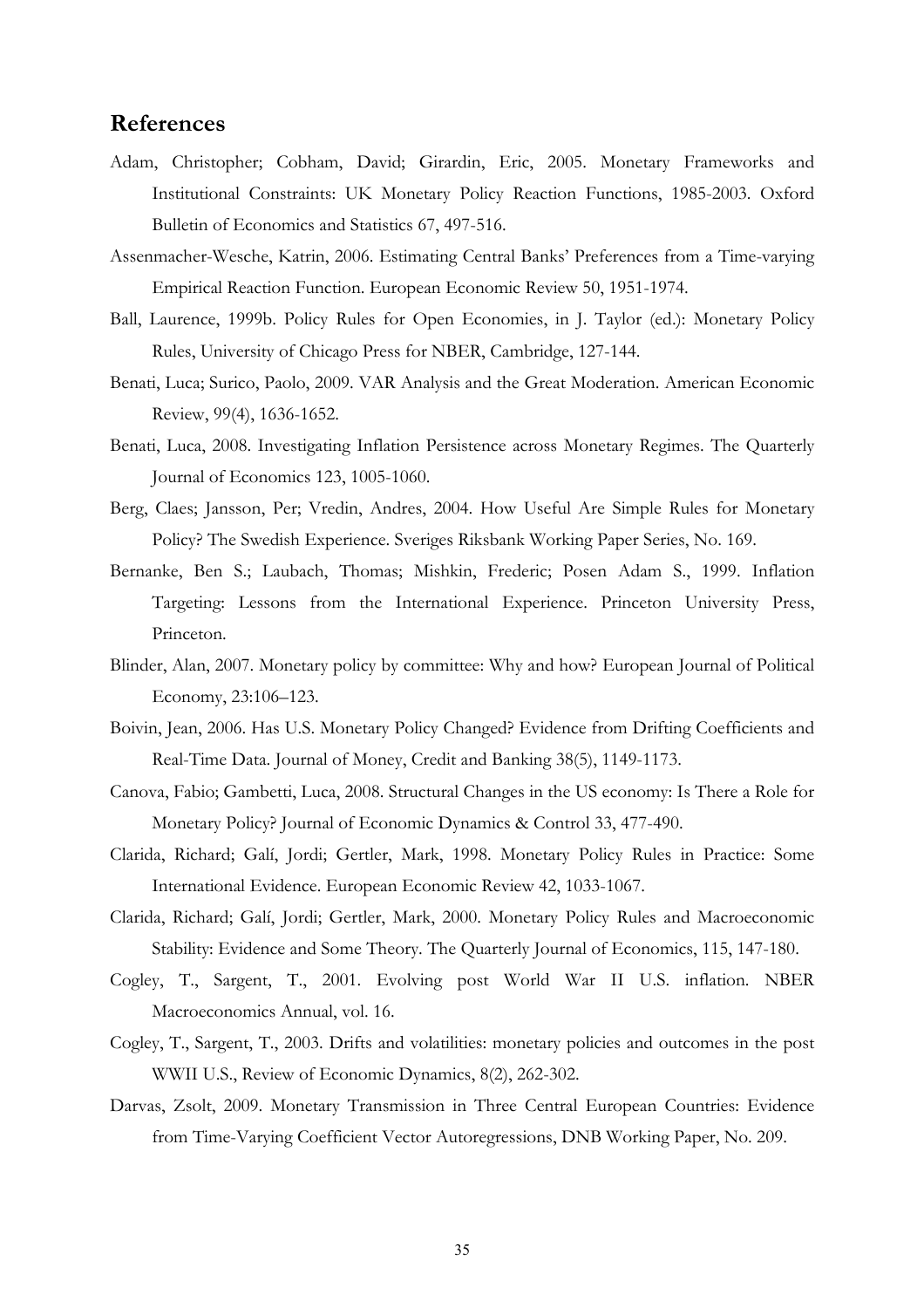- Davradakis, Emmanuel; Taylor, Mark P., 2006. Interest Rate Setting and Inflation Targeting: Evidence of a Nonlinear Taylor Rule for the United Kingdom, Studies in Nonlinear Dynamics & Econometrics, 10(4), Article 1.
- De Brouwer, Gordon; Gilber, James, 2005. Monetary Policy Reaction Functions in Australia. The Economic Record 81(253), 124-134.
- Demers, Fréderick; Rodríguez, Gabriel, 2002. Estimation of the Taylor Rule for Canada Under Multiple Structural Changes. Working Paper No.107E, University of Ottawa.
- Dolado, Juan José; María-Dolores, Ramon; Ruge-Murcia, Francisco, 2004. Nonlinear Monetary Policy Rules: Some New Evidence for the U.S. Studies in Nonlinear Dynamics & Econometrics 8(3), Article 2.
- Domenech, Rafael; Ledo, Mayte; Taguas, David, 2002. Some New Results on the Interest Rate Rules in EMU and in the US. Journal of Economics and Business 54, 431-446.
- Dong, Wei, 2008. Do Central Banks Respond to Exchange Rate Movements? Some New Evidence from Structural Estimation. Working Paper No. 24, Bank of Canada.
- Elkhoury, Marwan, 2006. Time-Varying Parameter Model of a Monetary Policy Rule in the Switzerland. Working Paper No.01, HEI Geneva.
- Ftiti, Zied, 2008. Taylor Rule And Inflation Targeting: Evidence From New Zealand, International Business & Economics Research Journal, 7, 131-150.
- Granger, Clive W.J., 2008. Non-Linear Models: Where Do We Go Next Time-Varying Parameter Models? Studies in Nonlinear Dynamics & Econometrics, 12(3), Article 1.
- Grenville, Stephen, 1997. The Evolution of Monetary Policy: From Money Targets to Inflation Targets, in P.W. Lowe (ed.), Monetary Policy and Inflation Targeting. Reserve Bank of Australia, Sydney, 125-58.
- Horváth, Roman, 2009. The Time-Varying Policy Neutral Rate in Real Time: A Predictor for Future Inflation? Economic Modelling, 26(1), 71-81.
- Hondroyiannis, George; Swamy, P.A.V.B.; Tavlas, George, 2009. The New Keynesian Phillips Curve in a Time-Varying Coefficient Environment: Some European Evidence, Macroeconomic Dynamics, 13, 149-166.
- Huang, Angela; Margaritis, Dimitri; Mayes, David, 2001. Monetary Policy Rules in Practice: Evidence from New Zealand. Multinational Finance Journal 5(3), 175-2000.
- Jansson, Per; Vredin, Anders, 2003. Forecast-Based Monetary Policy: The Case of Sweden. International Finance 6:3, 349-380.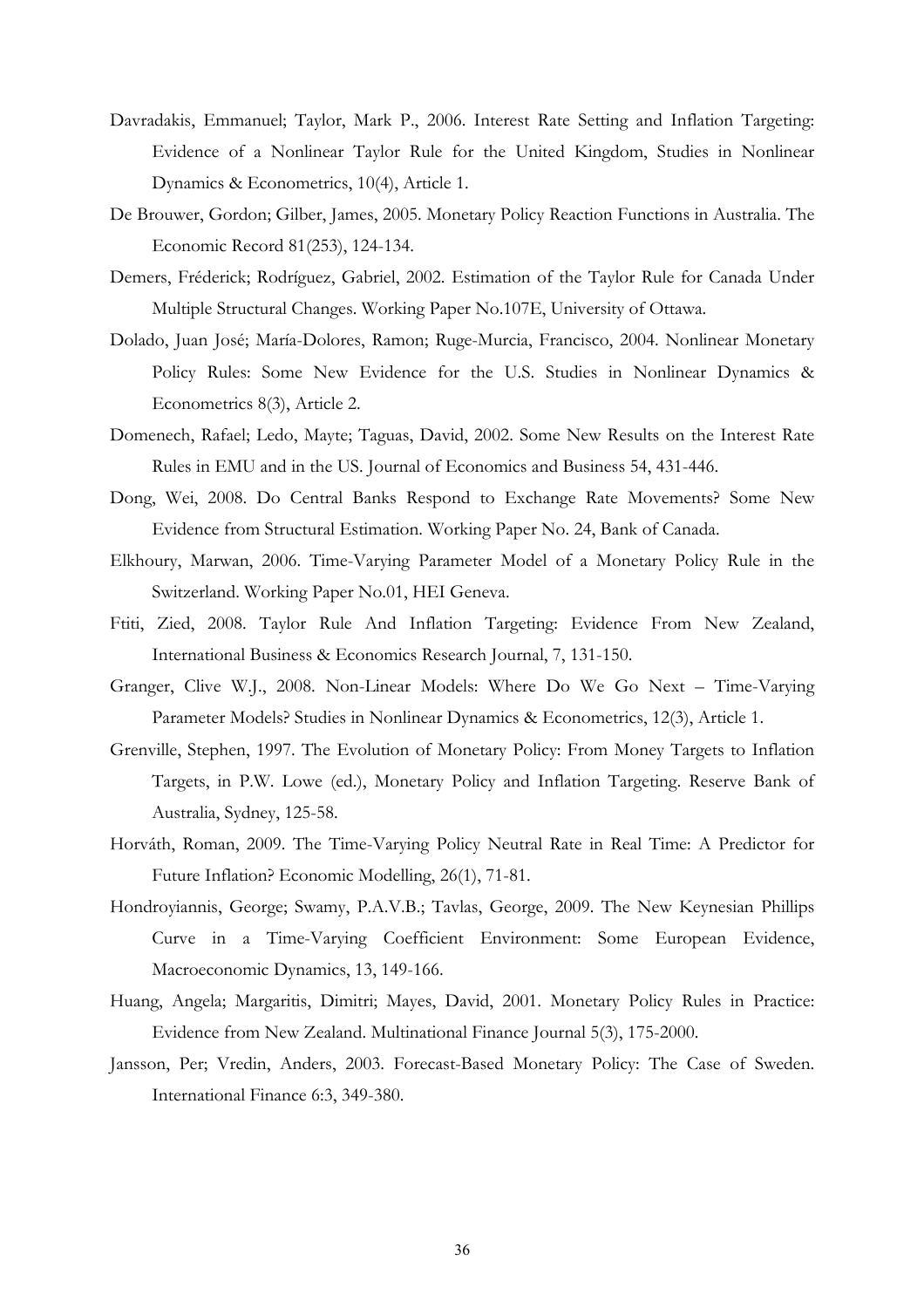- Karedekikli, Ozer; Lees, Kirdal, 2007. Do the Central Banks of Australia and New Zealand Behave Asymmetrically? Evidence from Monetary Policy Reaction Functions. The Economic Record 83(261), 131-142.
- Kim, Chang-Jin, 2006. Time-Varying Parameter Models with Endogenous Regressors. Economics Letters 91, 21-26.
- Kim, Chang-Jin; Nelson, Charles R., 2006. Estimation of a Forward-Looking Monetary Policy Rule: A Time-Varying Parameter Model Using Ex-post Data,. Journal of Monetary Economics 53, 1949-1966.
- Kim, Chang-Jin; Kishor, Kundan; Nelson, Charles, 2006. A Time-Varying Parameter Model for a Forward-Lokking Monetary Policy Rule based on Real-Time Data, mimeo.
- King, Mervyn, 1997. Changes in UK Monetary Policy: Rules and Discretion in Practice, Journal of Monetary Economics, 39:81-87.
- Kishor, Kundan, 2008. International Evidence on Time Variation in a Forward-Looking Monetary Policy Rule, mimeo.
- Koop, Gary; Leon-Gonzalez, Roberto; Strachan Rodney W. 2009. On the Evolution of the Monetary Policy Transmission Mechanism, Journal of Economic Dynamics and Control, 33, 997–1017.
- Koopman, Siem J.; Shephard, Neil; Doornik, Jurgen A., 1999. Statistical Algorithms for Models in State Space using SsfPack 2.2. Econometrics Journal, 2(1), 107-160.
- Kuttner, Kenneth N., 2004. The Role of Policy Rules in Inflation Targeting. Federal Reserve Bank of St. Louis Review, 86(4), 1-23.
- Kuttner, Kenneth N.; Posen, Adam S., 1999. Does Talk Matter After All? Inflation Targeting and Central Bank Behavior. Federal Reserve Bank of New York, Staff Reports 88
- Leu, Shawn Chen-Yu; Sheen, Jeffrey, 2006. Asymmetric Monetary Policy in Australia The Economic Record 82 (Special Issue), 85-96.
- Lubik, Thomas A.; Schorfheide, Frank, 2007. Do Central Banks Respond to Exchange Rate Movements? A Structural Investigation. Journal of Monetary Economics 54, 1069-1087.
- Longworth, David; O'Reilly, Brian, 2000. The Monetary Policy Transmission Mechanism and Policy Rules in Canada. Bank of Canada, Working Paper No. 72.
- Meireless-Aureliano, Marcela, 2005. Do We Really Know How Inflation Targeters Set Interest Rates? Federal Reserve Bank of Kansas City, Research Working Paper No. 02.
- Nelson, Edward, 2005. Monetary Policy Neglect and the Great Inflation in Canada, Australia, and New Zealand. International Journal of Central Banking, 1(1), 133-179.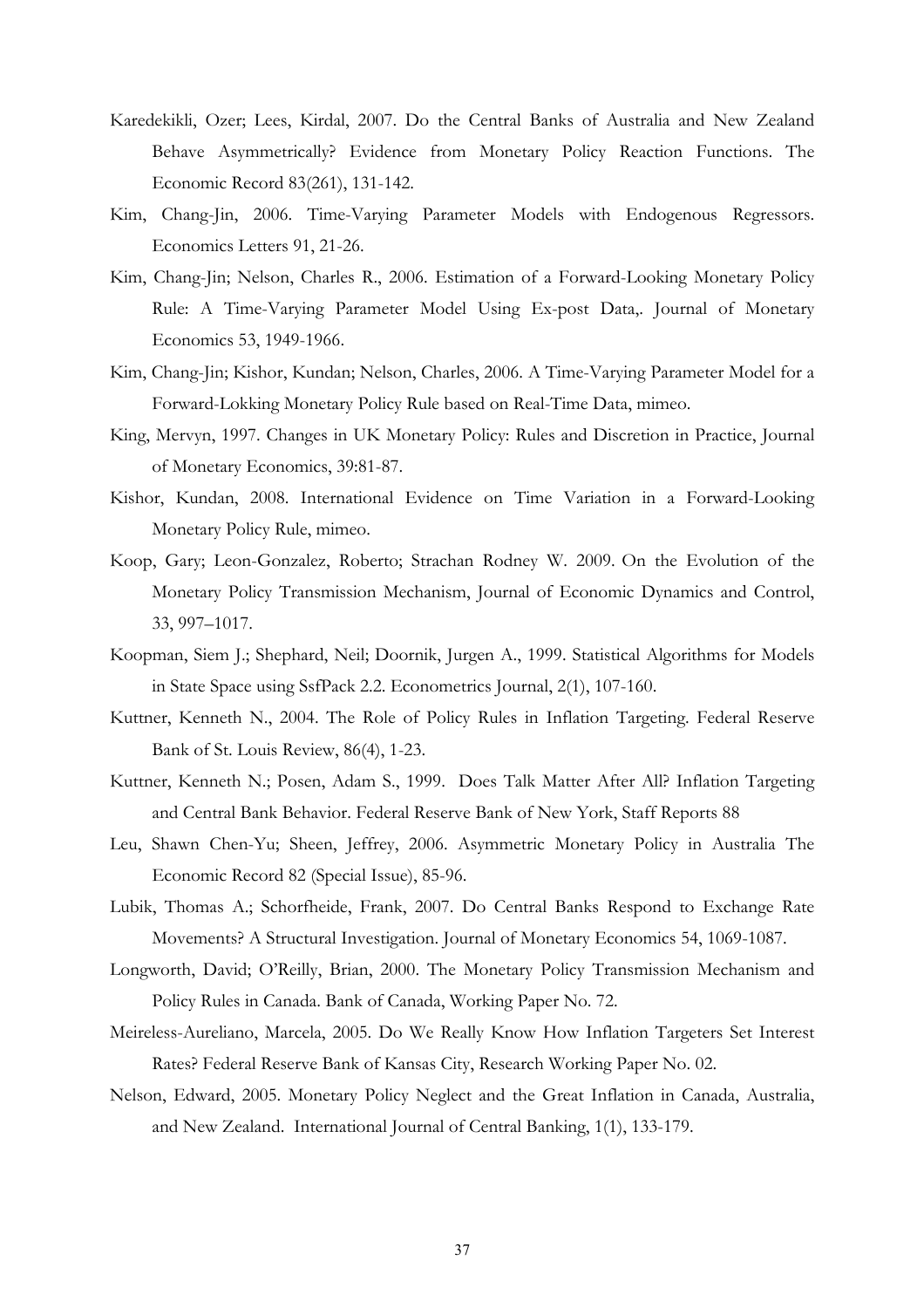- Orphanides, Athanasios 2001. Monetary Policy Rules Based on Real-Time Data. American Economic Review 91, 964-985.
- Plantier, L. Christopher; Scrimgeour, Dean, 2002. Estimating a Taylor Rule for New Zealand with a Time-Varying Neutral Real Rate. Reserve Bank of New Zealand, Discussion Paper No. 06.
- Podpiera, Jiri, 2008.The role of ad hoc factors in policy rate settings, Economic Modelling, 25(5), 1003-1010.
- Psaradakis, Zacharias; Sola, Martin, Spagnolo, Fabio, 2006, Instrumental-Variables Estimation in Markov Switching Models with Endogenous Explanatory Variables: An Application to the Term Structure of Interest Rates. Studies in Nonlinear Dynamics & Econometrics 10(2), Article 1.
- Rudebusch, Glenn, 2006. Monetary Policy Inertia: Fact or Fiction? International Journal of Central Banking 2(4), 85-136.
- Schlicht, Ekkehart, 1981. A Seasonal Adjustment Principle and a Seasonal Adjustment Method Derived From this Principle, Journal of the American Statistical Association, 76(374), 374- 378.
- Schlicht, Ekkehart, 2005. Estimating the Smoothing Parameter in the So-called Hodrick-Prescott Filter, Journal of the Japan Statistical Society, 35(1), 99-119.
- Schlicht, Ekkehart; Ludsteck, Johannes, 2006. Variance Estimation in a Random Coefficients Model, IZA Discussion paper No. 2031.
- Siklos, Pierre and Weymark, Diana, 2009. Has Inflation Targeting Improved Monetary Policy? Evaluating Policy Effectiveness in Australia, Canada, and New Zealand, Vanderbilt University working paper 0906.
- Sekine, Toshitaka and Teranishi, Yuki, 2008. Inflation Targeting and Monetary Policy Activism, IMES Discussion Paper Series 2008-E-13, Bank of Japan.
- Shih, Rudy; Giles, David E., 2008, Modelling the Duration of Interest Rate Spells under Inflation Targeting in Canada, Applied Economics 41, 1229–1239.
- Sims, Christopher; Zha, Tao, 2006, Were there Regime Switches in US Monetary Policy, American Economic Review 96(1), 54-81.
- Taylor, John B., 1993. Discretion versus Policy Rules in Practice. Carnegie-Rochester Conference Series on Public Policy 39, 195-214.
- Taylor, John B. (Ed.), 1999. Monetary Policy Rules. The University of Chicago Press: Chicago.
- Taylor, John, B., 2001. The Role of Exchange Rate in Monetary-Policy Rules. American Economic Review 91, 263-267.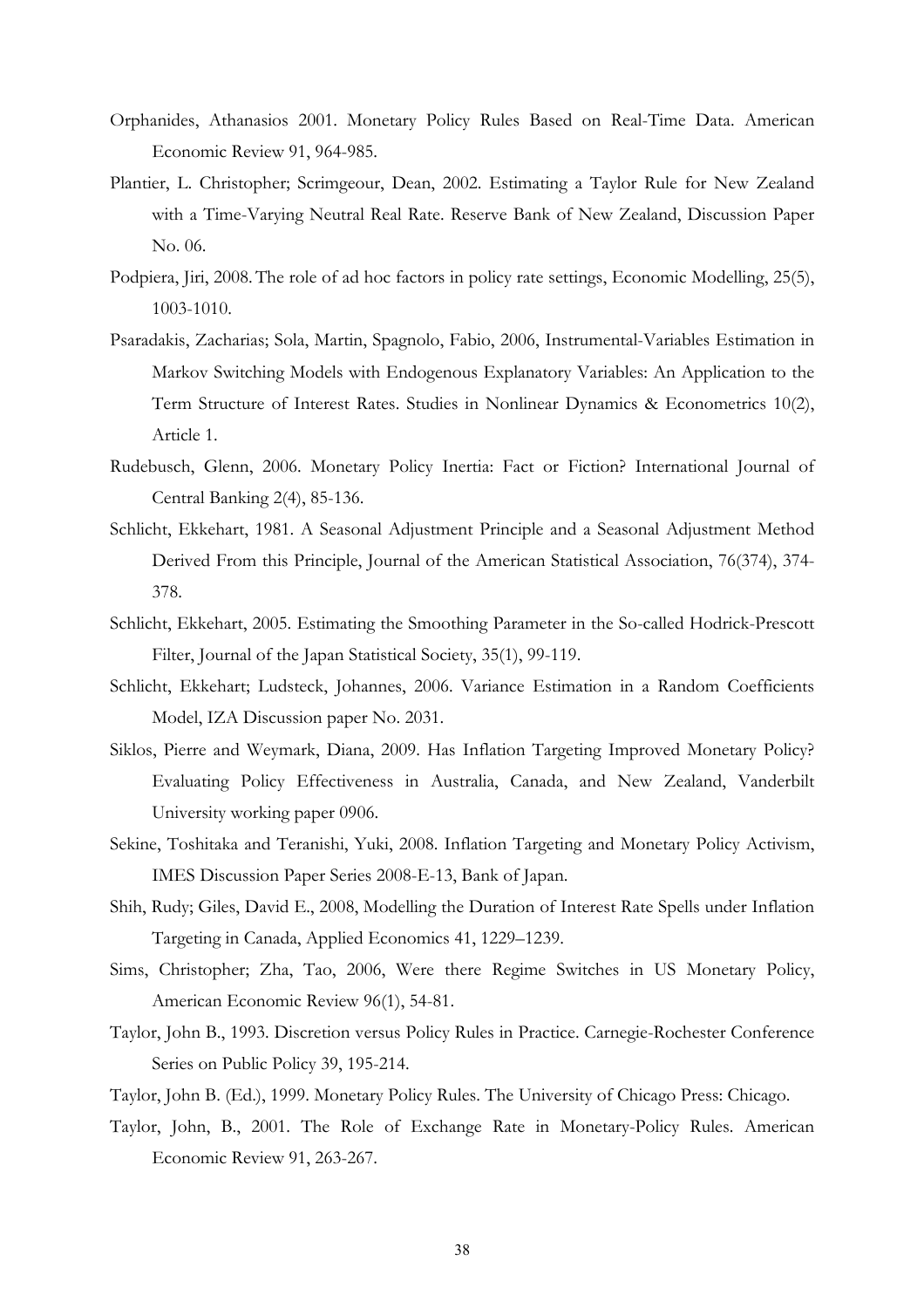- Trecrocci, Carmine; Vassalli, Matilde, 2010. Monetary Policy Regime Shifts: New Evidence from Time-Varying Interest-Rate Rules, Economic Inquiry, forthcoming.
- Valente, Giorgio, 2003. Monetary Policy Rules and Regime Shifts. Applied Financial Economics 13, 525-535.
- Zhang, Chengsi; Osborn, Denise R.; Kim, Dong. H., 2008. The New Keynesian Phillips Curve: From Sticky Inflation to Sticky Prices. Journal of Money, Credit and Banking 40, 667-699.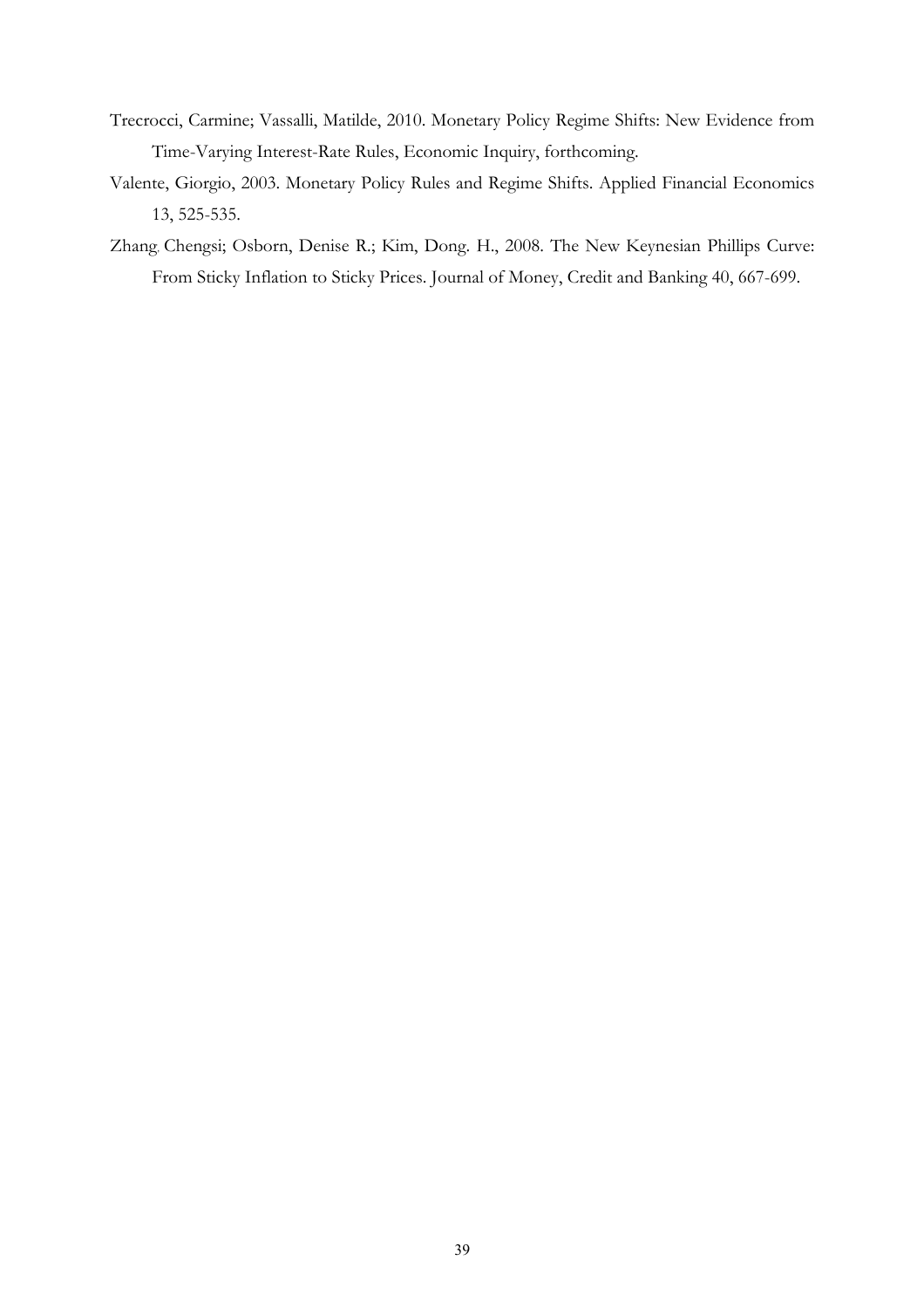# **Appendix**

### **1 The VC method (Schlicht and Ludsteck, 2006)**

In this section, we closely follow the Schlicht and Ludsteck (2006) paper. Consider a standard linear model:

$$
y_t = a'x_t + u_t, \quad a, x_t \in \mathbb{R}^n, u_t \sim N(0, \sigma^2), \quad t = 1, 2, \dots T
$$
 (A.1)

It can be extended for the case in which the coefficients *a* are allowed to follow a random walk. Then the equation (A.1) is replaced by a system

$$
y_t = a'x_t + u_t, \quad u_t \sim N\left(0, \sigma^2\right) \tag{A.2}
$$

$$
a_{t+1} = a_t + v_t, \quad v_t \sim N(0, \Sigma) \tag{A.3}
$$

with one signal equation (A.2) and *n* state equations (A.3) for each time-varying parameter. The variance-covariance matrix  $\Sigma$  is assumed to be diagonal, that is

$$
\Sigma = \begin{pmatrix} \sigma_1^2 & 0 & \dots & 0 \\ 0 & \sigma_2^2 & \dots & 0 \\ \vdots & \vdots & \ddots & \vdots \\ 0 & 0 & \dots & \sigma_n^2 \end{pmatrix}
$$

Define following matrices:

$$
X = \begin{pmatrix} x_1' & 0 & \dots & 0 \\ 0 & x_2' & \dots & 0 \\ \vdots & \vdots & \ddots & \vdots \\ 0 & 0 & \dots & x_n' \end{pmatrix} \qquad P = \begin{pmatrix} -I_n & I_n & 0 & \dots & 0 \\ 0 & -I_n & I_n & \dots & 0 \\ \vdots & \vdots & \ddots & \ddots & \vdots \\ 0 & 0 & \dots & -I_n & I_n \end{pmatrix}
$$
  
of order 
$$
Y = \begin{pmatrix} y_1 \\ y_2 \\ \vdots \\ y_r \end{pmatrix} \qquad u = \begin{pmatrix} u_1 \\ u_2 \\ \vdots \\ u_r \end{pmatrix} \qquad a = \begin{pmatrix} a_1 \\ a_2 \\ \vdots \\ a_r \end{pmatrix} \qquad V = \begin{pmatrix} v_2 \\ v_3 \\ \vdots \\ v_r \end{pmatrix}
$$
  
of order 
$$
T \times 1 \qquad T \times 1 \qquad T \times 1 \qquad T \times 1 \qquad (T-1)n \times 1
$$

The system (A.2) and (A.3) can be rewritten as

$$
y = Xa + u, \quad u \sim N\left(0, \sigma^2 I_r\right) \tag{A.4}
$$

$$
Pa = v, \quad v \sim N(0, V), V = I_{T-1} \otimes \Sigma \tag{A.5}
$$

Estimation of the model based on the equations (A.4) and (A.5) requires derivation of a distribution function that maps the random variables  $u_t$  and  $v_t$  to a set of observations  $X_t$ . However, such inference is not possible because the matrix *P* in (A.5) is of rank  $(T-1)n$  rather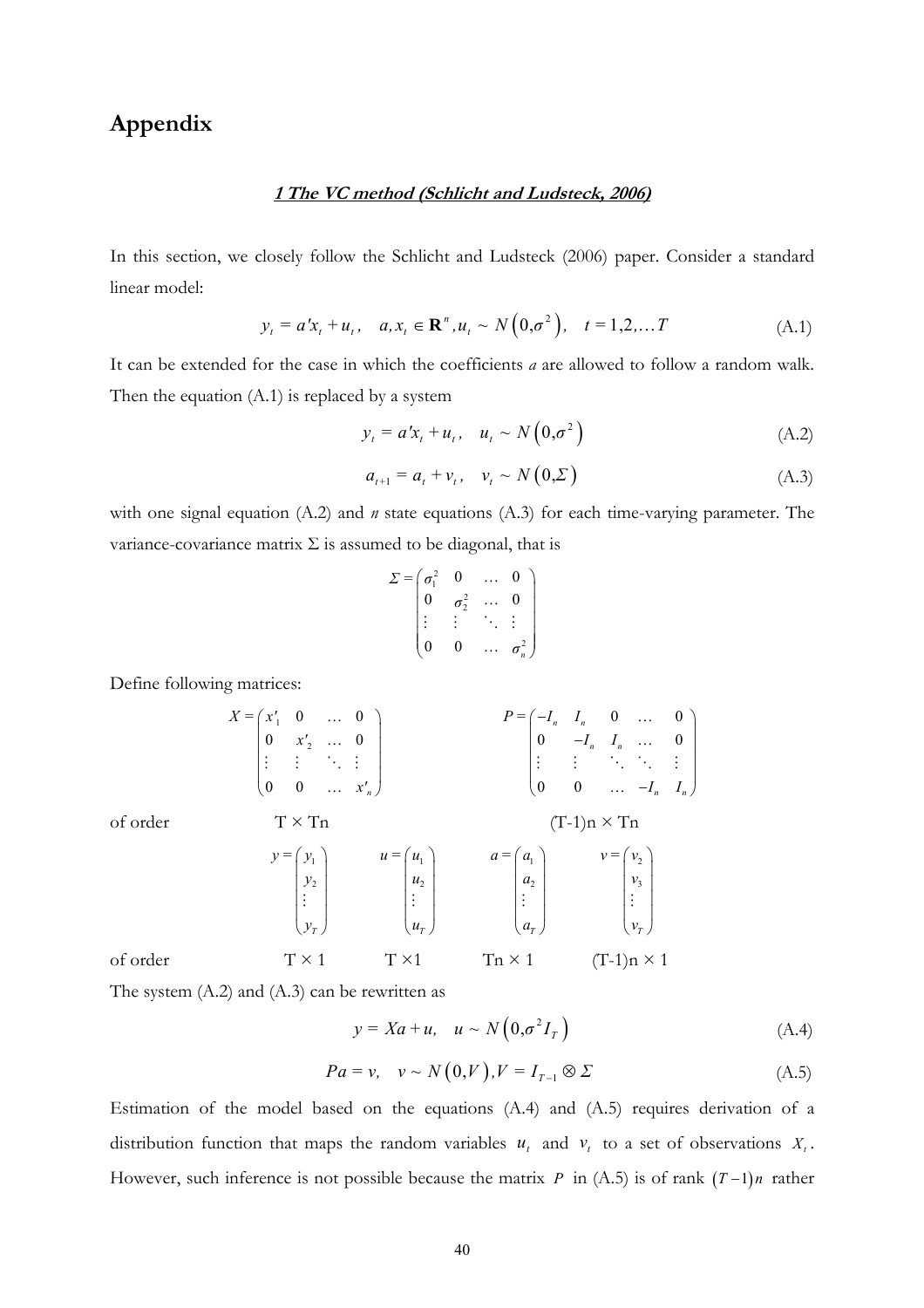than *Tn* and thus it cannot be inverted. Furthermore any  $\nu$  does not determine the path of  $a_t$ uniquely.

### *1.1 Orthogonal parameterization*

The VC method used in this paper starts with explicit definition of a set of possible values of a conditioned by matrix *P* and random variable *v*. Following the equation (A.5) any solution a can be written as

$$
a = P'(PP')^{-1} v + Z\lambda
$$
 (A.6)

with  $\lambda = \mathbf{R}$  and  $Z = \frac{1}{\sqrt{T}} \hat{\varepsilon} I_n$ *n*  $Z = \frac{1}{\sqrt{T}} \oint_{\mathbf{g}} I$ *I*  $\check{c}^{I}$   $\overset{\text{o}}{\underset{\text{co}}{\text{co}}}$ <br> $\overset{\text{o}}{\underset{\text{co}}{\text{co}}}$ <br> $\overset{\text{o}}{\underset{\text{co}}{\text{co}}}$ <br> $\overset{\text{o}}{\text{co}}$ <br> $\overset{\text{o}}{\text{co}}$ <br> $I$   $\overset{\text{o}}{\text{co}}$ <br> $I$   $\overset{\text{o}}{\text{co}}$ M .

Hence equation (A.5) can becomes

*n*

$$
y = u + XP'\left( PP'\right)^{-1}v + XZ\lambda\tag{A.7}
$$

Equations (A.6) and (A.7) build an *orthogonal parameterization* of the true model (A.4) and (A5). The orthogonally parametrized model implies, that  $a<sub>t</sub>$  follows a random walk and, that its path depends on all realizations of a random variable  $v_t$ .

The equation (A.7) can be written as

$$
y = XZ\lambda + w \tag{A.8}
$$

where

$$
w = XP'\left( PP'\right)^{-1}v + u\tag{A.9}
$$

Variable *w* is normally distributed:

$$
w \sim N(0, W), \quad W = XBX' + \sigma^2 I_T \tag{A.10}
$$

with

$$
B = P' (PP')^{-1} V (PP')^{-1} P \tag{A.11}
$$

Let the matrix of the observations follow a conventional format:

$$
X^* = \sqrt{T} XZ = X \begin{pmatrix} I_n \\ I_n \\ \vdots \\ I_n \end{pmatrix} = \begin{pmatrix} x'_1 \\ x'_2 \\ \vdots \\ x'_n \end{pmatrix}
$$
 (A.12)

Inserting (A.12) into (A.8) implies a generalized linear regression model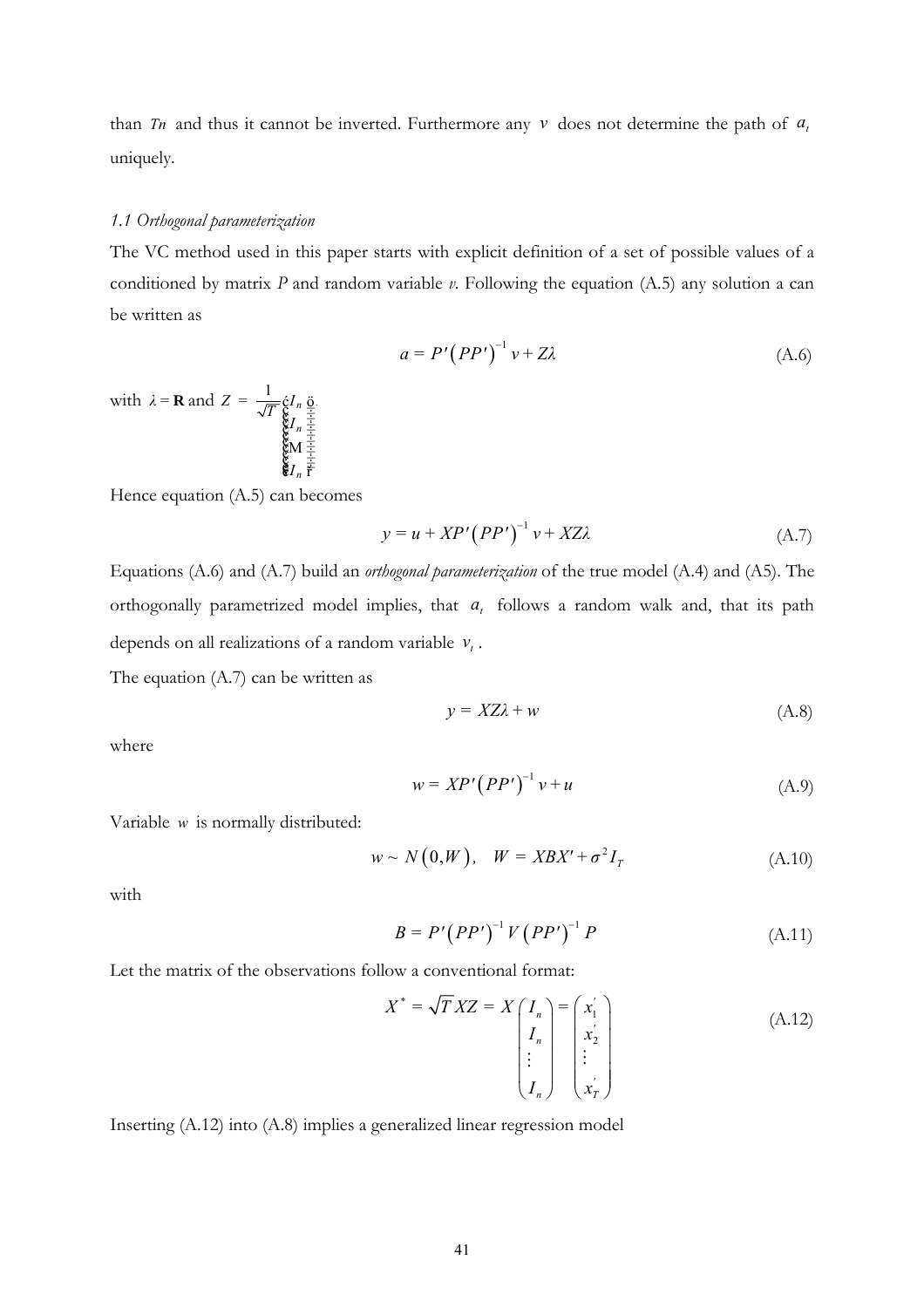$$
y = \frac{1}{\sqrt{T}} X^* \lambda + w = X\beta + w \tag{A.13}
$$

with

$$
\hat{\beta} = \frac{1}{\sqrt{T}} \hat{\lambda} \tag{A.14}
$$

The estimate of  $\hat{\lambda}$  satisfies

$$
\hat{\lambda} = \left( Z'X'W^{-1}XZ \right)^{-1} Z'X'W^{-1}y \tag{A.15}
$$

which is a standard GLS estimator of the classical regression problem with covariance matrix of residuals *W* and observations *ZX*. Taking expectations of a from (A.6) and substituting  $\hat{\lambda}$  for  $\lambda$ implies  $Z'a = \lambda$  and hence 1  $1\frac{7}{2}$ *t*  $\frac{1}{T}\sum_{t=1}^{T} a_t = \beta$  in the GLS regression (A.13).

#### *1.2 Estimation of coefficients*

The orthogonal parameterization derived in the previous section might be used for direct ML estimation of the time varying parameters *a*. However, the derivation of the ML estimate of the vector of parameters a leads to a formulation that is equivalent to the minimization of weighted sum of squares

$$
\sum_{t=1}^{T} u^2 + \theta_1 \sum_{t=1}^{T} v_1^2 + \theta_2 \sum_{t=1}^{T} v_2^2 + \dots + \theta_n \sum_{t=1}^{T} v_n^2
$$
\n(A.16)

where the weights  $\theta_i$  are the inverse variance ratios of the regression residuals  $u_i$  and the shocks in time-varying coefficients  $v_i$ , that is  $\theta_i = \sigma^2 / \sigma_i^2$ . The proof can be found in Schlicht and Ludsteck, 2006, section 5. Hence the estimator balances the fit of the model and the parameter stability<sup>25</sup>.

Now we derive the formula used for estimation of the coefficients. For given X and y the estimated disturbances are

$$
\hat{u} = y - X\hat{a} \n\hat{v} = P\hat{a}
$$
\n(A.17)

Using the expressions for the estimated disturbances (16), minimization of the weighted sum of squares (15) implies

$$
(X'X + \sigma^2 P'V^{-1}P)\hat{a} = X'y \tag{A.18}
$$

which is used for the estimation of coefficients  $\hat{a}$ .

 <sup>25</sup> Originally, Schlicht and Ludsteck (2006) start with a derivation of maximum likelihood estimator of parameters *a* based on the idea of orthogonal parameterization, which is described in the Appendix. Then they prove that the weighted least squares estimator is identical to the maximum likelihood estimator.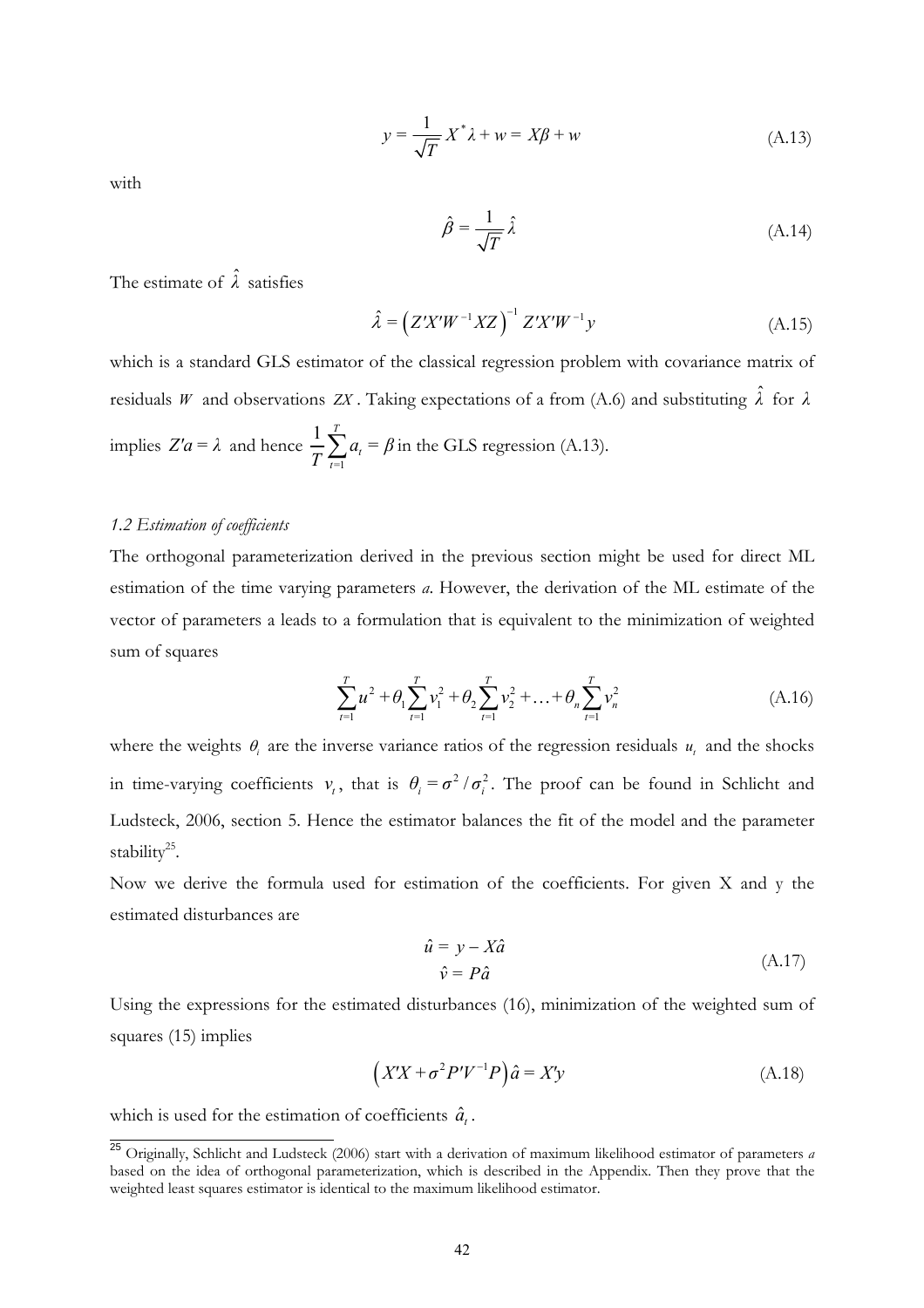The coefficients estimated using the VC method have a straightforward interpretation: They have a time-invariant part, determined by a regression with fixed coefficients, and a random part reflecting the idea that some proportion of variance of dependent variable is caused by a change in coefficients.

The estimation procedure proceeds as follows. The iterative procedure has two steps. First, given variances of residuals in both equations in (15),  $\sigma^2$  and  $\sigma_i^2$ , the coefficients at are estimated using (17). Second, the estimated residuals are calculated using (16) and their estimated second moments  $\hat{u}'\hat{u}$  and  $\hat{v}'_i\hat{v}_i$  are compared to their expected moments  $E[\hat{u}'\hat{u}]$  and  $E[\hat{v}'_i\hat{v}_i]$ . These steps are repeated until the estimated moments are identical to their expected counterparts (for a precise derivation of the moment estimator as well as computational details see Schlicht and Ludsteck, 2006, sections 6-9).